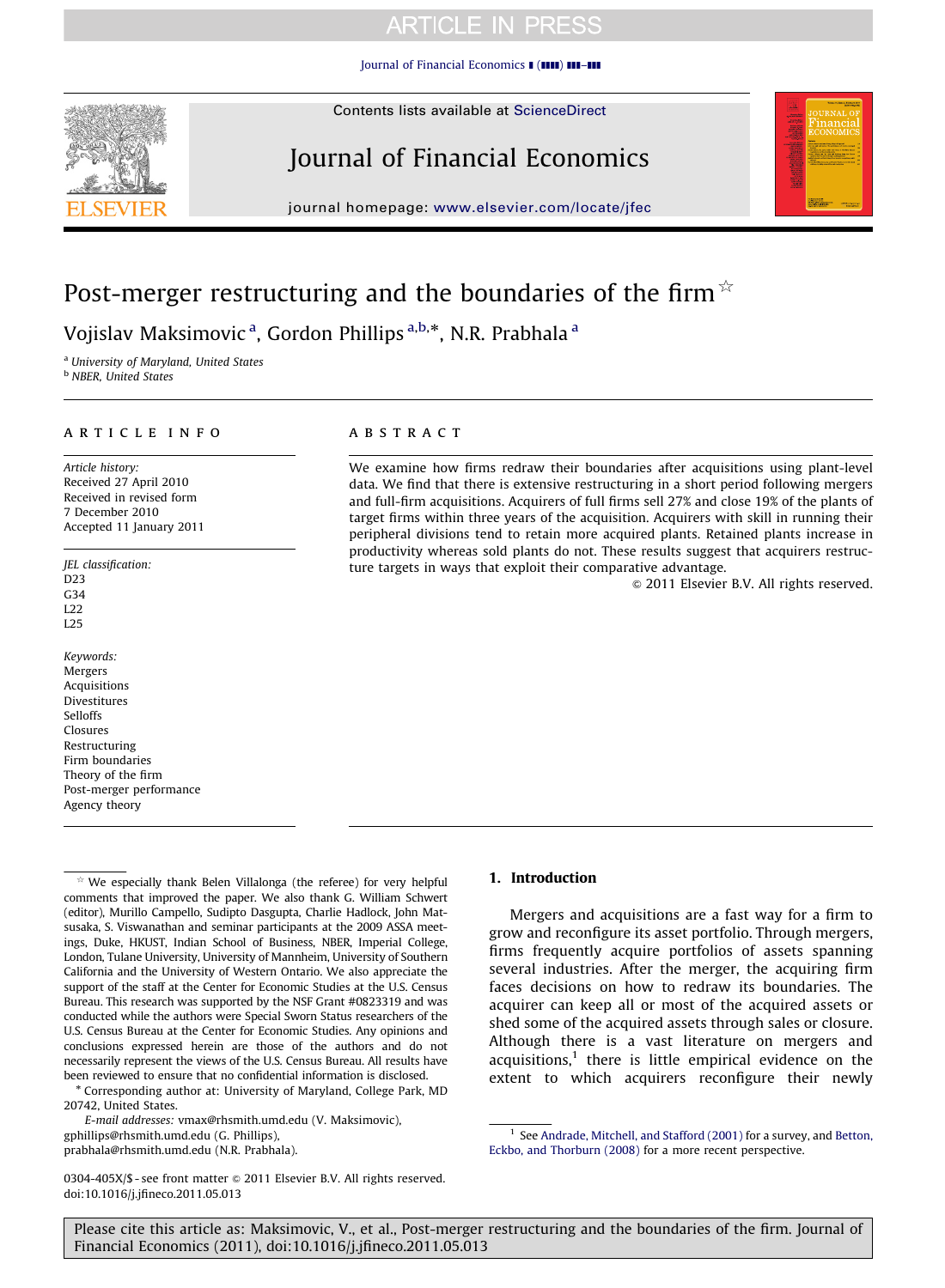acquired assets or the direction of restructuring that follows a merger. Do acquirers keep most of the assets they acquire or do they shed or close some of the acquired assets? Our study provides the first evidence on the shortterm restructuring after a merger by following acquirers longitudinally after an acquisition. We characterize the extent and direction of post-merger restructuring and examine the performance changes consequent to the restructuring.

Our first finding is that acquiring firms do not passively retain the assets acquired in a merger. Rather, the merger starts a vigorous restructuring that involves a significant number of selloffs and closures of the target firm's assets. Within three years, firms sell or close 46% of the plants they purchase via whole-firm acquisitions or mergers. The extent of restructuring far exceeds benchmarks based on industry/year matched firms or assets in partial-firm acquisitions. If we expand the horizon to five years following the mergers, sales increase by only 3% points and closures by only 6.6% points in years 4 and 5.

We next examine two related questions about the postmerger restructuring process. First, are acquirers more likely to keep certain assets than others? Second, does the postmerger performance of the acquired assets depend on whether the asset is kept or sold? To answer these questions we examine the cross-sectional variation of the plant retention, closure, and sales decisions of acquirers and characterize the changes in productive efficiency of kept and sold plants over three years after merger completion. This evidence complements and extends the knowledge of postmerger restructuring beyond the (very) long-term divestitures after merger that are examined by [Kaplan and](#page-25-0) [Weisbach \(1992\)](#page-25-0) and [Porter \(1987\).](#page-25-0)

We show that the readjustment of firm boundaries after acquisitions varies cross-sectionally in ways that are consistent with the view that acquirers exploit their comparative advantage across industries to restructure target firms. We find that acquirers are more likely to retain plants of firms they purchase if they already operate a plant in the same industry and acquirers are particularly likely to retain purchased plants that add to their largest divisions. Plants in the target's peripheral divisions, which are less likely to be the object of the acquisition, are significantly more likely to be sold. These findings suggest that even when acquirers buy whole firms, they are exante interested in a subset of the target firm's assets.

Among the acquirer's asset-side characteristics, we find that acquirers are more likely to retain acquired plants if the pre-merger productivity of plants in their own peripheral segments is high. Productivity in peripheral businesses reflects the ability and capacity of an acquirer to operate businesses that add to a firm's scope. Low productivity of existing peripheral segments/plants indicates that the firm is likely stretched while high peripheral plant productivity indicates that a firm can absorb and add to its existing businesses. We find that peripheral productivity is a significant predictor of the probability of retention after a merger. A one-standard-deviation increase in the productivity of the acquirer's own marginal plants increases the probability that the acquirer retains a newly acquired target plant by 17–19%. Additionally, theories of firm

scope based on comparative advantage predict a stronger multiplicative effect of skill when there are positive industry shocks. Positive shocks amplify the comparative advantage of keeping an asset with a more efficient producer relative to its ownership by a less efficient producer. Thus, positive industry return shocks should make an acquirer with greater marginal productivity especially less likely to sell assets in the industry. We find support for this prediction. The retention probability is higher when the acquirer is skilled and when the plant belongs to an industry that experiences a positive shock.

We investigate the effects of the method of payment and financing on restructuring using Securities Data Company (SDC) data and other financing-side variables that proxy for firm financial constraints.<sup>2</sup> We find some evidence that the method of payment is related to the asset sales decision. Acquirers that pay with cash are somewhat less likely to sell target plants. Payment method has virtually no correlation with plant closures, which continue to be driven mainly by plant fundamentals. On the other hand, the financial conditions of the acquirer are more robust determinants of restructuring. Firms with high leverage, low cash, and non-dividend payers are more likely to sell plants. Thus, while the results discussed earlier suggest that asset-side fundamentals drive retention decisions, this evidence indicates a role for debt and financial constraints in setting firms' boundaries.

Besides the rates of selloffs and closures and their cross-sectional determinants, we also study the performance of plants transferred in acquisitions. We show that there are very distinct differences between kept and sold plants. Plants transferred in the acquisition and subsequently kept by the acquirer tend to improve in performance with significant increases in productivity and operating margins. There are similar large changes in performance for plants acquired and kept in targeted purchases of partial firms. In contrast, the performance of sold plants tends to be flat. This is true in whole-firm mergers where plants are transferred and resold as well as the more limited sales that follow partial-firm acquisitions. The improvement in performance of kept plants is related to how well an acquirer runs its existing businesses. The result is consistent with the brand-level evidence of [Fee, Hadlock, and Pierce \(2010\)](#page-25-0) that acquirers realize marketing synergies when the target has complementary brands. Our evidence is about the operating performance of newly acquired plants. When considering the effect of the method of payment from SDC and the financing-side liquidity variables, we find that changes in productivity are significantly related to proxies for acquirer financial constraints, but are unrelated to how the acquirer pays for the acquisition, consistent with some post-merger sales taking place to improve the financial liquidity of the purchaser.

<sup>2</sup> For early work on the method of payment, see [Hansen \(1987\)](#page-25-0) or [Fishman \(1989\)](#page-25-0). See Section 5 of [Eckbo \(2008\)](#page-25-0) for a recent review of the method in payment effects in acquisitions. For work on financing constraints, see [Kaplan and Zingales \(1997\),](#page-25-0) [Almeida, Campello, and](#page-25-0) [Weisbach \(2004\),](#page-25-0) or more recently, [Denis and Sibilkov \(2010\)](#page-25-0) and [Hadlock and Pierce \(2010\).](#page-25-0)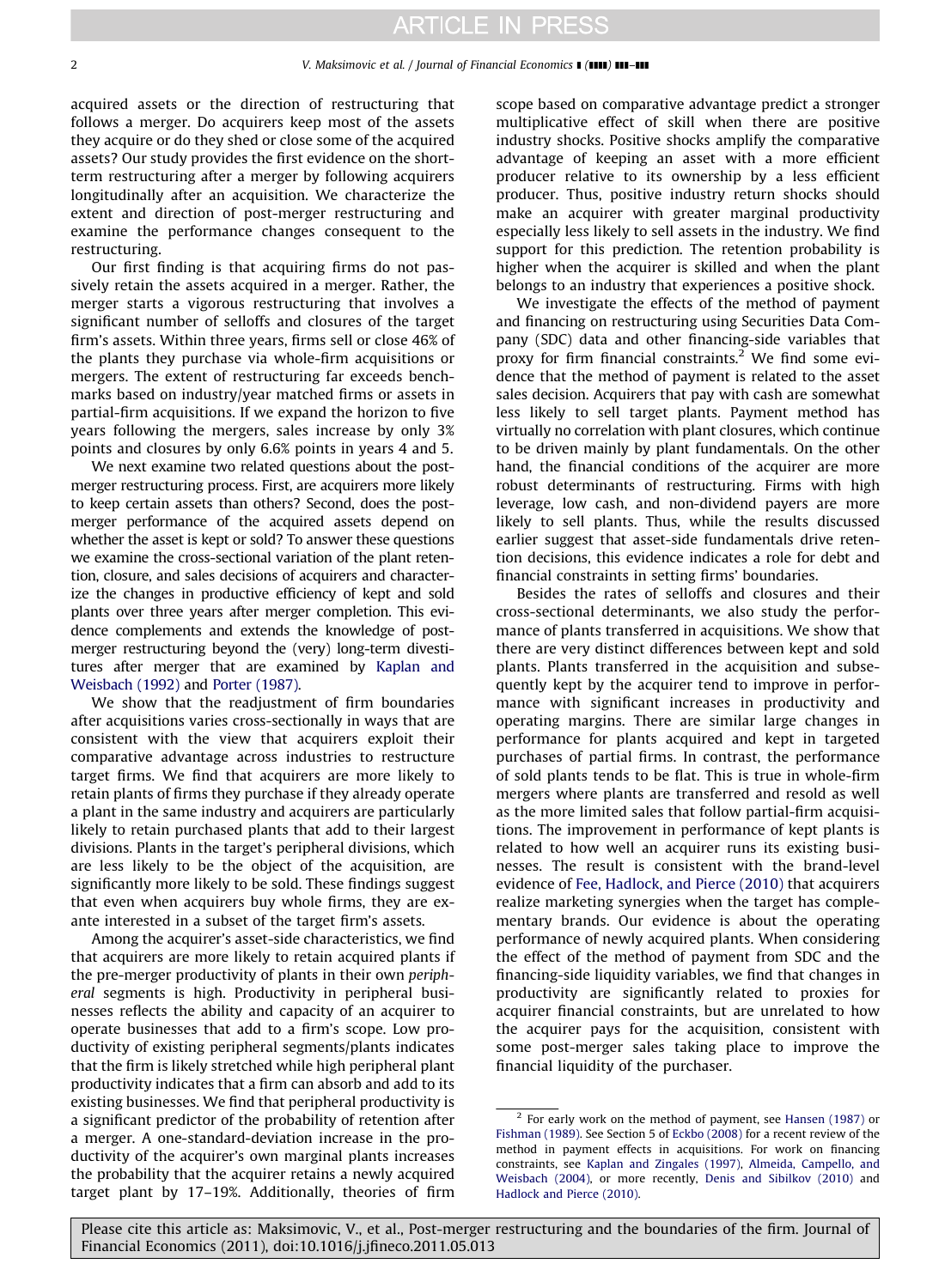We conduct several additional tests. We examine acquirers' own plants after they complete an acquisition. Unconditionally, we find that acquirers close and sell their own plants at higher rates than their industry benchmarks. However, these rates are much lower than the disposal rates of target plants. We examine why there are differences in the rates of disposal of acquirer- and targetowned plants after the merger. We find that the differences in rates of sales are driven by differences in plant attributes. In other words, acquirers in our sample do not sell and close target plants at a higher rate just because they belonged to the target rather than the acquirer; rather, the nature of the plants and the industry conditions matter. We also find improvements in performance of acquirers' own plants after an acquisition is completed. The results represent additional evidence that firms redraw boundaries after an acquisition in a manner that exploits their comparative advantage.

To further examine empire-building motivations for mergers, we consider repeat acquirers, who may be particularly disposed towards empire building. If so, repeat acquirers may be less likely to sell after acquisitions and show less improvements in performance. Neither prediction is supported. We find no evidence of inefficient retention decisions or low performance of retained plants in this subsample. In fact, disposition rather than retention is more likely for repeated acquirers. Following [Romano \(1987\),](#page-25-0) [Bertrand and Mullainathan](#page-25-0) [\(2003\)](#page-25-0), or [Bebchuk and Cohen \(2003\)](#page-25-0), we also consider the effects of state-level anti-takeover laws. Business combination laws (BCLs) protect acquirers by decreasing the threat of a takeover in case they make poor quality acquisitions. We find little evidence that BCLs affect the direction or consequences of acquisitions.

In sum, our evidence suggests that on the real assets side of a merger, the deployment and disposal of assets by acquirers is broadly consistent with the analysis of organizational capability and resource complementarity in [Maksimovic and Phillips \(2002\)](#page-25-0). As they emphasize, marginal returns and opportunity costs are important determinants of the boundaries of the firm. Firms retain assets in which they have a comparative advantage in operations, but sell assets that they do not have a comparative advantage in or assets that are peripheral to their operations, especially when the market price of such assets is high.

The results are less consistent with agency-related empire-building motivations for mergers. We do not preclude all kinds of agency problems. Rather, our results circumscribe and put boundary conditions on the manner in which mergers may reflect agency problems. For instance, the evidence is not consistent with the view that mergers reflect pure taste for size or larger empires. Nor do mergers seem to be a mechanism for resolving empire-building tendencies of targets. Were this the case, we should see greater improvement in performance for liberated assets sold off after acquisitions. However, this is not supported by the data. We do not preclude the possibility that agency problems are manifest in mergers elsewhere in the firms outside the operating side. For instance, acquirers may waste resources by dissipating proceeds of asset sales on perquisites. Alternatively, acquirers may overpay for target assets.

However, we find little evidence that acquirers systematically mismanage the assets that they acquire. This result is consistent with the stock market evidence that combined acquirer-target gains are positive.<sup>3</sup> Little in the results suggests that agency problems pervade the operating side of the aggregate merged firm, but it is possible that they result in significant redistributive effects with wealth transfers from acquirers to targets.

Empirically, our work extends and adds to the literature on mergers and acquisitions on four distinct dimensions. First, we offer the first longitudinal analysis of the shortterm restructuring after a merger, an issue that economists have long been interested in. Pinning down the extent and direction of post-merger restructuring has been challenging because it is difficult to separate and track the newly acquired assets once merged into the acquirer's businesses. In an initial attempt, [Ravenscraft and Scherer \(1987\)](#page-25-0) use Line of Business data to examine the performance between 1975 and 1977 of segments acquired in 65 tender offers. Because the Line of Business data are only available in the narrow window of time between 1975 and 1977, Ravenscraft and Scherer cannot compare the performance of individual business lines of the merged firm with the pre-merger performance of the same units. Thus, they compare Line of Business data after the merger with the whole target-firm pre-merger, which in their sample may operate several such lines of business. Given these limitations, they argue that the data ''compels an agnostic inference that takeovers neither degraded nor improved the basic operating performance of target firms (p. 153).'' Our plant-level data set avoids this problem as assets bought and sold can be tracked separately post-acquisition from the acquirer's existing assets. We can thus follow both the disposition of assets post-merger and classify performance by whether the asset is retained or not.

Second, our work is related to previous studies of longer-term divestitures including [Porter \(1987\)](#page-25-0) and [Kaplan and Weisbach \(1992\)](#page-25-0). Porter argues that many mergers are eventually divested in the long-term. He interprets this finding as evidence that mergers are misconceived ventures. In a careful study, [Kaplan and](#page-25-0) [Weisbach \(1992\)](#page-25-0) refute Porter's view. Kaplan and Weisbach examine divestitures of targets over relatively long time periods of up to 17 years after a merger. They find that 44% of their sample of mergers occurring between 1971 and 1982 had been wholly divested by 1989. Using firm write-off accounting data, up to half of divested mergers were deemed successful.

We complement both [Porter \(1987\)](#page-25-0) and [Kaplan and](#page-25-0) [Weisbach \(1992\)](#page-25-0) by focusing on the short-term restructuring that occurs in a time period of three years in the immediate aftermath of the merger. Additionally, we are not restricted to examining the timing of total divestitures because our data set is at the level of the individual plant. Thus, we can track individually all acquired plants, including plants absorbed by the acquirer's existing

 $3$  The literature finds that there is a slight increase in combined acquirer-target market values upon announcement [\(Andrade, Mitchell,](#page-25-0) [and Stafford, 2001](#page-25-0)). Market values do not drop after conglomerate mergers ([Graham, Lemmon, and Wolf, 2002\)](#page-25-0).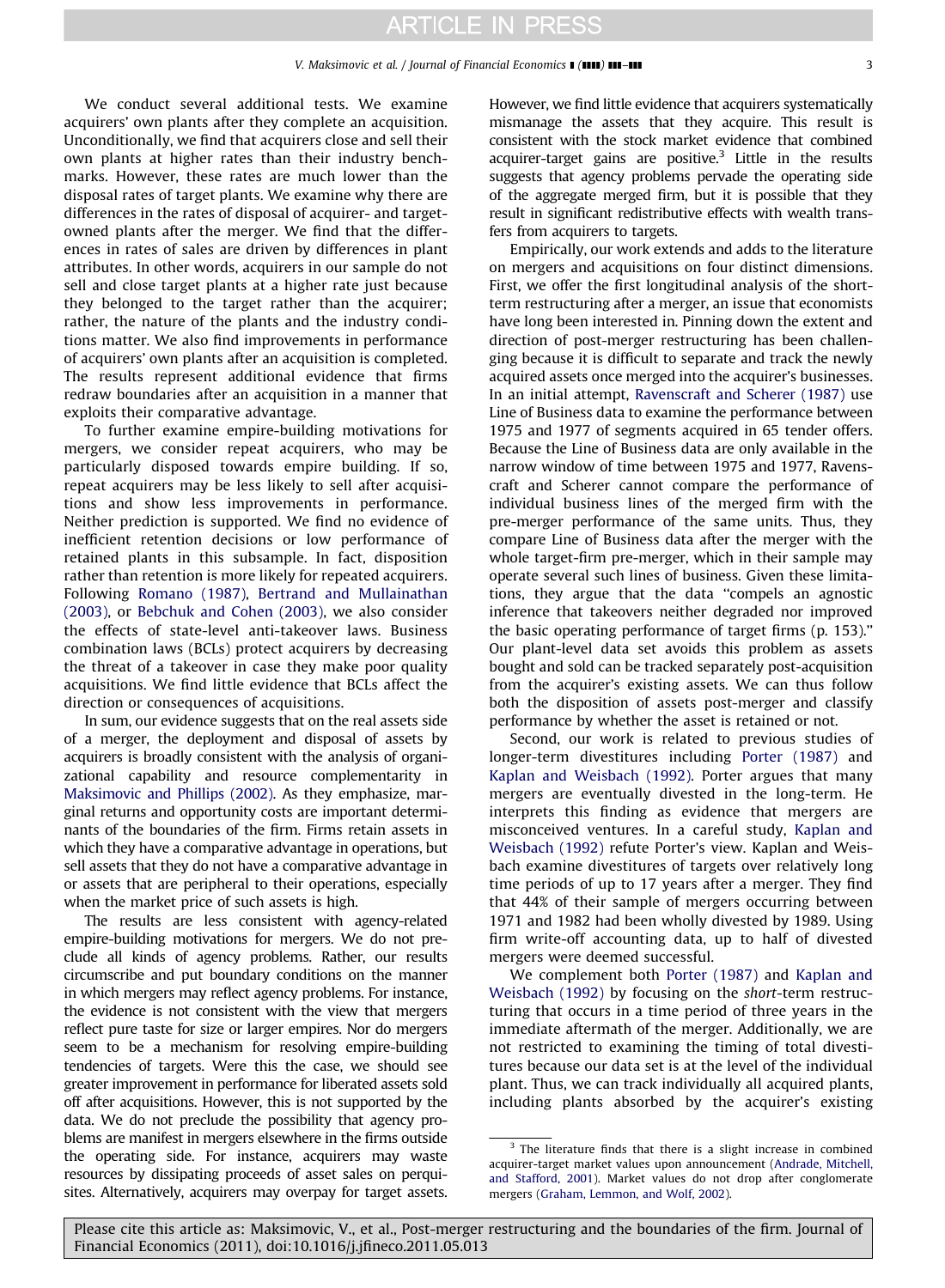divisions and plants sold between acquisition dates and final divestitures of the acquired assets. The disaggregate view of targets at the level of plants also enables us to test predictions of theories of the firm about both the disposal and post-acquisition profitability of the acquired plants.

Third, we add to recent existing studies of divestitures. Our study focuses on a longitudinal analysis of closure and retention after whole-firm mergers. [Maksimovic and](#page-25-0) [Phillips \(2001\)](#page-25-0) and [Schlingemann, Stulz, and Walkling](#page-26-0) [\(2002\)](#page-26-0) study sales of industry segments using Census and Compustat segment data, respectively. They find that firms are more likely to sell assets in periods of high industry liquidity. [Maksimovic and Phillips \(2001\)](#page-25-0) and [Schoar \(2002\)](#page-26-0) look at the changes in plant productivity around acquisitions. None of the prior studies explores the extent of the plant retention/sales/closures after mergers or the cross-sectional determinants of these decisions, and none finds the asymmetry in the productivity changes depending on whether the (just-acquired) plant is retained or sold off (once again after the initial transfer). These questions are the main focus of our study.

Fourth, we introduce new variables from the financing side, specifically, acquirer financial conditions from Compustat and the method of payment from SDC, and test whether they are related to post-merger restructuring. A large literature, reviewed recently in [Eckbo \(2008\),](#page-25-0) argues that the choice of method of payment depends on the firms' characteristics and deal properties, and predicts market reactions to deal announcements. We show that while the method of payment is important in explaining restructuring decisions, the effect comes from acquirer financial characteristics. Acquirers that have high measures of financial constraints are more likely to sell plants. We emphasize that while acquirer financial conditions do matter, the fundamental efficiency and demand variables from the asset side are still significant in ways that are consistent with economically sensible post-merger restructuring.

The remainder of this paper is organized as follows. In the next section, we present the underlying framework of our study coming from prior work on mergers and acquisitions. In Section 3, we describe our sample and the data and variables we use. Sections 4 and 5 estimate models of the decision to retain, sell, or close plants. Section 6 examines the changes in productive efficiency after mergers. Section 7 concludes.

#### 2. Framework for our study

We exploit the fact that in mergers, the acquired target firm consists of a collection of assets. These assets have varying degrees of fit with the acquirer's core competence. The acquiring firm has to decide how to redraw its boundaries—which plants to keep and which to sell. We examine the magnitude and direction of the restructuring as well as its relation to ex-post performance. To motivate our tests, we discuss the testable hypotheses from alternative theories that could explain mergers. To focus on the key elements of the tests, consider two merger theories drawn from the opposite ends of a spectrum. At one end is an empire-building theory of mergers driven by pure taste for size. At the other end are organizational theories of firm growth in which firms expand in businesses to exploit their comparative advantage.

The hypothesis that firms' investment and acquisitions are driven by managerial desire to build empires and maximize firm size has received a great deal of attention in the finance literature, especially since [Jensen \(1986\)](#page-25-0). <sup>4</sup> In the post-merger context, inefficient investment observationally similar to empire building might also occur if merger decisions are motivated by hubris, as in [Roll](#page-25-0) [\(1986\)](#page-25-0), when the acquirer's managers' incorrectly believe that they have the ability to operate the target's assets more productively than they can. If an acquirer's actions are driven by either a pure taste for large size or hubris, then after a merger we would expect the firms will be as equally likely to keep assets that do not fit with their particular skills. We also would not expect large sales rates nor increases in productivity of retained assets post-purchase.

While the above arguments identify empire building with acquirers, it is also possible that mergers are a mechanism for resolving empire-building related agency problems in targets. Under this view, some firms build empires and hold a suboptimally large portfolio of assets. They may find it hard to break up these assets on their own because managers develop loyalties to employees or certain projects. Mergers facilitate the break up of such firms and liberate trapped assets (e.g., [Jensen, 1986](#page-25-0); [Boot,](#page-25-0) [1992](#page-25-0)). Under this view, the acquirer need not have comparative advantage in operating the acquired assets, so there is no particular asymmetry in performance between assets kept by acquirers and sold-off assets.

An alternative view of mergers and acquisitions is based on theories of organizational capability of firms, in particular [Maksimovic and Phillips \(2002\).](#page-25-0) These theories emphasize the role of marginal returns and opportunity costs in determining the boundaries of the firm. Firms retain assets in which they have a comparative advantage in operating but sell assets that they do not have a comparative advantage in or assets that are peripheral to their operations. This prediction would especially hold when the market price of such assets is high. Firm boundaries are predicted to shift across industries in response to shocks that alter their and their competitors' comparative advantage. Under this view, a firm's organization and talent is likely to be better suited for some industries than for others. $5$  The payoffs from using that talent depend on the demand level in each industry and the level of competition. Industry shocks change these payoffs. At the margin, the firm deploys its managerial assets in industries where it obtains the greatest marginal payoff. After the purchase, acquirers would sell off assets that are found not to be a good match for them in order to direct management time to its most productive use. Lastly, a firm's comparative advantage

<sup>4</sup> See also [Morck, Shleifer, and Vishny \(1990\)](#page-25-0) or [Jensen \(1993\)](#page-25-0). Earlier authors in economics who consider empire building include [Baumol \(1959\)](#page-25-0) and [Mueller \(1969\)](#page-25-0).

<sup>5</sup> See also [Lucas \(1978\)](#page-25-0). [Fluck and Lynch \(1999\)](#page-25-0) develop a theory related to financial synergies about why firms buy and sell firms across the business cycle. Under their theory, managers make optimal decisions in the face of financial frictions.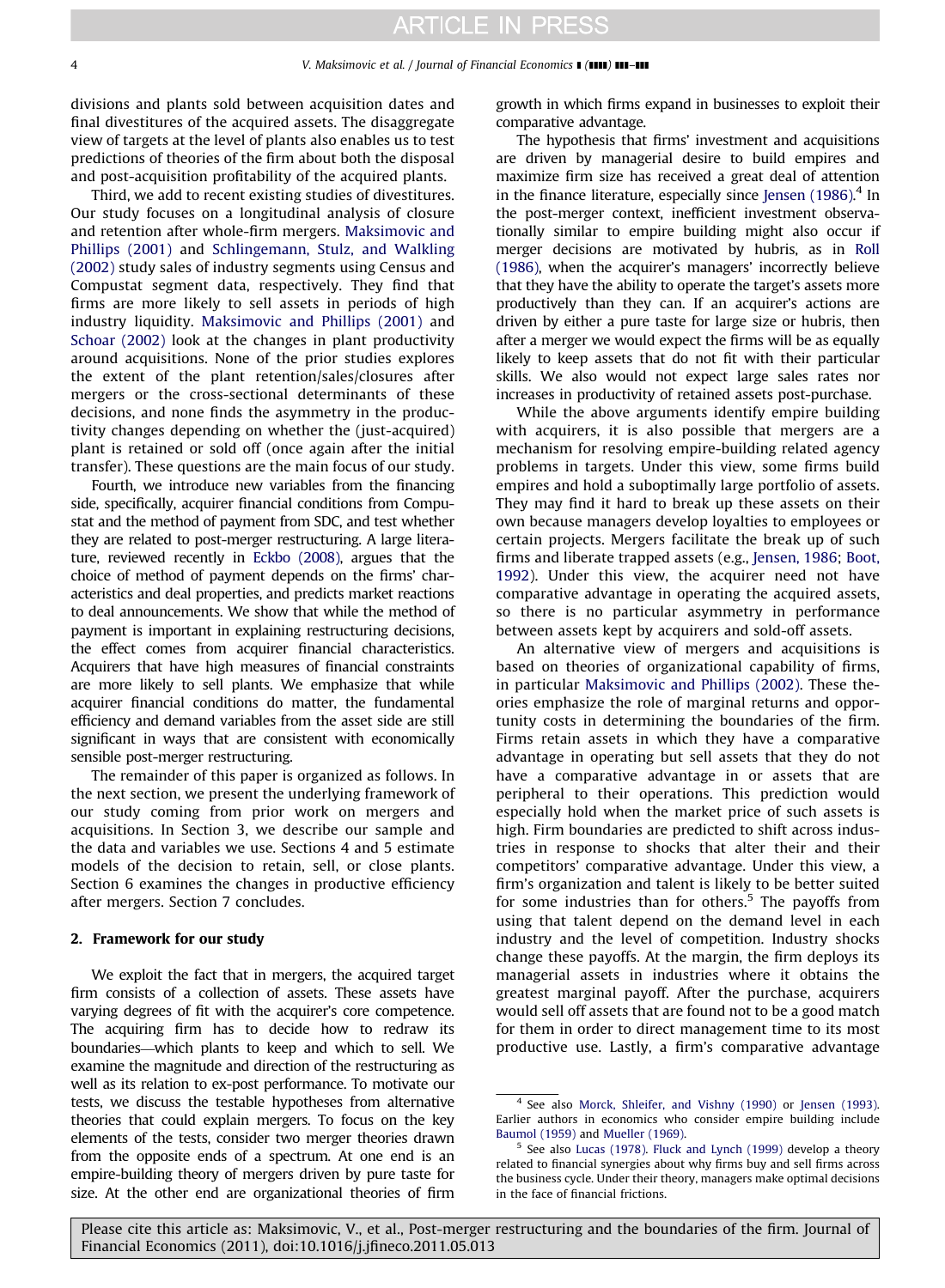V. Maksimovic et al. / Journal of Financial Economics  $\blacksquare$  ( $\blacksquare$ )  $\blacksquare$ ]  $\blacksquare$ ] 5



Fig. 1. The relation between the marginal capital product of plants operated by the acquirer, the opportunity cost of plants, and the number of the target's plants that are kept or sold off in post-merger restructuring by the acquirer. In the case depicted, the product of the acquirer's marginal plant initially exceeds the opportunity cost of operating the plant. The acquirer optimally keeps a sufficient number of the target's plants to equalize the marginal product of the plants and the opportunity cost of operating a plant. Excess plants are sold off.

may vary by industry, and may shift over time within an industry as shocks disproportionately benefit highly productive or less productive producers, leading to plant sales between firms.

Fig. 1 illustrates how these considerations affect the disposal of acquired assets. In order to focus on the essentials, we illustrate this effect assuming that the acquirer operates in only one industry and that the only post-acquisition decision is whether to keep or sell the targets' plants. The acquirer optimizes size at the point at which where the marginal product of operating the marginal plant is equal to the opportunity cost that can be realized by selling the plant to another firm. In Fig. 1, the acquirer's marginal plant's productivity exceeds its opportunity cost and the firm is initially below its optimum size. Following the merger, the acquirer size is greater than its optimal size and it sells plants until its optimal size is established. Acquirers with highly productive marginal plants are further away from optimal size and thus keep a larger proportion of acquired plants. Similarly, keeping the characteristics of the acquirer constant, more assets will be sold when the target is larger relative to the acquirer.

We also examine how efficient and inefficient acquirers in an industry react differently to a valueincreasing shock that could, for example, be caused by an increase in demand. $6$  As a result of a positive industry shock, acquirers who are less efficient in running marginal plants will have a higher opportunity cost of retaining their newly acquired plants because the plants can be redeployed elsewhere more profitably. The higher opportunity costs of retaining their newly acquired plants should make acquirers more likely to sell. By contrast, acquirers who are more efficient at the margin will face a relatively lower incentive to sell.

[Figs. 2 and 3](#page-5-0) illustrate these effects. A positive shock to the industry has two effects. First, it increases the productivity of each plant, depicted by a vertical movement in the plant marginal productivity curve. Second, it increases the value of the plant to other producers, depicted as an upward shift of the opportunity cost of operating a plant. The effect of the shock on the acquirer depends of the relative magnitudes of the two shifts. [Fig. 2](#page-5-0) shows the case in which the increase in the acquirer's productivity is high relative to the increase in the opportunity cost of operating plants. In this case, the acquirer retains more plants. [Fig. 3](#page-5-0) shows the case in which the acquirer's productivity is small in comparison to the increase in the opportunity cost. In this case, relatively few plants are retained. As argued in [Maksimovic and Phillips \(2002\),](#page-25-0) a positive industry shock has a greater effect on plant productivity for acquirers who are initially more productive. As a result, we expect that a positive industry shock will increase the probability of retention of purchased plants by high productivity acquirers relative to the probability of retentions by low productivity acquirers.

Below, we use plant-level data to test the relation between the acquirer's marginal productivity and the decision to retain and sell assets when the industry

<sup>6</sup> See Appendix to [Maksimovic and Phillips \(2007\)](#page-25-0) for a model demonstrating this effect, together with an explicit discussion of assumptions and empirical justification. See [Yang \(2008\)](#page-26-0) for a dynamic model of reallocations.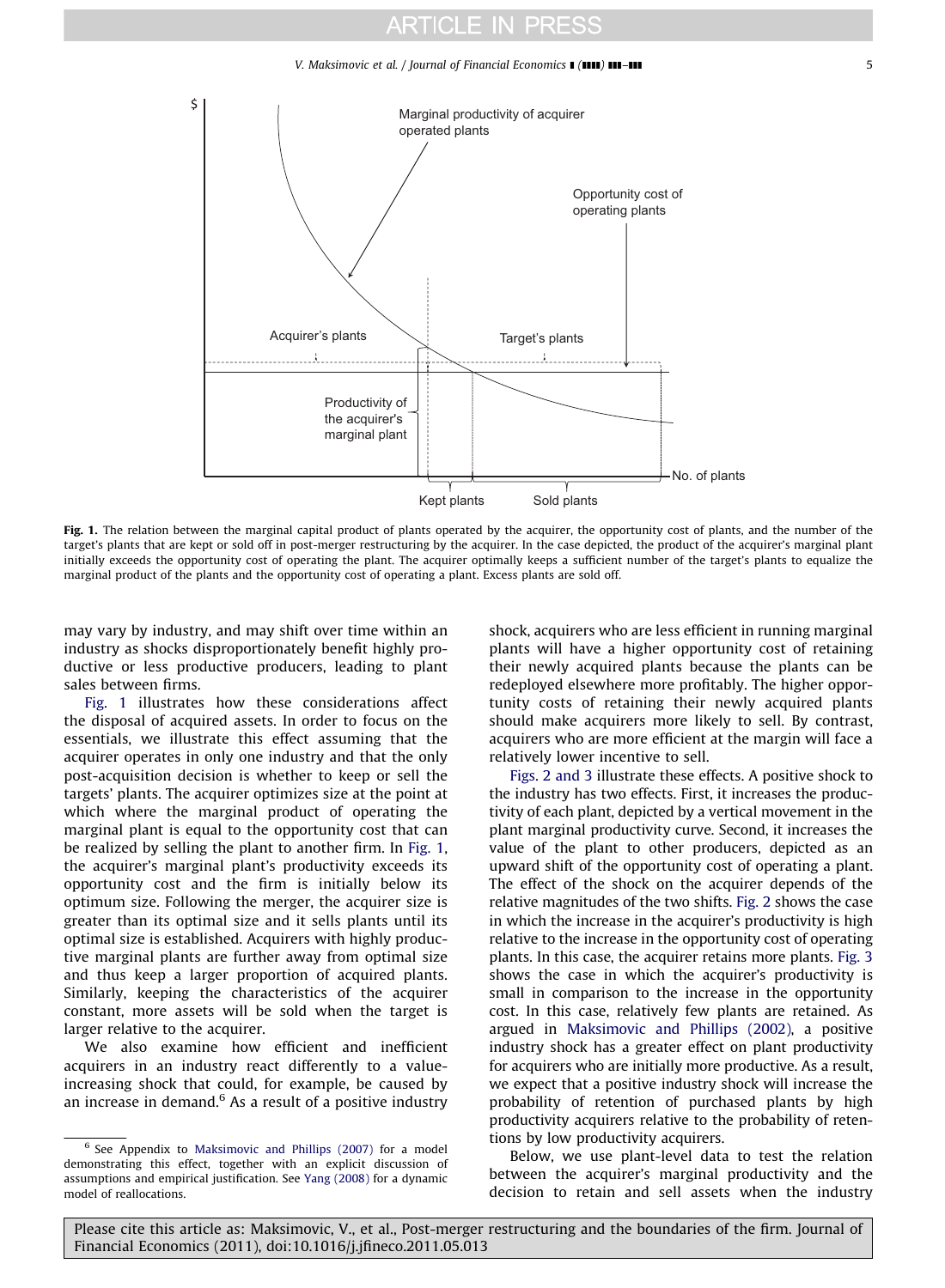<span id="page-5-0"></span>6 V. Maksimovic et al. / Journal of Financial Economics ] (]]]]) ]]]–]]]



Fig. 2. The relation between the marginal capital product of plants operated by the acquirer, the opportunity cost of plants, and the number of the target's plants that are kept or sold off in post-merger restructuring by the acquirer when the industry is undergoing a positive valuation shock. The valuation shock causes the marginal product of a plant operated by the acquirer and the opportunity cost of operating plants to increase. In the case depicted, the marginal product curve increases by more than the opportunity cost of operating a plant. The acquirer optimally retains a larger number of plants than in the absence of the valuation shock. Excess plants are sold off.



Fig. 3. The relation between the marginal capital product of plants operated by the acquirer, the opportunity cost of plants, and the number of the target's plants that are kept or sold off in post-merger restructuring by the acquirer when the industry is undergoing a positive valuation shock. The valuation shock causes the marginal product of a plant operated by the acquirer and the opportunity cost of operating plants to increase. In the case depicted, the marginal product curve increases by less than the opportunity cost of operating a plant. The acquirer optimally retains a smaller number of plants than in the absence of the valuation shock. Excess plants are sold off.

experiences a valuation shock. We also provide secondary evidence on whether operating gains in mergers are related to operating synergies or complementarities suggested by [Rhodes-Kropf and Robinson \(2008\)](#page-25-0).

Lastly we examine whether the method of financing matters. The method of financing acquisitions has received a good deal of attention in the mergers literature. Empirically, [Andrade, Mitchell, and Stafford \(2001\)](#page-25-0) show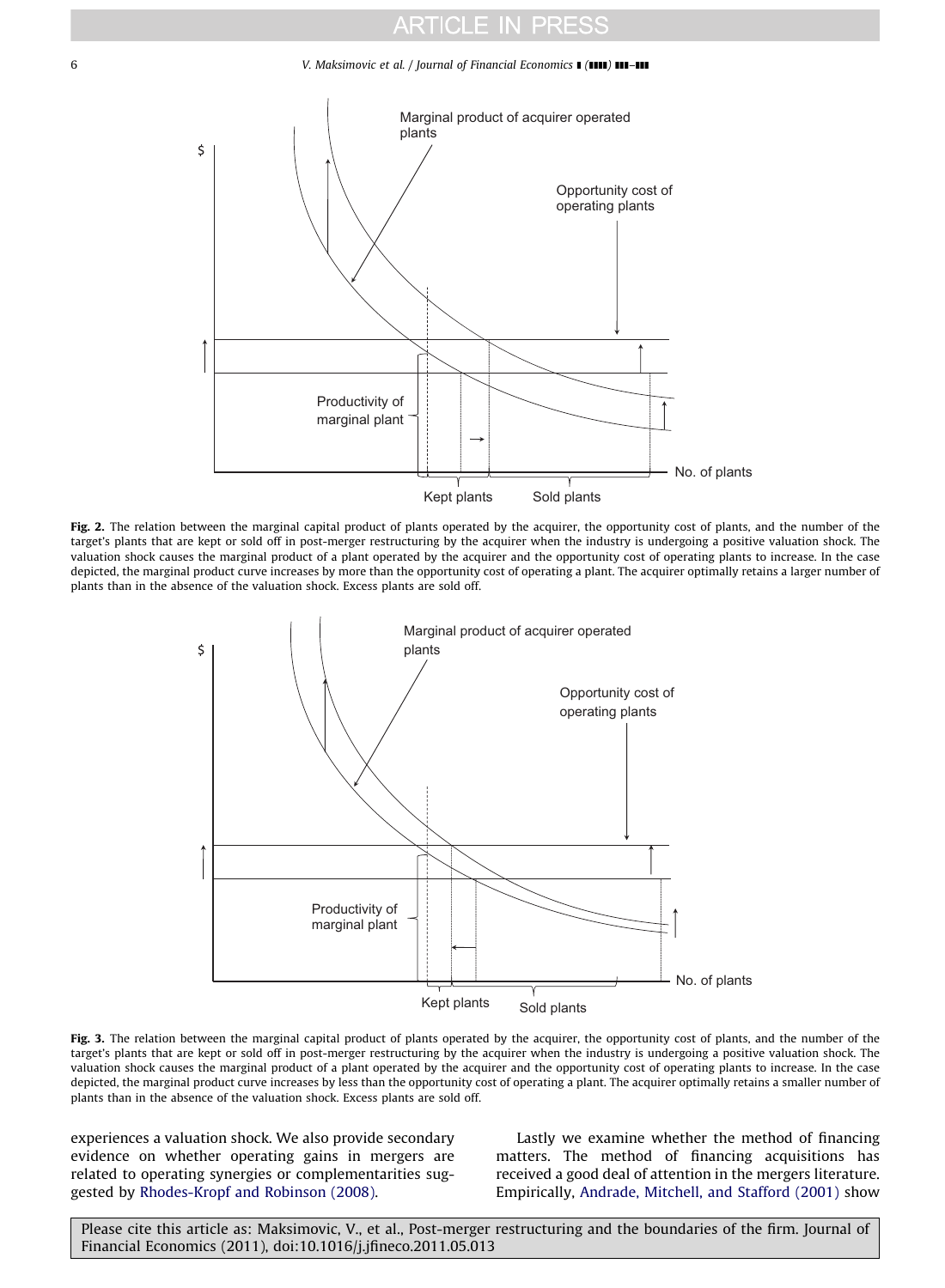that acquirer announcement effects are lower for stockfinanced acquisitions, perhaps because acquirers might be using overpriced equity [\(Shleifer and Vishny, 2003](#page-26-0); [Rhodes-Kropf and Viswanathan, 2004](#page-25-0)). These firms may be more likely to engage in acquisitions and operate plants in ways that do not create wealth. In particular, they may not sell newly acquired plants if doing so signals to the market that they do not have a comparative advantage in operating such plants. Alternatively, [Eckbo,](#page-25-0) [Giammarino, and Heinkel \(1990\)](#page-25-0) argue that cash transactions could signal superior bidder quality, in which case cash bidders may be less likely to dispose of plants.

We conduct other tests that shed light on agency motivations for mergers. One possibility is that only a subset of firms engage in empire building. Firms engaging in multiple acquisitions may have a particular taste for empire building. To allow for this possibility, in our empirical specifications we also test agency hypotheses related to firms that engage in multiple acquisitions, namely that repeat acquirers keep a greater proportion of the assets that they acquire and operate acquired assets less efficiently than other firms. In related tests, we consider the effect of passing state anti-takeover ''business combination'' laws (BCLs), which could shelter incumbent managers from the consequences of poor acquisitions. We test whether post-merger restructuring and performance are related to the passage of BCLs.

We emphasize that while our data allow us to test whether the acquirers' disposition of the target's assets is consistent with their comparative advantage, we cannot rule out all forms of agency problems. Our tests of postmerger restructuring do not imply that acquirers have no unresolved agency problems. Nor do we rule out inefficiencies in non-manufacturing expenditures, although the evidence on advertising expenditures in [Fee, Hadlock, and](#page-25-0) [Pierce \(2010\)](#page-25-0) suggests that these overheads may also undergo rationalization. Alternatively, acquirers' managers may divest efficiently, but divert a portion of the proceeds for their own benefit as higher overhead at the firm level. Finally, asset outcomes could be efficient but there could still be redistributive effects from acquirer to target shareholders because acquirers overpay for their acquisitions [\(Roll, 1986;](#page-25-0) [Morck, Shleifer, and Vishny,](#page-25-0) [1990](#page-25-0); [Moeller, Schlingemann, and Stulz, 2005\)](#page-25-0).

Our work is related to [Matsusaka's \(2001\)](#page-25-0) model of inter-industry firm migration but there are some important differences. First, we focus on whether the firm's and the target's characteristics prior to the merger predict sales and keep decisions of acquired plants, and do not condition the acquirer's decision to stay in the industry on information on information about his performance that is generated after the merger. This differs from Matsusaka's model, which focuses on post-acquisition learning. Second, we look at both diversifying and non-diversifying mergers which do not involve pure migration across industries. Moreover, many of our diversifying segments (in particular of targets' peripheral segments), disposed of soon after the merger, are clearly not candidates for the type of industry migration that Matsusaka analyzes in his model. For similar reasons, our regressions do not directly test the predictions of [Bernardo and Chowdhry \(2002\)](#page-25-0).

## 3. Data

#### 3.1. Sample

Our initial sample comes from the Securities Data Company (SDC) mergers and acquisitions (M&A) database, where we identify all mergers announced between 1981 and 2000 that involved U.S. targets, had a completion code equal to 1, and as in [Schwert \(1996\),](#page-26-0) were completed within 180 days of announcement. To be a potential candidate for our final sample, we require that at least one of the target's four-digit SIC codes as reported in SDC be in the manufacturing sector, i.e., have four-digit SIC codes between 2000 and 3999. We match the resulting sample with the Longitudinal Research Database (LRD) maintained at the Census Bureau. The LRD tracks approximately 50,000 manufacturing plants every year in the Annual Survey of Manufactures (ASM). The ASM contains plant-level information on output, employment, and expenditures of manufacturing plants. Larger plants that have at least 250 employees are in the data with certainty through 1999. In 1999 the certainty cutoff was raised to 500 employees and in 2004 it was raised to 1000 employees.<sup>7</sup> All smaller plants are surveyed every fifth year. In addition, a random sample of smaller plants is selected every fifth year to participate in a rotating fiveyear panel with weights depending on plant size. Once selected, plants are required by federal law to answer the survey questions. Many data items used also represent items that are also reported to the U.S. Internal Revenue Service (e.g., the number of employees, employee compensation, total value of shipments).

To track the acquired plants in the LRD, we require that the selected M&A deals have a match with the LRD. The sample period we study is based on data availability in the Census Bureau and SDC. The start date is based on availability of reliable data on M&A transactions in the SDC database. The end date of 2000 is dictated by the fact that we need three years after the completion date to track ownership changes. When we conducted the analysis, the Census Bureau data were available only until 2004.

For every target that is matched to the LRD database, we record the owner of the plant in the reporting year prior to the acquisition completion date. We track the plant ownership forward three years after the acquisition completion year. For ownership change we rely on this identification which was available for all years. If the plant is shut down within the three-year period, we record the year in which it was shut. If the plant remains open, we trace its ownership. In some cases, we cannot track the plant disposition decision reliably, because the output or the number of employees is below the Census reporting cutoff in the next five-year sample. We discard these cases. They account for about 5% of the total plants transferred in our sample. Given that we calculate productivity and cash flow changes as well as use lagged year data, we also lose the initial year a firm or firm segment

 $7$  Our results are robust to excluding these later years or making the certainty cutoff uniform through 2003 and excluding just 2004.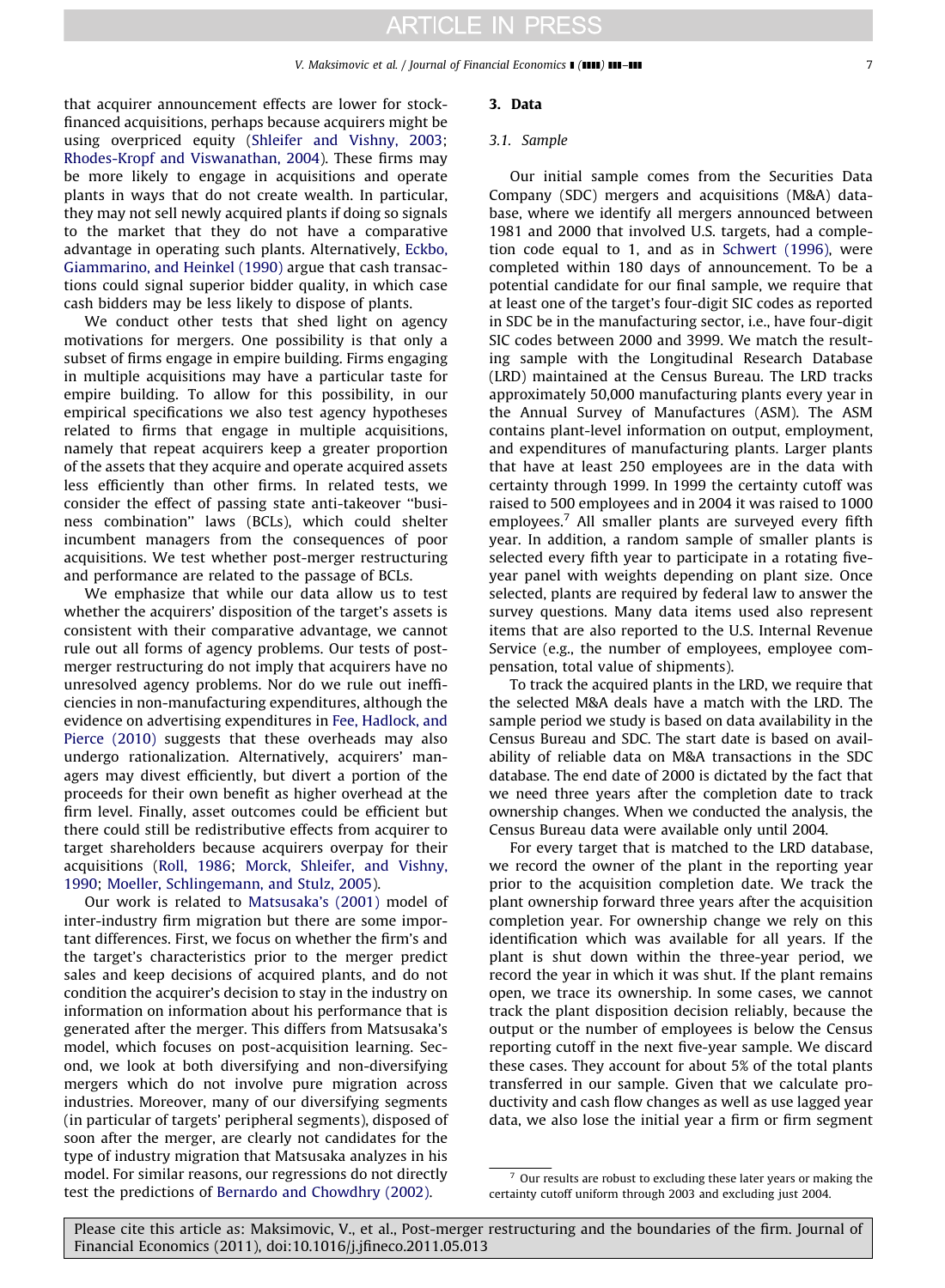enters the database. We also lose observations that are non-contiguous. Finally, we only include firms if their plants in an industry (at the three-digit SIC code) have total shipments of at least \$1 million in real 1982 dollars.

Table 1 shows the composition of our sample over time and how many potential mergers we matched to the LRD manufacturing database. In our final sample of 2,030 acquisitions, the target had at least one reported SIC code between 2000 and 3999 according to the SDC database or the Compustat database and had matching target data in Compustat (both the SDC and Compustat database report multiple SIC codes, with the Compustat database reporting segment SIC codes beginning in 1984). We then match these deals to the Department of Commerce LRD database.Of these 2,030 transactions, we matched 1,303 transactions to the LRD database. By examining deals classified as outside manufacturing by SDC and Compustat, we also match an additional 180 transactions giving us a total match of 1,483 deals. The 1,483 M&A deals constitute our primary sample.

Failures to match Compustat to Department of Commerce data occur for several potential reasons. First, firms with smaller plants will not match up to the database as plants of firms are only covered probabilistically if the plants have more than 250 employees. In this case we would expect unmatched firms to be smaller than matched

#### Table 1

#### Number of deals.

The table describes the number of merger transactions in our study. The data comprise whole-firm acquisitions listed in the SDC M&A database in which the announcement date is between 1981 and 2000, the completion date is within 180 days of the announcement, and the acquisition target is a domestic U.S. firm with at least one reported fourdigit SIC code from either SDC or Compustat between 2000 and 3999. Column 2 reports the number of transactions in the SDC Platinum that meet all criteria and match to Compustat. Column 3 reports the number of these transactions that were able to be matched to the Longitudinal Research Database maintained at the U.S. Department of Commerce. It includes 180 transactions that were coded as outside manufacturing by SDC and Compustat but were also found to have manufacturing assets.

| Year  | # Deals SDC/Compustat<br>in manufacturing | Total # deals<br>matched to LRD |
|-------|-------------------------------------------|---------------------------------|
| 1981  | 33                                        | 18                              |
| 1982  | 59                                        | 46                              |
| 1983  | 48                                        | 41                              |
| 1984  | 70                                        | 58                              |
| 1985  | 74                                        | 66                              |
| 1986  | 125                                       | 104                             |
| 1987  | 95                                        | 77                              |
| 1988  | 154                                       | 115                             |
| 1989  | 115                                       | 102                             |
| 1990  | 62                                        | 59                              |
| 1991  | 54                                        | 33                              |
| 1992  | 44                                        | 28                              |
| 1993  | 54                                        | 51                              |
| 1994  | 79                                        | 48                              |
| 1995  | 120                                       | 66                              |
| 1996  | 115                                       | 93                              |
| 1997  | 158                                       | 105                             |
| 1998  | 186                                       | 113                             |
| 1999  | 208                                       | 139                             |
| 2000  | 177                                       | 121                             |
| Total | 2,030                                     | 1,483                           |

firms. Second, we are using Compustat data that were matched by Census Bureau staff by name and address in addition to Employer Identifier Number (EIN). In many cases, names in the Census Bureau data represent divisions and not ultimate parents and thus the firm may not be matched. However, as long as we can establish a match between a firm's Compustat record and any division or plant record in the LRD we can use internal Census Bureau data establish a match between the Compustat record and all the firm's plants covered by the LRD. Comparing the Compustat data median and mean sales data for matched and unmatched firms, we find that the matched firms are three to four times larger than unmatched firms, supporting the first explanation. Matched firms have median (mean) sales of \$187 (\$981) million, while unmatched firms have median (mean) sales of \$44 (\$343) million dollars.

The time period from 1981 to 2000 covers two cycles in M&A transactions. The number of transactions in our sample increases in the 1980s, peaks in the late 1980s, then declines in the early 1990s, before picking up again towards the end of our sample period. The dates of the peaks in M&A activity are related to the National Bureau of Economic Research (NBER) business cycle dates. They are also consistent with the literature on merger waves [\(Andrade, Mitchell, and Stafford, 2001;](#page-25-0) [Maksimovic and](#page-25-0) [Phillips, 2001](#page-25-0); [Harford, 2005](#page-25-0); [Yang, 2008\)](#page-26-0).

# 3.2. Characteristics of acquirers and targets

[Table 2](#page-8-0) describes the cross-sectional characteristics of the firms involved in the transaction. In columns 2 and 3, we report the mean and median market value (ME) and book-to-market (BE/ME) decile of targets for each sample year. The book-to-market ratio is computed from Compustat data following the algorithm of Fama and French.<sup>8</sup> The market value of each firm is also obtained as the market value in the December of the year prior to the transaction and is assigned deciles based on Ken French's Web site. Target firms tend to have below-median market capitalization. For 17 of the 20 years, the median target's market capitalization decile is under 3.0. In each year, the target firms' book-to-market deciles are higher than their corresponding market value deciles. The target's mean book-to-market decile is close to 5.0, and reaches a maximum of 5.84 in 1991.

Columns 4 and 5 of [Table 2](#page-8-0) report the industry-adjusted margins of plants owned by acquirers and targets in the year prior to the acquisition. We find that both acquirers and targets operate profitable plants that tend to earn aboveindustry margins for all but two years covered by our sample. The median industry-adjusted margins of acquirer-owned plants are positive. Target-owned plants display a similar pattern. Industry-adjusted margins of acquirers tend to exceed those of targets, suggesting that acquirers are more productive than targets.

The last two columns of [Table 2](#page-8-0) report data on the deflated shipments of acquirers and targets. For each year

<sup>8</sup> We obtain the cutoffs for the deciles of the distribution of BE/ME from Ken French's Web site [http://mba.tuck.dartmouth.edu/pages/](http://mba.tuck.dartmouth.edu/pages/faculty/ken.french/data_library.html) [faculty/ken.french/data\\_library.html](http://mba.tuck.dartmouth.edu/pages/faculty/ken.french/data_library.html) for the relevant year.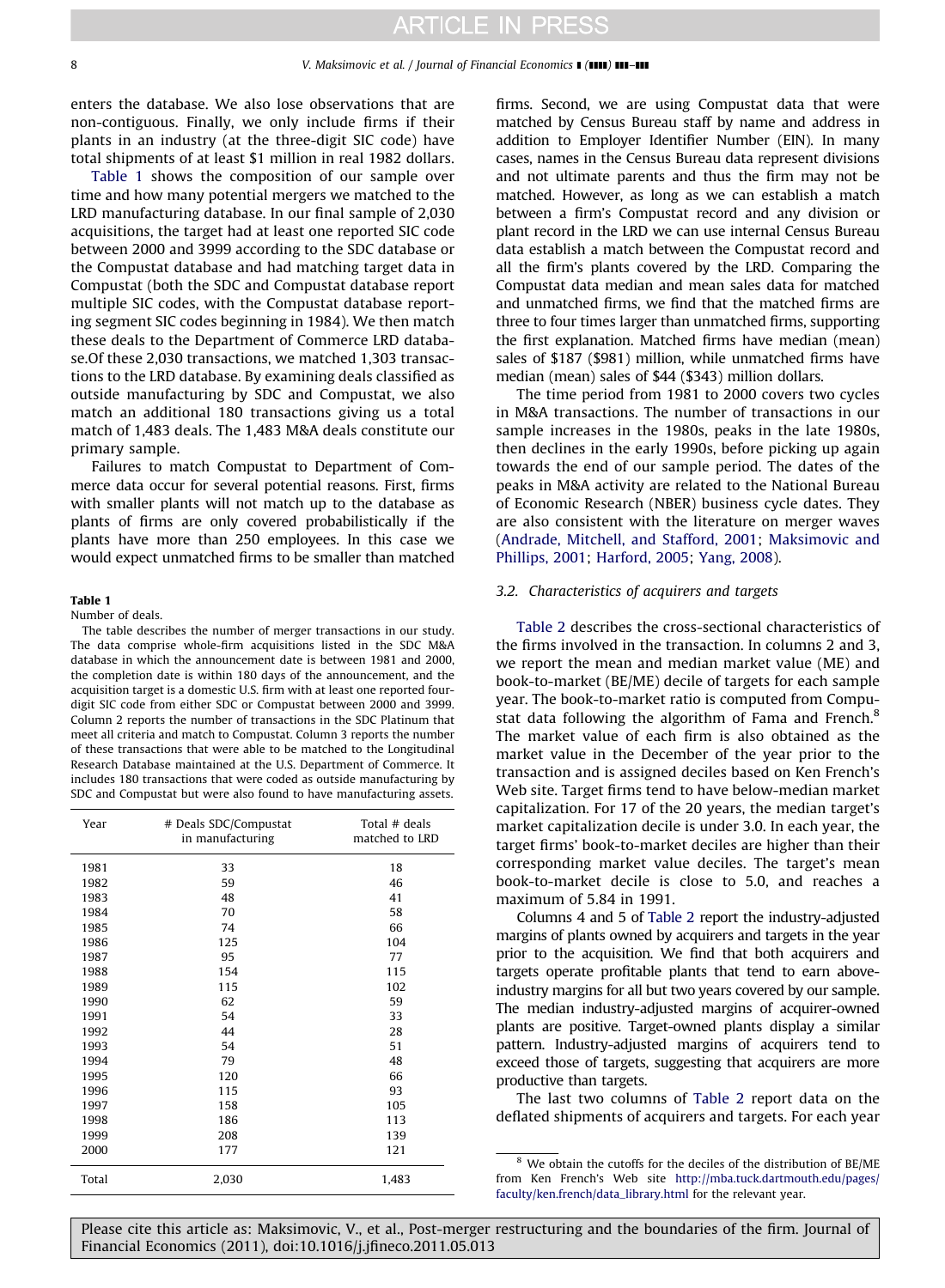#### <span id="page-8-0"></span>Table 2

Target and acquirer characteristics: target data market value available. The table reports the mean and median (in parentheses) of selected characteristics of acquirers and targets. The sample consists of mergers from the SDC Platinum database in which the announcement date is between 1981 and 2000, the completion date is within 180 days of the announcement, the acquisition target is a domestic U.S. firm with at least one reported four-digit SIC code between 2000 and 3999, and the target has matching input/output data in the Longitudinal Research Database maintained at the U.S. Department of Commerce. The sample comprises firms for which the market value of the target is available. BE/ ME decile and ME decile denote the book-to-market and NYSE market capitalization deciles to which the target belongs based on year  $t-1$ values. The adjusted margin is the actual operating margin of a target plant minus the median margin for all plants that have the same threedigit SIC code. The deflated shipments equals the value of shipments for a plant reported in the ASM adjusted for inflation using the SIC deflator from the [Bartelsman and Gray \(1994\)](#page-25-0) database.

| Year | <b>BE/ME</b><br>decile | ME decile | Adjusted margin<br>(%) |         | Deflated shipments |         |
|------|------------------------|-----------|------------------------|---------|--------------------|---------|
|      | Target                 | Target    | Acquirer               | Target  | Acquirer           | Target  |
| 1981 | 5.61(5)                | 3.89(2.5) | 1.28                   | 0.87    | 254,814            | 152.447 |
| 1982 | 5.07(4)                | 3.60(3)   | 2.46                   | 1.02    | 178,348            | 76.465  |
| 1983 | 4.65(4)                | 2.5(1)    | 3.62                   | 0.57    | 81.614             | 42,277  |
| 1984 | 4.98(5)                | 2.72(1)   | 0.22                   | 2.57    | 326,670            | 114,538 |
| 1985 | 4.69(4)                | 3.32(2)   | 1.69                   | 0.83    | 237.487            | 154,729 |
| 1986 | 4.58(4)                | 3.18(2)   | 2.38                   | 2.22    | 170,048            | 95,584  |
| 1987 | 4.85(4)                | 2.73(2)   | 3.21                   | 0.98    | 293,416            | 85,519  |
| 1988 | 5.08(5)                | 2.63(2)   | 5.64                   | 4.36    | 195.577            | 119,498 |
| 1989 | 4.38(4)                | 3.05(2)   | 2.93                   | $-0.48$ | 135.143            | 65,729  |
| 1990 | 5.18(4)                | 3.02(2)   | 0.69                   | 7.80    | 418.129            | 163,169 |
| 1991 | 5.84(6)                | 2.94(1.5) | 0.92                   | $-2.38$ | 422,266            | 155,766 |
| 1992 | 3.75(3)                | 2.93(2)   | 1.57                   | 1.57    | 430,009            | 55,630  |
| 1993 | 5.09(4)                | 2.50(2)   | 7.65                   | 0.29    | 511,955            | 91,724  |
| 1994 | 4.72 (3)               | 2.94(2)   | 5.63                   | 3.65    | 377,213            | 94,126  |
| 1995 | 4.42(4)                | 3.02(2)   | 4.64                   | 1.40    | 160.551            | 64,866  |
| 1996 | 4.76(4)                | 2.65(1)   | 3.72                   | 2.96    | 322,041            | 111,002 |
| 1997 | 4.88(4)                | 2.90(2)   | 5.17                   | 3.72    | 524,207            | 152,392 |
| 1998 | 5.39(5)                | 3.06(2)   | 3.82                   | 3.07    | 1,225,467          | 154,534 |
| 1999 | 5.12(5)                | 3.58(3)   | 4.65                   | 4.04    | 2,718,597          | 146,281 |
| 2000 | 4.73(4)                | 3.49(3)   | 4.91                   | 3.58    | 1,455,530          | 107,710 |

in our sample, the median deflated shipments of acquirer plants is greater than that of target plants. Thus, manufacturing plants of acquirers tend to be larger than plants operated by targets. The ratio of plant sizes is somewhat lower than the (unreported) ratio of market values of acquirers to targets, reflecting the fact that in our sample, acquirers not only own larger plants than targets but also operate more plants than targets.

We also investigate, but do not report in Table 2, the cross-sectional characteristics of the subset of mergers for which both acquirer and target characteristics are available on Compustat and LRD. Except for 1983, the median and mean BE/ME deciles for acquirers are below 5.0. The median and mean BE/ME deciles for acquirers are significantly lower in the 1990s, when they are close to 2.0, suggesting that acquirers are more likely to be glamor firms in the 1990s. Interestingly, targets also tend to have median and mean BE/ME below 5, as in the larger sample in Table 2. Thus, both the acquirers and the targets tend to be growth firms rather than distressed or value firms. The low BE/ME deciles and the higher BE/ME for acquirers relative to targets mirrors similar evidence on the high margins and productivity in Table 2. One interpretation of this pattern is that the opportunity cost of suboptimally used capacity is high when there are more growth opportunities, so mergers tend to concentrate in firms and time periods in which there are more growth opportunities. Alternatively, it is also possible that mergers tend to occur when market valuations are relatively high, perhaps because firms can use their stock as currency for acquiring other companies, as in [Shleifer and Vishny](#page-26-0) [\(2003\)](#page-26-0) and [Rhodes-Kropf and Viswanathan \(2004\).](#page-25-0)

For this subsample, we also examined the size of acquirers as reflected in the Fama-French market capitalization deciles. Except for 1981, the median and mean market capitalization decile for acquirers exceed 5.0, while median and mean target market value deciles are consistently below 4.0. In terms of actual market capitalization, the median acquirer size by year ranges from \$381 million to \$1.9 billion, about ten times the median size of targets. Acquirers in the late 1990s tend to have especially high market values relative to the target size.

# 3.3. Variable construction

### 3.3.1. Organizational form and relatedness

To obtain a measure of organizational structure, we aggregate each firm's plants that operate in each industry into portfolios at the three-digit SIC code level. We call these firm-level industry portfolios of plants ''segments.'' Segments, defined this way, capture all the plant-level operations of a firm in an industry. $9$  We classify firms as single segment or multiple segment, based on the three-digit SIC code. We classify a firm as a multi-segment firm if it produces more than 10% of its sales in a second SIC code outside its principal three-digit SIC code. Using the 10% cutoff facilitates comparison with previous studies as 10% is the cutoff that public firms report. For multiple-segment firms, we also classify each segment as either a main segment or a peripheral segment. Main segments are segments whose value of shipments is at least 25% of the firm's total shipments. We classify a target firm's plants as being related to the acquiring firm if it has the same three-digit SIC code as a main division of the acquirer. Thus, within acquisitions, some plants can be classified as related and others as unrelated.

# 3.3.2. Plant-level measures of productive efficiency

We use two measures of productive efficiency: total factor productivity and operating margin. Both measures exclude indirect segment-level costs such as advertising or research and development. They focus on the operating or productive efficiency of plants.

One measure of productive efficiency is the total factor productivity (TFP) of a plant. We compute TFP not only to

The segments we construct do not correspond to those reported by Compustat. Segment data reported by Compustat are subject to reporting biases. Firms have considerable flexibility in how they report segments, as shown by [Pacter \(1993\)](#page-25-0). Firms may also have strategic reasons for the specific segments they choose or choose not to report, as [Hayes and Lundholm \(1996\)](#page-25-0) shows. [Hyland \(1997\)](#page-25-0) finds that only 72% of firms that report under the Financial Accounting Standards Board (FASB) standards that they go from one segment to more than one segment actually increase their number of segments. See also [Villalonga \(2004\)](#page-26-0).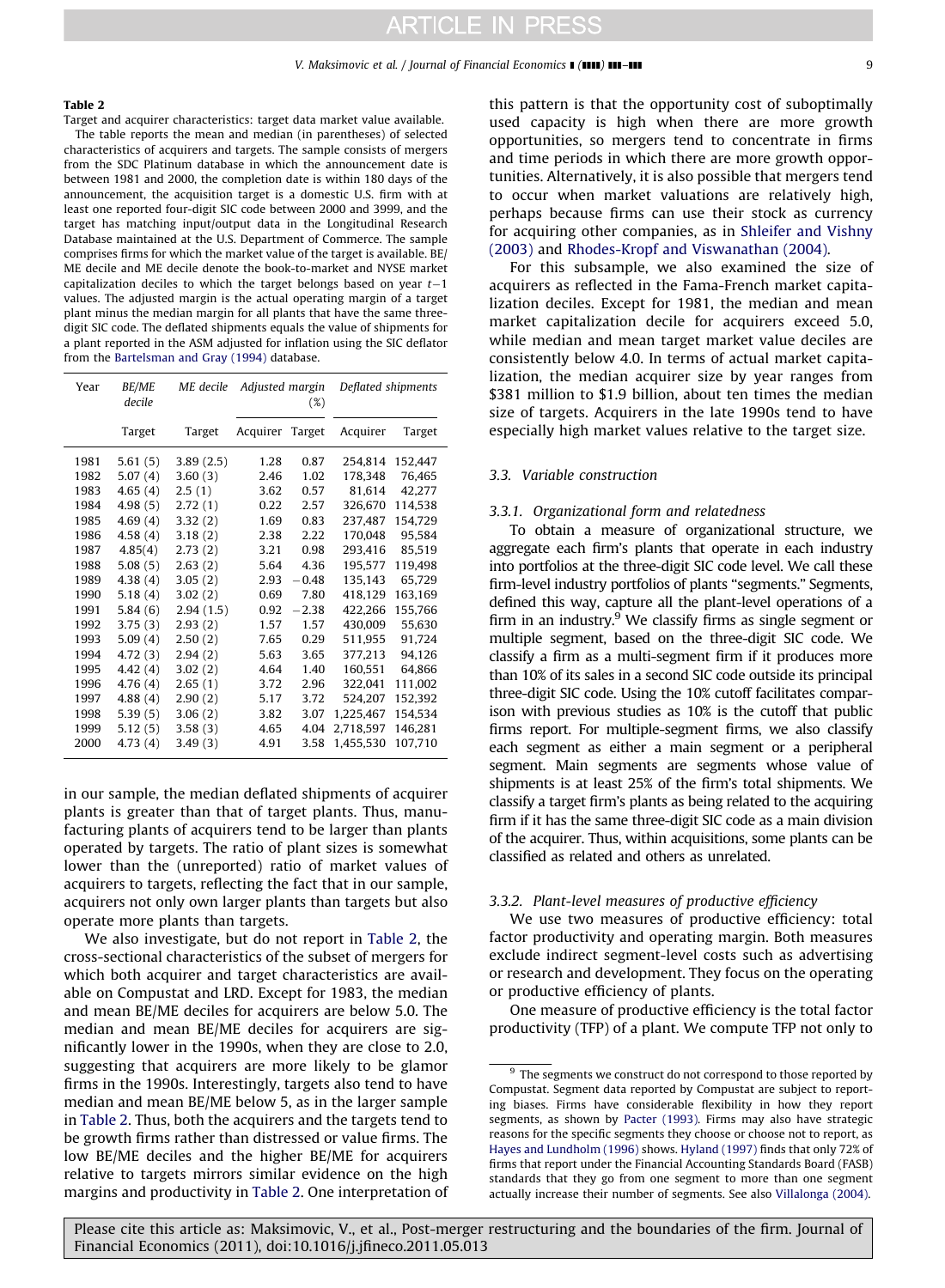examine post-merger performance but also to capture acquirer skill. We measure acquirer skill as the average TFP of a firm's peripheral divisions (segments with less than 10% of firm output). TFP takes the actual amount of output a plant produces with a given amount of inputs and compares it to a predicted amount of output. ''Predicted output'' is what the plant is expected to have produced, given the amount of inputs it used. A plant that produces more than the predicted amount of output has a greater-than-average productivity. This measure does not impose the restrictions of constant returns-toscale and constant elasticity of scale that a ''dollar in, dollar out'' cash flow measure would require.

To calculate a plant's TFP and predicted output, we assume that the plants in each industry have a translog production function. This functional form is a second-degree approximation to any arbitrary production function, and therefore takes into account interactions between inputs. In estimating the production function we use the last five years of data for each plant. Thus, the first year of our data for which we have calculated productivity is 1979. For each industry, we estimate this production function, using an unbalanced panel with plant-level fixed effects. To estimate productivity, we take the translog production function and run a regression of log of the total value of shipments on the log of inputs, including cross-product and squared terms:

$$
\ln Q_{it} = A + f_i + \sum_{j=1}^{N} c_j \ln L_{jit} + \sum_{j=1}^{N} \sum_{k=j}^{N} c_{jk} \ln L_{jit} \ln L_{kit}
$$
 (1)

where  $Q_{it}$  represents output of plant *i* in year *t*, and  $L_{it}$  is the quantity of input  $j$  used in production for plant  $i$  for time period t. A is a technology shift parameter, assumed to be constant by industry,  $f_i$  is a plant-firm specific fixed effect (if a plant changes owners, a new fixed effect is estimated; we leave off the firm subscript for tractability) and  $c_j = \sum_{i=1}^{N} c_{ji}$ indexes returns-to-scale. We deflate for industry price at the four-digit level.

We obtain our measure of plant-level TFP from Eq. (1). This measure has two components that we add together to get a measure of productivity. First, we have a plant-firm fixed effect,  $f_i$ . The fixed effect captures persistent productivity effects, such as those arising from managerial quality ([Griliches, 1957;](#page-25-0) [Mundlak, 1961](#page-25-0), [1978\)](#page-25-0). It also captures a segment's ability to price higher than the industry average. Second, we obtain a plant residual in each year. In each case, we standardize plant-level TFP by subtracting out industry average TFP in each year and dividing by the standard deviation of TFP for each industry. We standardize to control for differences in precision with which productivity is estimated within industries. This correction is analogous to a simple measurement error correction and is similar to the procedure used to produce standardized cumulative excess returns in event studies.<sup>10</sup>

We also calculate operating margins for each plant. The numerator of this margin is the value of shipments less the value of labor costs and all input costs, such as

materials and energy. We divide this numerator by the value of shipments made by the plant. We industry-adjust a plant's operating margin in each year by subtracting out the industry median operating margin. All dollar values for this calculation are deflated to 1982 dollars using three-digit price with separate deflators from the Bureau of Economic Analysis for shipments, wage costs, materials, and energy. This operating margin differs from a typical accounting cash flow number because the plantlevel data does not measure indirect and headquarterlevel costs such as research and development (R&D).

We examine the change in industry-adjusted operating margins and TFP after mergers. In analyzing the changes over time, we control for predictable time-series variation in performance by subtracting the typical change that occurs for plants. $11$  We estimate the typical change in TFP by regressing future changes in TFP (and operating margins) on initial TFP (operating margins) levels for all plants. Analogous to obtaining a coefficient of mean reversion, we obtain a coefficient for predicting the change in performance based on the initial level of productivity or operating margin for each year. We apply this coefficient to the initial levels of TFP (operating margins) for the plants of merging firms in our sample and compare actual performance to predicted performance. We also examine the mean and median changes in industry-adjusted performance without conditioning on the level of performance.

In estimating the operating margins and TFPs in our sample, we use data for over one million plant years, and for approximately 50,000 plants each year. In the productivity regression for each industry, we include three different types of inputs: capital, labor, and materials. All these data exist at the plant-level. Our productivity calculations do not capture any headquarters- or divisional-level costs that are not reported at the plant-level (i.e., overhead, research and development). The ASM also reports the value of shipments for each plant. We thus deflate the value of shipments by 1982 price deflators to get a real value of shipments. For all inputs and outputs measured in dollars, we adjust for inflation by using fourdigit SIC deflator data from the [Bartelsman and Gray](#page-25-0) [\(1994\)](#page-25-0) database. Each input has to have a non-zero reported value. [Kovenock and Phillips \(1997\)](#page-25-0) describe these inputs and the method for accounting for inflation and depreciation of capital stock in more detail.

# 3.3.3. Other firm and industry control variables

We also include other firm and industry variables in our regressions. We include the log of firm size and the number of plants operated by the firm at the beginning of the year. We also include the log of target size divided by acquirer size as a measure of relative size for the target to the acquirer. We define firm size as the total deflated value (using industry price deflators) of shipments in 1982 dollars. We also include four industry-level variables: INDRET—the two-year buy-and-hold return for the

<sup>&</sup>lt;sup>10</sup> This standardization does not affect the results we report. The results have similar levels of significance when we do not standardize productivity in this manner.

<sup>&</sup>lt;sup>11</sup> The literature on operating performance, e.g., [Barber and Lyon](#page-25-0) [\(1996\)](#page-25-0) and [Lie \(2001\)](#page-25-0), emphasizes the importance of this correction. For instance, Lie writes that the failure to consider this introduces bias into ex-post performance statistics.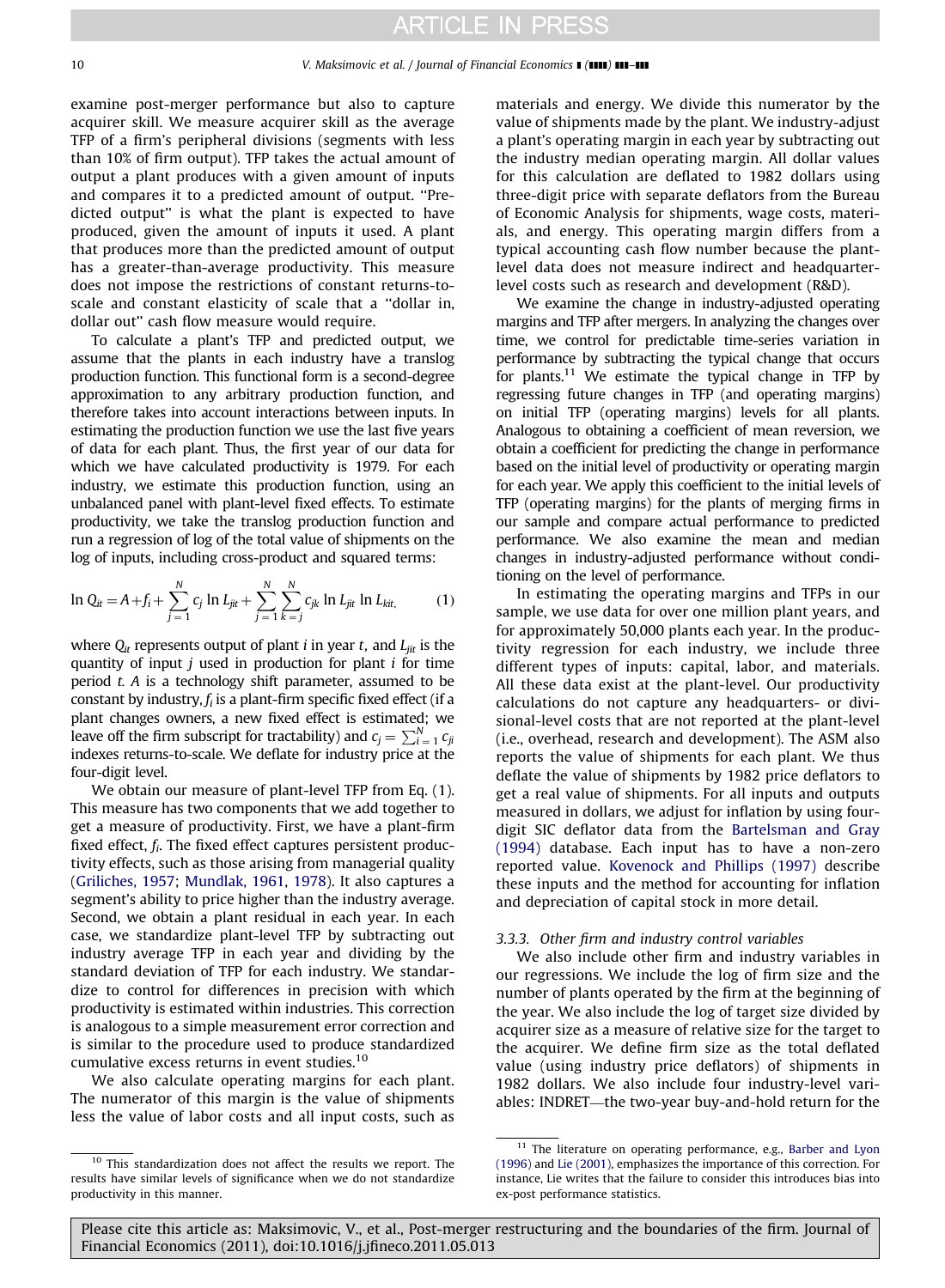<span id="page-10-0"></span>Fama-French 48-industry group to which a target plant belongs; industry R&D ratio; INDMARG—the industry operating margin; and the standard deviation of the industry operating margin (SD—INDMARG). Industry R&D (IND R&D) is calculated as the sum of firm-level R&D from Compustat at the three-digit SIC code level, divided by the sum of firm-level sales in each year. INDMARG is the sum of firm-level operating income before depreciation from Compustat at the three-digit SIC code level, divided by the sum of firm-level sales in each year. SD—INDMARG is the standard deviation of the industry operating margin using the last ten years of data.

We include the target's book-to-market value of equity ratio in all regressions. This variable is constructed using the book value of equity from Compustat divided by the market value of equity in each year. An analogous variable is calculated for the acquiring firm. We also construct a variable to capture potential operating synergies between merging firms which we call "SYNERGY," which is the product of the industry-adjusted acquirer and target margins. The rationale for this variable is based on [Rhodes-Kropf and Robinson](#page-25-0) [\(2008\)](#page-25-0) who suggest that asset complementarities may arise when acquirers are matched with similar quality targets.

### 4. The decision to sell, keep, or close target plants

### 4.1. Overall disposition rates

Table 3 describes the status of target-owned plants acquired in a merger at the end of three years after the merger. We benchmark the selloff and closure rates against industry rates for firms not involved in mergers.

# These asset sales and closure rates are based on firms not involved in mergers that are in industries that experience a merger transaction in the same three-digit SIC code and year. Even in the relatively narrow window of three years, there is a high degree of turnover of just-acquired plants in our sample. In the aggregate sample, 12,893 plants change hands in acquisitions. Of these, only 54.42% continue to be operated by the acquirer three years after the acquisition. Of the remaining, 18.58% are closed, while 27.00% of the plants are sold off. We discuss basic patterns in these selloff rates and then turn to the cross-sectional tests.

One question is whether this vigorous rate of restructuring continues after three years. In unreported results, we extend out the period of time to five years and find that the percentage sold increase by 2.98% and the percentage closed increase by 6.62% compared to the original rates of 27% sold and 19% closed. Thus, the vast majority of restructuring occurs within three years. It does not seem likely that much learning about the acquirer's ability to operate assets takes place over this short period.

We also examine how the restructuring in our sample compares to the restructuring that follows targeted purchases of assets in partial-firm acquisitions. We construct the sample by analyzing targeted acquisitions of plants where the selling firm remains in existence after sales to the acquirer, and to avoid double-counting, we exclude sales that form part of the post-merger restructuring in Table 3. We find that in asset sales, the acquiring firm sells and closes a much lower amount of the plants purchased. Subsequent to the purchase, over the next three years the acquirer sells 6.8% of the assets purchased and closes 8.8% of the targeted purchases. It is clear from

#### Table 3

Disposition of target and acquirer plants.

The table reports the year  $+3$  ownership status of plants, where the merger is completed in year 0. The sample consists of mergers from the SDC Platinum database in which the announcement date is between 1981 and 2000, the completion date is within 180 days of the announcement, the acquisition target is a domestic U.S. firm with at least one reported four-digit SIC code between 2000 and 3999, and the target has matching input/output data in the Longitudinal Research Database maintained at the U.S. Department of Commerce. Kept plants are still owned by the acquirer, sold plants are owned by a firm other than the acquirer, and closed plants are plants that shut down as of year  $+3$ . In each period, we classify the deals by the number of target plants acquired for target disposition and by the number of acquirer plants for acquirer disposition. 1980s transactions have a completion date between 1981 and 1989 and 1990s transactions form the complementary set. Industry benchmarks for asset sales and closures are from industries that experience a merger transaction in the same three-digit SIC code and year. A target plant is related if it belongs to the same three-digit SIC code as a main division of the acquirer.

| (1)<br># Plants<br>in deal | (2)<br># Total<br>bought | (3)<br>% Kept<br>target | (4)<br>% Closed<br>target | (5)<br>% Closed<br>matched<br>industry | (6)<br>% Sold<br>target<br>(partial) | (7)<br>% Sold<br>target<br>(total) | (8)<br>% Sold<br>matched<br>industry | (9)<br>% Sold<br>acquirer<br>(total) | (10)<br>% Closed<br>acquirer |
|----------------------------|--------------------------|-------------------------|---------------------------|----------------------------------------|--------------------------------------|------------------------------------|--------------------------------------|--------------------------------------|------------------------------|
| Panel A: Full sample       |                          |                         |                           |                                        |                                      |                                    |                                      |                                      |                              |
| $1 - 5$                    | 1.954                    | 56.59%                  | 16.15%                    | 2.40%                                  | 9.29%                                | 27.20%                             | 7.19%                                | 14.17%                               | 3.13%                        |
| $6 - 10$                   | 1.193                    | 53.76%                  | 21.38%                    | 4.23%                                  | 13.67%                               | 24.86%                             | 10.8%                                | 12.51%                               | 3.88%                        |
| $11 - 25$                  | 2,316                    | 54.69%                  | 19.96%                    | 4.57%                                  | 17.79%                               | 25.35%                             | 12.62%                               | 14.12%                               | 5.25%                        |
| $26 - 50$                  | 3,337                    | 56.57%                  | 16.98%                    | 5.19%                                  | 22.07%                               | 26.45%                             | 14.01%                               | 18.49%                               | 5.02%                        |
| $\geq 51$                  | 4,093                    | 51.76%                  | 19.44%                    | 5.18%                                  | 26.07%                               | 28.80%                             | 10.96%                               | 16.08%                               | 5.08%                        |
| Total                      | 12,893                   | 54.42%                  | 18.58%                    | 3.29%                                  | 19.99%                               | 27.00%                             | 8.98%                                | 14.69%                               | 4.02%                        |
| Panel B: By time period    |                          |                         |                           |                                        |                                      |                                    |                                      |                                      |                              |
| 1980s                      | 6.710                    | 50.33%                  | 19.42%                    | 3.71%                                  | 23.40%                               | 30.25%                             | 10.81%                               | 15.57%                               | 3.88%                        |
| 1990s                      | 6,183                    | 59.15%                  | 17.61%                    | 2.89%                                  | 16.04%                               | 23.24%                             | 7.33%                                | 13.95%                               | 4.14%                        |
| Panel C: By relatedness    |                          |                         |                           |                                        |                                      |                                    |                                      |                                      |                              |
| Related                    | 4,080                    | 54.78%                  | 17.72%                    |                                        | 14.12%                               | 22.53%                             |                                      |                                      |                              |
| Unrelated                  | 8,813                    | 51.02%                  | 17.87%                    |                                        | 21.51%                               | 27.46%                             |                                      |                                      |                              |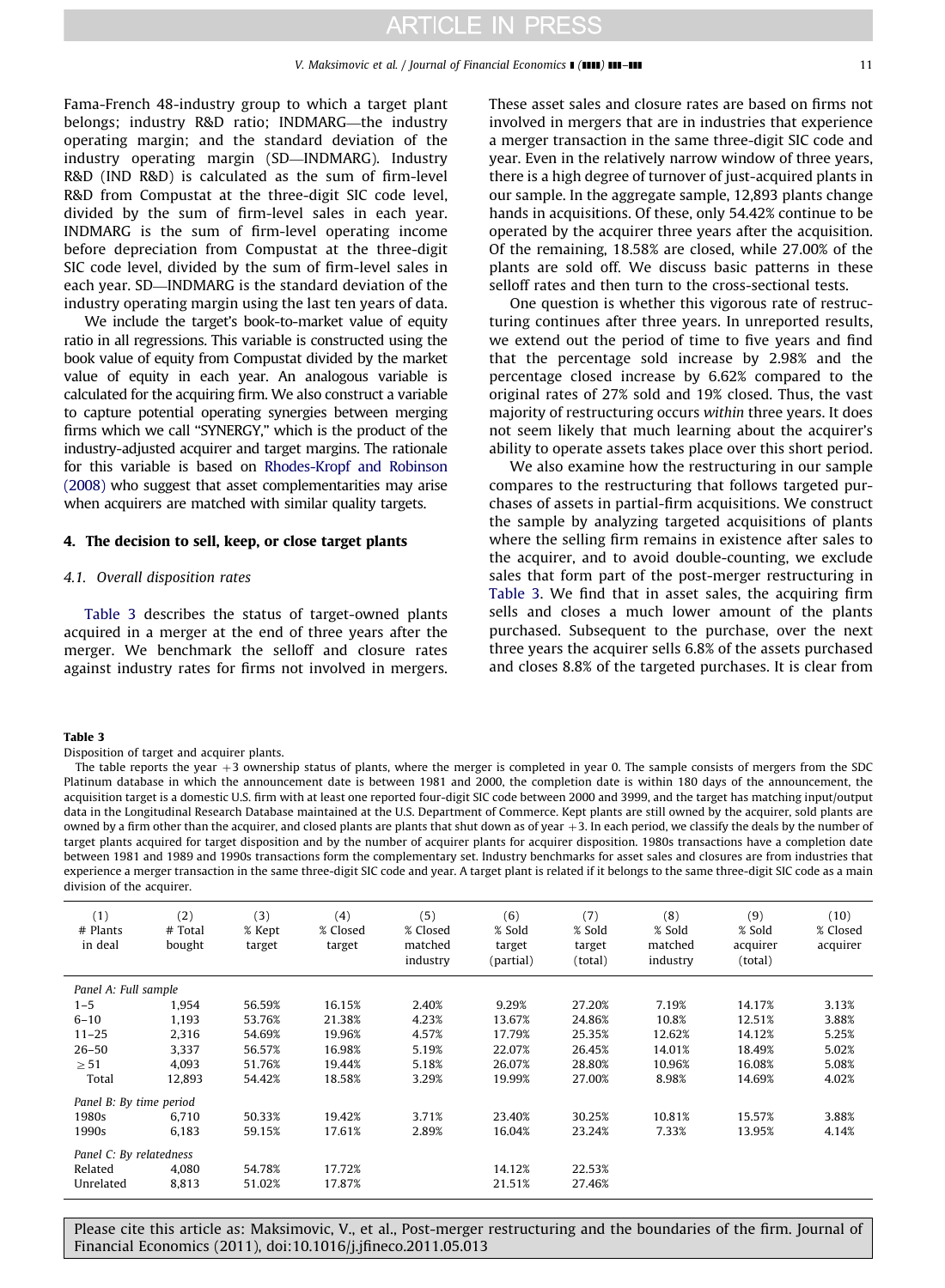these results that targeted asset purchases are quite different from whole-firm acquisitions, which are followed by much higher levels of selloffs.

# 4.2. Disposition by number of plants acquired

We also classify targets based on the number of target plants transferred in the M&A transaction. We sort the sample into five bins: 1–5 plants acquired, 6–10 plants acquired, 11–25 plants acquired, 26–50 plants acquired, and more than 51 plants acquired. We examine whether the tendency to dispose of acquired plants is more pronounced when a large number of target plants are acquired. This outcome is likely, for instance, if the acquirer has a comparative advantage in operating only some of a multi-division target's lines of business or if it buys multi-plant targets with a view of creating value by breaking up the plants, as in the bustup mergers analyzed by [Berger and Ofek \(1996\)](#page-25-0).

[Table 3](#page-10-0) suggests that the tendency to dispose of acquired plants is not necessarily concentrated in multiplant target acquisitions. To the first order, the fraction of the target plants kept at the end of year 3 by the acquirer remains flat at about 55%, when up to 50 plants are transferred in acquisitions. The kept proportion declines to about 52% when more than 50 plants are acquired. About one-quarter of all plants acquired are sold off by year 3 and this proportion does not vary much with the number of plants transferred in the acquisition.

The industry-size-year benchmarks for firms not involved in mergers are much lower than the rates shown for firms involved in mergers. The benchmark probability of plant sale is 7.2% if the firm has 1–5 plants, rising to 14% if firms have 26–50 plants, with an overall sale rate of 8.98%. These rates are only about one-third of the proportion sold off for target firms involved in acquisitions. The probability of plant closure after mergers is 16% if only 1–5 plants are transferred in the acquisition and is relatively flat at about 20% when at least five plants are transferred in the merger transaction against industry-size-year benchmarks for non-merging firms of 2.4% for matched industry firms with 1–5 plants and about 5% for matched firms with more than five plants. The last two columns of [Table 3](#page-10-0) report selloff and closure rates for plants owned by the acquirer prior to merger. These rates tend to be higher than benchmarks but lower than target plant disposal rates. As we discuss below, this difference can be explained by differences in observed plant characteristics of the acquirer-owned plants.

Overall, the summary statistics suggest that there is significant post-merger restructuring of plants in a short period of three years after merger completion. Acquirers do not passively absorb the newly acquired plants. This finding provides little support for a pure empire-building motivation for acquisitions that would predict that acquirers retain the bulk of assets acquired through a merger.

## 4.3. Disposition in the 1980s versus the 1990s

The merger wave in the 1980s is often characterized as the unwinding of the conglomerate expansion wave of the 1960s and 1970s. If so, the probability of retaining a plant should be higher in the 1990s compared to the 1980s. [Table 3](#page-10-0) shows that the overall percentage of kept plants is higher at 59% in the 1990s deals compared to 50% in the 1980s. In unreported results, we also find that the total number of plants in large acquisitions involving at least 51 plants, in which the undoing of inefficiently large firms is more likely to be a prime objective, is 2,497 plants in the 1980s, almost 55% more than the 1,596 plants transferred in large acquisitions in the 1990s.

# 4.4. Relatedness

We next classify the post-merger disposition decision by the type of acquisition. If expansion of managerial scope motivates related acquisitions, as in [Maksimovic](#page-25-0) [and Phillips \(2002\)](#page-25-0), related acquisitions should result in greater retention of target plants. However, if acquisitions are carried out with the view of shutting down extra capacity, perhaps for reasons of maximizing profits in an oligopolistic setting, there could be more closures in related acquisitions. Antitrust concerns would also predict lower likelihood of retention in acquisitions that are related. We measure relatedness at the plant level, based on whether target plants have the same three-digit SIC code as an acquirer's main division. In our sample, 4,080 related plants are acquired while 8,813 plants are not related. We find that 55% of related plants are kept, while 51% of unrelated plants are kept. There are similar differences in the selloff decision. For related plants, 22.5% are sold off, while 27.5% of unrelated plants are sold off.

# 5. Disposal of plants: multinomial logit

The high proportion of target plants that are sold suggests that a pure taste for big empires cannot be the only driver of acquisitions. In this section, we analyze the cross-sectional variation in disposition decisions of acquirers to test whether the patterns are consistent with neoclassical theories of firm scope. To test these hypotheses, we examine how the proportion of plants acquired depends on the marginal skill of the acquirer and the opportunity cost of retaining the acquired plants. We also include other control variables, including the size of the acquisition, acquirer characteristics, industry conditions, the characteristics of the acquired plants, and their position in the organizational structure of the target.

We estimate the decision to keep, sell, or close a target plant acquired after a merger using a multinomial logit model.<sup>12</sup> The dependent variable in this model is 0, 1, or 2 depending on whether the plant is sold, kept, or closed, respectively. Thus, the baseline decision is to keep a plant, and [Table 4](#page-12-0) reports estimates for the decision to sell off an acquired target plant (Panel A) or the decision to close the plant (Panel B) relative to the baseline decision to keep.

 $12$  A Hausman test confirms the validity of the independence of irrelevant alternatives assumption in the multinomial logit.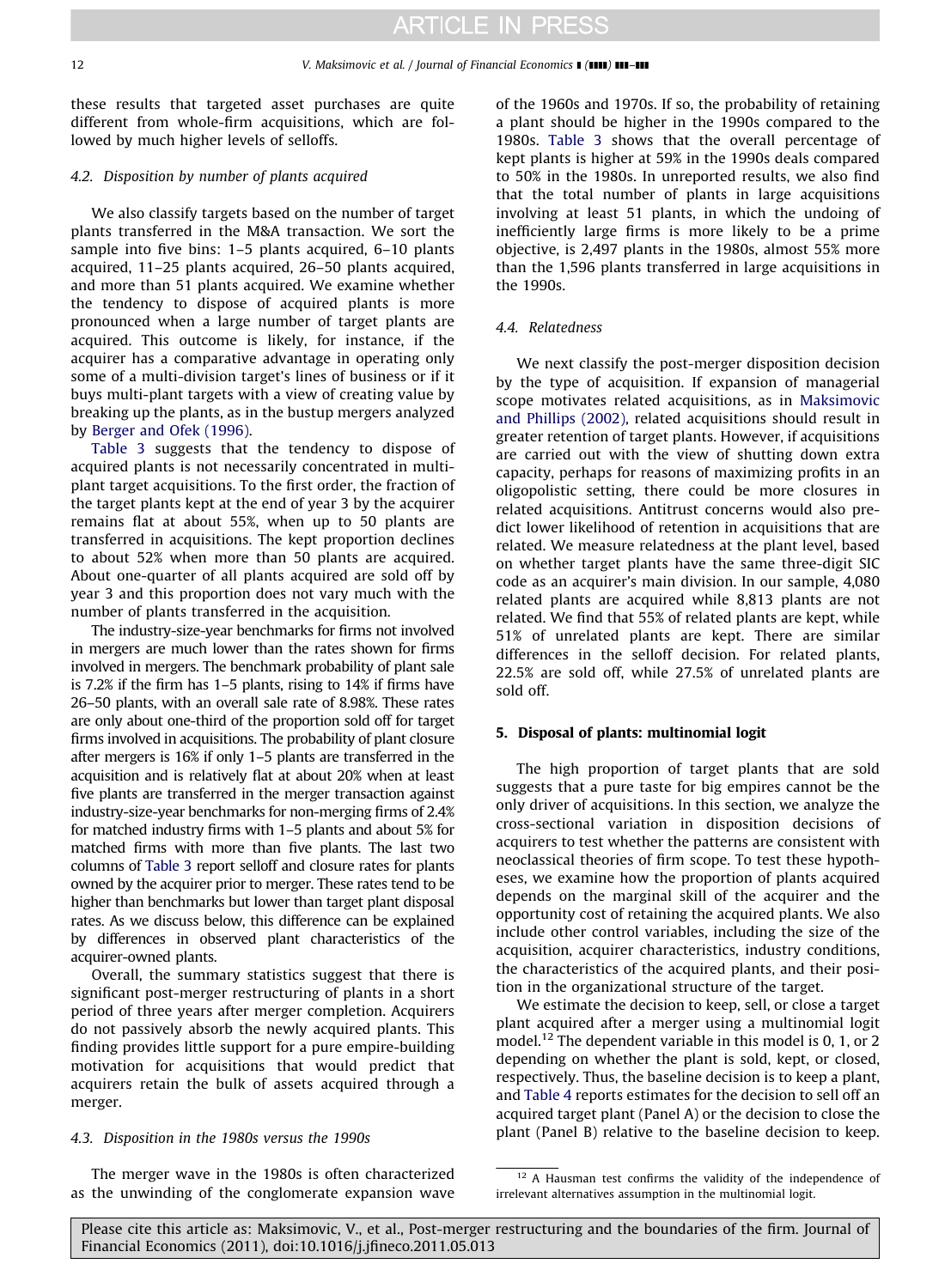#### <span id="page-12-0"></span>Table 4

Multinomial logit for plant disposal.

The table reports logit estimates of the decision to sell or close acquired plants by year  $+3$  after acquisition completion for the sample used in [Table 3.](#page-10-0) RELATED is 1 if the target's main business overlaps with an acquirer main division and zero otherwise. TMAIN is 1 if the plant's output is at least 25% of the total target output and zero otherwise. TBEME is the target's book-to-market ratio decile. AMARG (TMARG) denote the acquirer (target) operating margin at the firm (plant) level less the three-digit SIC median. ASKILL is the average three-digit SIC industry-adjusted margin of acquirer plants outside the main divisions. IND R&D (INDMARG) denotes the aggregate R & D expenditure (operating margin) of all firms in the plant's three-digit SIC code. INDRET is the  $(t, t+2)$  buy-and-hold return for the plant's Fama-French 48-industry group. SYNERGY is the product of acquirer and target industryadjusted margins. SD(INDMARG) is the standard deviation of operating margins of all plants in the same three-digit SIC code. TRELSIZE is the ratio of the aggregate deflated output of the target to that of the acquirer. ANUMPLANT and LN(AOUTPUT) denote the number of plants owned by and log deflated output of the acquirer. 1980s is 1 for mergers completed between 1981 and 1989 and zero otherwise. z-statistics based on robust standard errors, clustered at the industry level with correlation within firm panel units, are reported in parentheses.

| Independent variable                                 |                                  |                                  | Specification #                   |                                   |                                  |  |
|------------------------------------------------------|----------------------------------|----------------------------------|-----------------------------------|-----------------------------------|----------------------------------|--|
|                                                      | (1)                              | (2)                              | (3)                               | (4)                               | (5)                              |  |
| Panel A:Dependent variable: decision to sell plant   |                                  |                                  |                                   |                                   |                                  |  |
| <b>RELATED</b>                                       | $-0.80$ ( $-8.73$ ) <sup>a</sup> | $-0.81$ ( $-8.67$ ) <sup>a</sup> | $-0.75$ ( $-7.93$ ) <sup>a</sup>  | $-0.73$ ( $-7.63$ ) <sup>a</sup>  | $-0.72$ ( $-7.59$ ) <sup>a</sup> |  |
| <b>TMAIN</b>                                         | $-0.91(-13.59)^{a}$              | $-0.91(-13.69)^{a}$              | $-0.95$ ( $-14.02$ ) <sup>a</sup> | $-0.95$ ( $-13.94$ ) <sup>a</sup> | $-0.96(-13.88)$                  |  |
| <b>TBEME</b>                                         | $0.09(1.77)^c$                   | 0.08(1.62)                       | $(0.10~(2.03)^b)$                 | $0.09(1.81)^c$                    | $0.09(1.70)^c$                   |  |
| <b>TMARG</b>                                         | $-0.76$ ( $-6.42$ ) <sup>a</sup> | $-0.75$ ( $-6.22$ ) <sup>a</sup> | $-0.78(-6.36)^a$                  | $-0.78(-6.4)^{a}$                 | $-0.73$ ( $-5.29$ ) <sup>a</sup> |  |
| AMARG                                                |                                  | $-0.07(-0.24)$                   | $-0.31(-0.98)$                    | $-0.31(-1.00)$                    | $-0.35(-1.11)$                   |  |
| <b>INDRET</b>                                        |                                  |                                  | $0.19(2.37)^b$                    | $0.20(2.54)^b$                    | $0.22$ $(2.84)^{a}$              |  |
| ASKILL                                               |                                  | $-0.94(-2.47)^{b}$               | $-1.00$ ( $-2.59$ ) <sup>b</sup>  | $-0.093(-0.19)$                   | $-0.033(-0.08)$                  |  |
| <b>ASKILL* INDRET</b>                                |                                  |                                  |                                   | $-3.22$ ( $-3.05$ ) <sup>a</sup>  | $-3.36(-3.28)^{a}$               |  |
| <b>SYNERGY</b>                                       |                                  |                                  |                                   |                                   | $-4.11(-3.87)^{a}$               |  |
| <b>IND R&amp;D</b>                                   |                                  |                                  | 3.69 $(2.83)^{a}$                 | 3.53 $(2.7)^a$                    | 3.56(2.70)                       |  |
| SD (INDMARG)                                         |                                  |                                  | $-0.55(-0.56)$                    | $-0.563(-0.57)$                   | $-0.34(-0.35)$                   |  |
| <b>INDMARG</b>                                       |                                  |                                  | $1.01(3.23)^a$                    | $0.99(3.18)^a$                    | 1.01 $(3.24)^a$                  |  |
| <b>TRELSIZE</b>                                      | 0.08(1.54)                       | 0.08(1.52)                       | 0.06(1.24)                        | 0.06(1.26)                        | 0.06(1.17)                       |  |
| LN (AOUTPUT)                                         | $0.06(2.45)^{b}$                 | $0.05(2.37)^b$                   | $0.05(2.16)^b$                    | $0.05(2.18)^b$                    | $0.04~(1.88)^c$                  |  |
| ANUMPLANT                                            | 0.00(0.66)                       | 0.00(0.67)                       | 0.00(0.80)                        | 0.00(0.73)                        | 0.00(0.75)                       |  |
| 1980s                                                | 0.28 $(4.54)^a$                  | $0.27$ $(4.45)^{a}$              | $0.32$ $(5.07)^a$                 | 0.32 $(4.98)^{a}$                 | 0.31 $(4.76)^a$                  |  |
| Constant                                             | $-0.86$ ( $-2.79$ ) <sup>a</sup> | $-0.82$ ( $-2.63$ ) <sup>a</sup> | $-1.06$ ( $-2.91$ ) <sup>a</sup>  | $-1.07(-2.93)^{a}$                | $-1.01$ ( $-2.73$ ) <sup>a</sup> |  |
| Panel B: Dependent variable: decision to close plant |                                  |                                  |                                   |                                   |                                  |  |
| <b>RELATED</b>                                       | $-0.43$ ( $-4.24$ ) <sup>a</sup> | $-0.43$ ( $-4.18$ ) <sup>a</sup> | $-0.35(-3.33)^{a}$                | $-0.35$ ( $-3.36$ ) <sup>a</sup>  | $-0.35(-3.33)$                   |  |
| <b>TMAIN</b>                                         | $-0.46$ ( $-6.72$ ) <sup>a</sup> | $-0.46$ ( $-6.77$ ) <sup>a</sup> | $-0.49$ ( $-7.01$ ) <sup>a</sup>  | $-0.49(-7.02)^{a}$                | $-0.48$ ( $-6.68$ )              |  |
| <b>TBEME</b>                                         | $-0.01(-0.22)$                   | $-0.01$ ( $-0.22$ )              | 0.05(0.86)                        | 0.04(0.85)                        | 0.05(0.93)                       |  |
| <b>TMARG</b>                                         | $-0.77(-6.27)^{a}$               | $-0.79(-6.17)^{a}$               | $-0.75$ ( $-5.87$ ) <sup>a</sup>  | $-0.75$ ( $-5.86$ ) <sup>a</sup>  | $-0.64(-4.07)$                   |  |
| <b>AMARG</b>                                         |                                  | 0.12(0.39)                       | $-0.14(-0.46)$                    | $-0.15(-0.49)$                    | $-0.15(-0.46)$                   |  |
| <b>INDRET</b>                                        |                                  |                                  | 0.06(0.67)                        | 0.06(0.70)                        | 0.08(0.96)                       |  |
| ASKILL                                               |                                  | $-0.45(-1.17)$                   | $-0.54(-1.40)$                    | $-0.64(-1.42)$                    | $-0.67(-1.57)$                   |  |
| <b>ASKILL* INDRET</b>                                |                                  |                                  |                                   | 0.19(0.19)                        | $-0.07(-0.08)$                   |  |
| <b>SYNERGY</b>                                       |                                  |                                  |                                   |                                   | $-3.06$ ( $-2.61$ ) <sup>a</sup> |  |
| <b>IND R&amp;D</b>                                   |                                  |                                  | 4.86 $(3.72)^a$                   | 4.88 $(3.73)^a$                   | 4.94 $(3.73)^a$                  |  |
| SD (INDMARG)                                         |                                  |                                  | 2.55 $(2.40)^b$                   | $2.55(2.4)^b$                     | 2.80 $(2.40)^b$                  |  |
| <b>INDMARG</b>                                       |                                  |                                  | 1.10 $(3.37)^a$                   | $1.09(3.33)^{a}$                  | 1.13 $(3.26)^a$                  |  |
| <b>TRELSIZE</b>                                      | $-0.12$ ( $-2.36$ ) <sup>b</sup> | $-0.12$ ( $-2.38$ ) <sup>b</sup> | $-0.12$ ( $-2.33$ ) <sup>b</sup>  | $-0.12$ ( $-2.3$ ) <sup>b</sup>   | $-0.11(-2.04)^{b}$               |  |
| LN (AOUTPUT)                                         | $-0.14$ ( $-5.69$ <sup>a</sup>   | $-0.14$ ( $-5.76$ ) <sup>a</sup> | $-0.13$ ( $-5.42$ )a              | $-0.13$ ( $-5.4$ ) <sup>a</sup>   | $-0.13$ ( $-5.22$ ) <sup>a</sup> |  |
| ANUMPLANT                                            | 0.00(0.66)                       | 0.00(0.72)                       | 0.00(1.23)                        | 0.00(1.22)                        | 0.00(1.14)                       |  |
| 1980s                                                | $0.35(5.39)^{a}$                 | $0.34$ $(5.36)^{a}$              | 0.43 $(6.44)^a$                   | 0.43 $(6.45)^a$                   | 0.44 $(6.45)^a$                  |  |
| Constant<br>N                                        | 1.21 $(3.82)^a$                  | 1.23 $(3.88)^a$                  | 0.16(0.42)                        | 0.17(0.45)                        | 0.12(0.30)                       |  |
| Pseudo- $R^2$                                        | 8,164<br>0.04                    | 8,164<br>0.04                    | 8,026<br>0.045                    | 8,026<br>0.046                    | 7,859<br>0.048                   |  |
|                                                      |                                  |                                  |                                   |                                   |                                  |  |

 $a =$  significant at 1%,  $b =$ significant at 5%,  $c =$ significant at 10%.

Standard errors are robust and control for industry and firm clustering. Table 4 presents the logit coefficients and [Table 5](#page-13-0) presents marginal effects including the implied marginal effects for the decision to keep a plant.

We report estimates of five specifications that vary according to the explanatory variables included in the model. We divide the explanatory variables into several groups. One group includes characteristics of the transacting firms and the plants' position in their organizational structure. The second group pertains to the target plants' industry. The final group of explanatory variables includes additional acquirer characteristics

interactions with industry variables, which allow us to further test predictions about efficient disposal decisions. Specification (1) reports the effect of the target plant characteristics. Acquirer characteristics are added in specification (2). Here, we also introduce a dummy variable for the 1980s time period to control for the potential changes in the disposal decision between the 1980s and the 1990s. Specification 3 includes the key acquirer operating margins and skill variables to test the key predictions of the comparative advantage theory. Finally, specifications (4) and (5) add several industry-level variables, industry return and its interaction with peripheral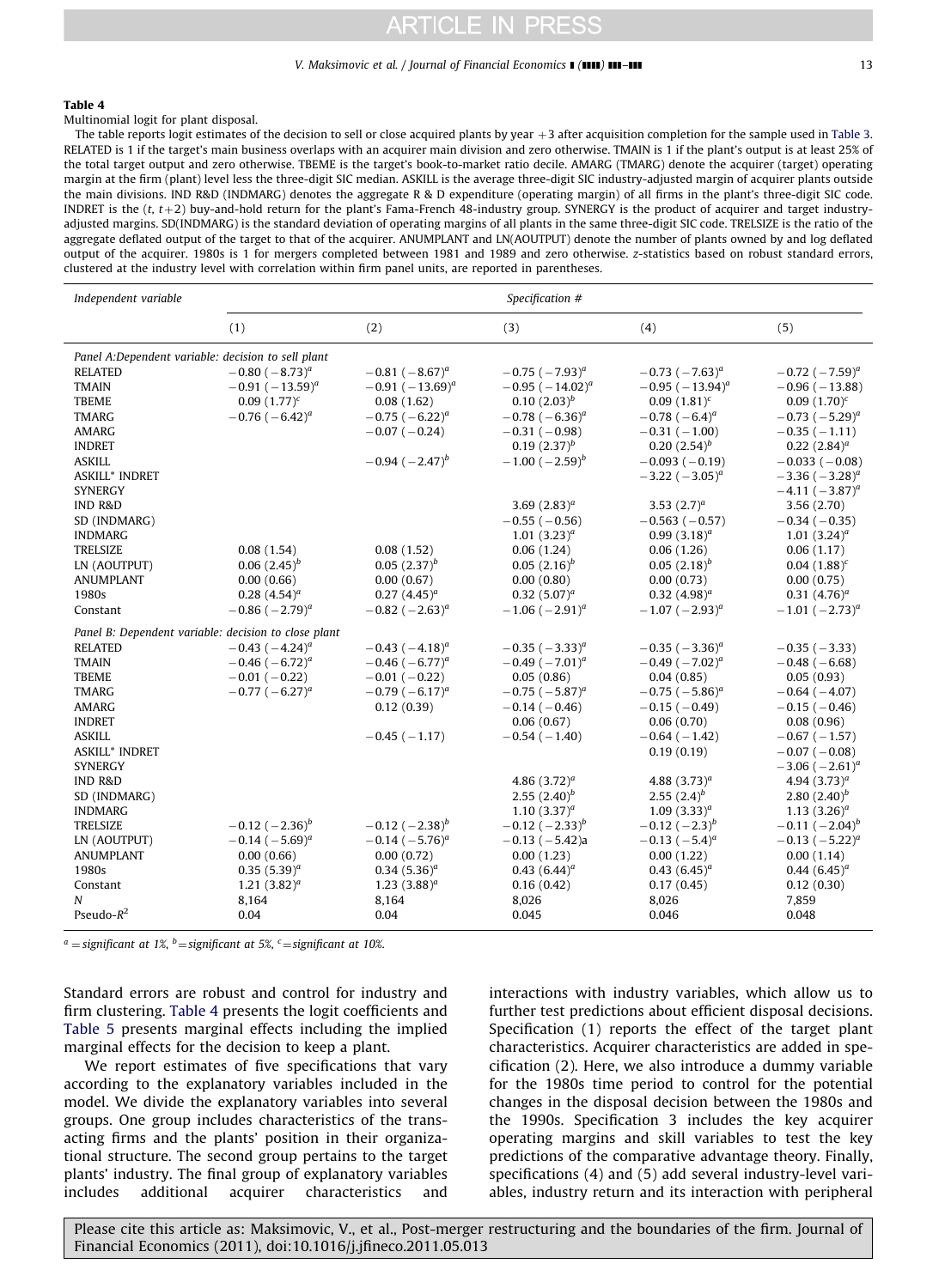#### <span id="page-13-0"></span>14 V. Maksimovic et al. / Journal of Financial Economics **[(IIII) III-III**

# Table 5

#### Logit marginal effects.

The table reports marginal effects for the logit estimates in [Table 4.](#page-12-0) RELATED is 1 if the target's main business overlaps with an acquirer main division and zero otherwise. TMAIN is 1 if the plant's output is at least 25% of the total target output and zero otherwise. TBEME is the target's book-to-market ratio decile. AMARG (TMARG) denote the acquirer (target) operating margin at the firm (plant) level less the three-digit SIC median. ASKILL is the average three-digit SIC industry-adjusted margin of acquirer plants outside the main divisions. IND R&D (INDMARG) denotes the aggregate R & D expenditure (operating margin) of all firms in the plant's three-digit SIC code. INDRET is the  $(t, t+2)$  buy-and-hold return for the plant's Fama-French 48-industry group. SYNERGY is the product of acquirer and target industry-adjusted margins. SD(INDMARG) is the standard deviation of operating margins of all plants in the same three-digit SIC code. TRELSIZE is the ratio of the aggregate deflated output of the target to that of the acquirer. ANUMPLANT and LN(AOUTPUT) denote the number of plants owned by and log deflated output of the acquirer. 1980s is 1 for mergers completed between 1981 and 1989 and zero otherwise. z-statistics based on robust standard errors, clustered at the industry level with correlation within firm panel units, are reported in parentheses.

|                                   |                                   |                                   | Specification #                                    |                                                |                                                |
|-----------------------------------|-----------------------------------|-----------------------------------|----------------------------------------------------|------------------------------------------------|------------------------------------------------|
| Independent variable              | (1)                               | (2)                               | (3)                                                | (4)                                            | (5)                                            |
|                                   |                                   |                                   |                                                    |                                                |                                                |
| Marginal effect on keep decision  |                                   |                                   |                                                    |                                                |                                                |
| <b>RELATED</b>                    | $0.16(8.02)^a$                    | $0.16(7.96)^{a}$                  | $0.14$ $(7.00)^a$                                  | $0.14~(6.81)^a$                                | $0.14~(6.73)^{a}$                              |
| <b>TMAIN</b>                      | $0.16$ (13.48) <sup>a</sup>       | $0.17(13.58)^{a}$                 | $0.17(13.99)^{a}$                                  | $0.17(13.94)^{a}$                              | $0.17(13.67)^{a}$                              |
| <b>TBEME</b>                      | $-0.01$ ( $-1.00$ )               | $-0.01(-0.90)$                    | $-0.18(-1.83)^{a}$                                 | $-0.02$ ( $-1.67$ ) <sup>c</sup>               | $-0.02$ ( $-1.71$ ) <sup>c</sup>               |
| TMARG                             | $0.18~(7.87)^a$                   | $0.18~(7.66)^a$                   | $0.18~(7.56)^{a}$                                  | $0.18~(7.57)^a$                                | $0.17(5.88)^{a}$                               |
| <b>AMARG</b>                      |                                   | $0.00 (-0.07)$                    | 0.05(0.93)                                         | 0.06(0.95)                                     | 0.06(0.99)                                     |
| <b>ASKILL</b>                     |                                   | $0.17(2.3)^{b}$                   | $0.19(2.52)^{b}$                                   | 0.08(0.92)                                     | 0.08(0.94)                                     |
| <b>INDRET</b>                     |                                   |                                   | $-0.03$ ( $-1.94$ <sup>c</sup> ) <sup>c</sup>      | $-0.03$ ( $-2.07$ ) <sup>b</sup>               | $-0.04$ ( $-2.42$ ) <sup>b</sup>               |
| <b>ASKILL* INDRET</b>             |                                   |                                   |                                                    | $0.39(2.02)^b$                                 | $0.44~(2.26)^b$                                |
| <b>SYNERGY</b>                    |                                   |                                   |                                                    |                                                | $0.87(4.01)^a$                                 |
| IND R&D                           |                                   |                                   | $-1.02$ ( $-3.98$ ) <sup>a</sup>                   | $-1.00$ ( $-3.91$ ) <sup>a</sup>               | $-1.00$ ( $-3.95$ ) <sup>a</sup>               |
| SD (INDMARG)                      |                                   |                                   | $-0.21(-1.07)$<br>$-0.25$ ( $-4.09$ ) <sup>a</sup> | $-0.21(-1.07)$                                 | $-0.27(-1.32)$                                 |
| <b>INDMARG</b><br><b>TRELSIZE</b> | 0.00(0.34)                        | 0.00(0.37)                        | 0.00(0.49)                                         | $-0.25$ ( $-4.03$ ) <sup>a</sup><br>0.00(0.49) | $-0.25$ ( $-4.05$ ) <sup>a</sup><br>0.00(0.44) |
| LN (AOUTPUT)                      | $0.01(1.82)^c$                    | $0.01(1.92)^c$                    | $0.01(1.80)^c$                                     | $0.01(1.80)^c$                                 | $0.01(1.91)^c$                                 |
| ANUMPLANT                         | $0.00 (-0.82)$                    | $0.00 (-0.86)$                    | $0.00 (-1.25)$                                     | $0.00 (-1.28)$                                 | $0.00(-1.19)$                                  |
| 1980s                             | $-0.07(-6.28)^{a}$                | $-0.07(-6.2)^{a}$                 | $-0.09$ ( $-7.26$ ) <sup>a</sup>                   | $-0.09$ ( $-7.24$ ) <sup>a</sup>               | $-0.09$ ( $-7.03$ ) <sup>a</sup>               |
|                                   |                                   |                                   |                                                    |                                                |                                                |
| Marginal effect on sell decision  |                                   |                                   |                                                    |                                                |                                                |
| <b>RELATED</b>                    | $-0.13$ ( $-7.22$ ) <sup>a</sup>  | $-0.13$ ( $-7.17$ ) <sup>a</sup>  | $-0.13$ ( $-6.74$ ) <sup>a</sup>                   | $-0.12$ ( $-6.46$ ) <sup>a</sup>               | $-0.12$ ( $-6.42$ ) <sup>a</sup>               |
| <b>TMAIN</b>                      | $-0.13$ ( $-13.03$ ) <sup>a</sup> | $-0.13$ ( $-13.13$ ) <sup>a</sup> | $-0.14$ ( $-13.46$ ) <sup>a</sup>                  | $-0.14$ ( $-13.37$ ) <sup>a</sup>              | $-0.14(-13.45)$                                |
| <b>TBEME</b>                      | $0.01(1.91)^c$                    | $0.01(1.75)^c$                    | $0.02(1.90)^c$                                     | $0.01~(1.67)^c$                                | 0.01(1.55)                                     |
| <b>TMARG</b>                      | $-0.10$ ( $-5.08$ ) <sup>a</sup>  | $-0.09(-4.89)^{a}$                | $-0.10$ ( $-5.17$ ) <sup>a</sup>                   | $-0.10$ ( $-5.21$ ) <sup>a</sup>               | $-0.10$ ( $-4.48$ ) <sup>a</sup>               |
| <b>AMARG</b>                      |                                   | $-0.02$ ( $-0.34$ )               | $-0.05$ ( $-0.91$ )                                | $-0.05$ ( $-0.93$ )                            | $-0.05$ ( $-1.04$ )                            |
| <b>ASKILL</b>                     |                                   | $-0.14$ ( $-2.3$ ) <sup>b</sup>   | $-0.15$ ( $-2.36$ ) <sup>b</sup>                   | 0.01(0.12)                                     | 0.02(0.31)                                     |
| <b>INDRET</b>                     |                                   |                                   | $0.03(2.3)^{b}$                                    | $0.03~(2.47)^{p}$                              | $0.03~(2.74)^a$                                |
| <b>ASKILL* INDRET</b>             |                                   |                                   |                                                    | $-0.55$ ( $-3.21$ ) <sup>a</sup>               | $-0.56$ ( $-3.48$ ) <sup>a</sup>               |
| <b>SYNERGY</b>                    |                                   |                                   |                                                    |                                                | $-0.57(-3.37)^{a}$                             |
| IND R&D                           |                                   |                                   | $0.43(2.05)^{b}$<br>$-0.19(-1.21)$                 | $0.40~(1.92)^c$<br>$-0.20(-1.22)$              | $0.40(1.91)^{b}$<br>$-0.17(-1.05)$             |
| SD (INDMARG)<br><b>INDMARG</b>    |                                   |                                   | $0.13(2.51)^b$                                     | $0.12~(2.46)^b$                                | $0.12~(2.50)^b$                                |
| TRELSIZE                          | $0.02$ $(2.19)^b$                 | $0.02$ $(2.17)^b$                 | $0.02$ $(1.85)^c$                                  | $0.02$ $(1.88)^c$                              | $0.01(1.75)^c$                                 |
| LN (AOUTPUT)                      | $0.01(4)^a$                       | $0.01(3.93)^a$                    | $0.01(3.61)^a$                                     | $0.01(3.63)^{a}$                               | $0.01(3.30)^a$                                 |
| ANUMPLANT                         | 0.00(0.50)                        | 0.00(0.50)                        | 0.00(0.50)                                         | 0.00(0.44)                                     | 0.00(0.47)                                     |
| 1980s                             | $0.03~(3.34)^{a}$                 | $0.03$ $(3.25)^{a}$               | $0.04$ $(3.65)^{a}$                                | $0.04$ $(3.55)^{a}$                            | $0.03~(3.36)^{a}$                              |
|                                   |                                   |                                   |                                                    |                                                |                                                |
| Marginal effect on close decision |                                   |                                   |                                                    |                                                |                                                |
| <b>RELATED</b>                    | $-0.03$ ( $-1.68$ ) <sup>c</sup>  | $-0.03$ ( $-1.62$ )               | $-0.02$ ( $-1.04$ )                                | $-0.02$ ( $-1.17$ )                            | $-0.02$ ( $-1.20$ )                            |
| <b>TMAIN</b>                      | $-0.03$ ( $-3.46$ ) <sup>a</sup>  | $-0.03$ ( $-3.48$ ) <sup>a</sup>  | $-0.04$ ( $-3.69$ ) <sup>a</sup>                   | $-0.04$ ( $-3.73$ ) <sup>a</sup>               | $-0.04$ ( $-3.49$ ) <sup>a</sup>               |
| <b>TBEME</b>                      | $-0.01$ ( $-0.67$ )               | $0.00 (-0.64)$                    | 0.00(0.38)                                         | 0.00(0.42)                                     | 0.00(0.47)                                     |
| <b>TMARG</b>                      | $-0.09$ ( $-4.88$ ) <sup>a</sup>  | $-0.09 ~ (-4.85)^a$               | $-0.08$ ( $-4.50$ ) <sup>a</sup>                   | $-0.08$ ( $-4.48$ ) <sup>a</sup>               | $-0.07(-2.99)^{a}$                             |
| <b>AMARG</b>                      |                                   | 0.02(0.47)                        | $-0.01$ ( $-0.20$ )                                | $-0.01$ ( $-0.22$ )                            | $-0.01(-0.19)$                                 |
| <b>ASKILL</b>                     |                                   | $-0.03$ ( $-0.54$ )               | $-0.04$ ( $-0.76$ )                                | $-0.09(-1.40)$                                 | $-0.10$ ( $-1.64$ ) <sup>c</sup>               |
| <b>INDRET</b>                     |                                   |                                   | 0.00(0.08)                                         | 0.00(0.07)                                     | 0.00(0.24)                                     |
| <b>ASKILL* INDRET</b>             |                                   |                                   |                                                    | 0.16(1.11)                                     | 0.12(0.97)                                     |
| <b>SYNERGY</b>                    |                                   |                                   |                                                    |                                                | $-0.30(-1.78)^c$                               |
| IND R&D                           |                                   |                                   | $0.59(3.14)^a$<br>$0.41~(2.65)^a$                  | $0.60(3.18)^{a}$<br>0.41 $(2.65)^a$            | $0.60~(6.17)^a$<br>0.43 $(2.57)^a$             |
| SD (INDMARG)<br><b>INDMARG</b>    |                                   |                                   | $0.13~(2.68)^a$                                    | $0.13~(2.66)^a$                                | $0.13$ $(2.62)^a$                              |
| <b>TRELSIZE</b>                   | $-0.02$ ( $-2.89$ ) <sup>a</sup>  | $-0.02$ ( $-2.91$ ) <sup>a</sup>  | $-0.20$ ( $-2.78$ ) <sup>a</sup>                   | $-0.02$ ( $-2.80$ ) <sup>a</sup>               | $-0.02$ ( $-2.44$ ) <sup>b</sup>               |
| LN (AOUTPUT)                      | $-0.02$ ( $-6.57$ ) <sup>a</sup>  | $-0.02$ ( $-6.61$ ) <sup>a</sup>  | $-0.02$ ( $-6.21$ ) <sup>a</sup>                   | $-0.02$ ( $-6.23$ ) <sup>a</sup>               | $-0.02$ ( $-5.92$ ) <sup>a</sup>               |
| ANUMPLANT                         | 0.00(0.52)                        | 0.00(0.58)                        | 0.00(1.08)                                         | 0.00(1.09)                                     | 0.00(1.00)                                     |
| 1980s                             | $0.04$ $(4.47)^{a}$               | $0.04$ $(4.45)^{a}$               | $0.05(5.45)^{a}$                                   | $0.05$ $(5.48)^{a}$                            | $0.05(5.58)^{a}$                               |
|                                   |                                   |                                   |                                                    |                                                |                                                |

 $a$  = significant at 1%,  $b$  = significant at 5%,  $c$  = significant at 10%.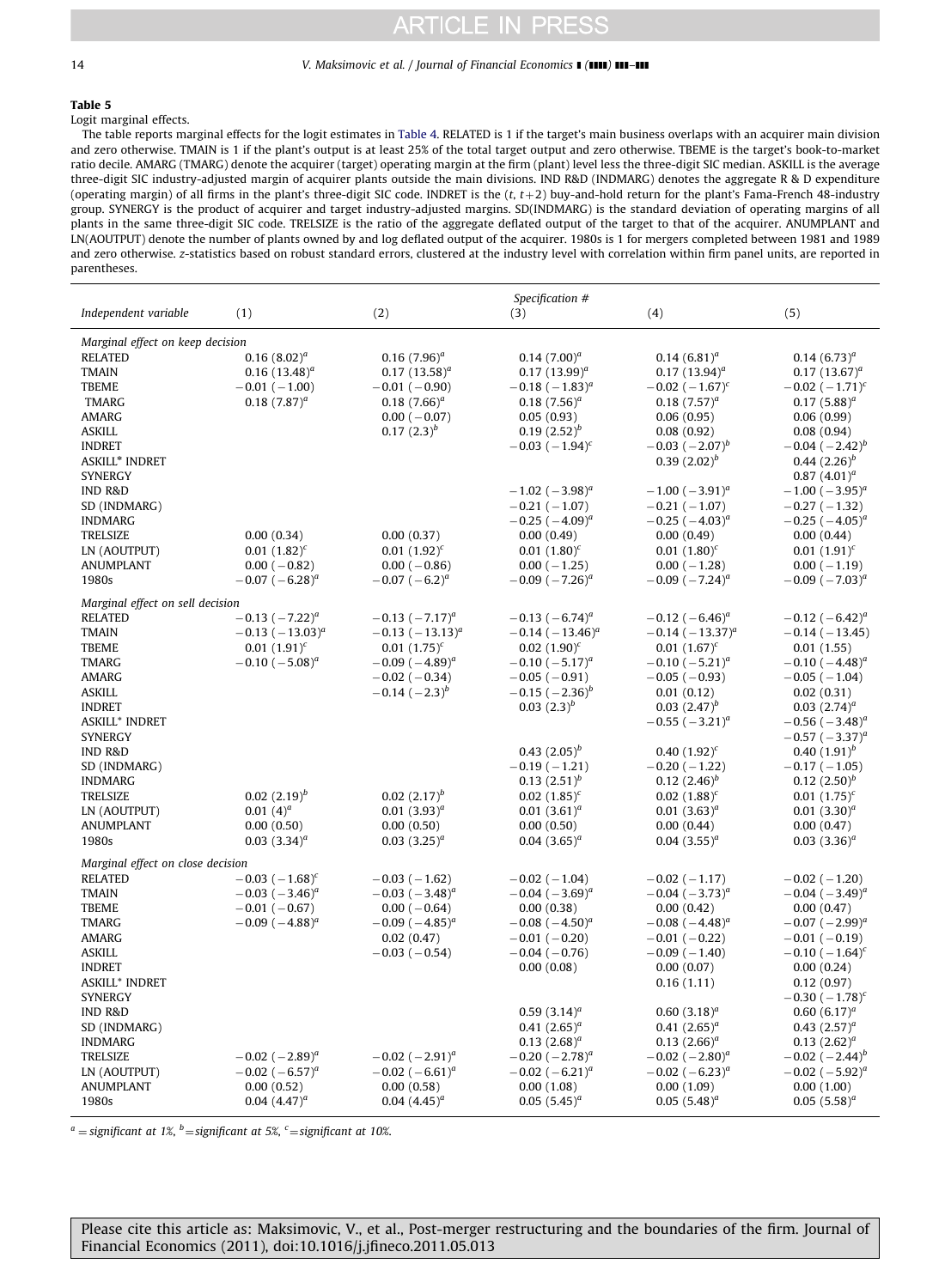skill, and the SYNERGY variable. We discuss the results from these sets of variables in the next sections.

#### 5.1. Target characteristics

Panels A and B of [Tables 4 and 5](#page-12-0) show that relatedness of target plants (i.e., whether they produce in a similar three-digit SIC code to the acquirer's existing divisions) and central plants (TMAIN) in the target's organization are less likely to be sold than similar plants belonging to the target's peripheral divisions. Both variables are statistically significant and economically material and their effects persist across specifications. At the median of the sample data, the marginal effects of belonging to the target's main division and being in an industry related to the acquirer are of similar magnitude and each reduce the probability of the plant being sold by approximately 13% in most specifications.

The significance of the RELATED variable is consistent with the acquirer exploiting its core ability and expanding in divisions that are more productive. Its sign is not consistent with antitrust motivations for divestment, since antitrust concerns would predict less retention of related assets while we find greater retention of assets that are related.13 The significance of TMAIN, and more broadly the fact that acquirers tend to keep only some parts of the target, suggests that acquirers buy whole firms when they are only interested in some parts of the target firm.

A question that naturally arises is whether acquirers should buy the parts of the target they are interested in or acquire the whole firm and divest its unwanted parts. We leave this theoretical and empirical issue for future work. From conversations with investment bankers, it appears that taxes are partially responsible for this choice. Asset purchases above their book values from C corporations would result in taxes paid by the selling firm and also additional taxes when proceeds are distributed to shareholders. Full-firm purchases structured as stock purchases, followed by sale of unwanted peripheral divisions, can reduce taxes paid at the time of transaction.

The next variable in the logit model is the industryadjusted profitability of a target plant, TMARG. We expect that profitable plants are a priori less likely to be closed. Since a merger increases firm size and thereby the opportunity cost of managing a plant for the acquirer, the neoclassical model also predicts that less productive plants are likely to be sold to other firms which are below their target size, and therefore have a lower opportunity cost of running the plant. Thus, we would expect a negative relation between TMARG and the decision to sell a plant. We find evidence for this view.

The TMARG profitability variable is a statistically significant predictor of the decision to sell and it has a negative coefficient. The marginal effect of the target plant's operating margin (TMARG) is between 9% and 10% ([Table 5,](#page-13-0) Panel B). Target plant profitability matters even after including other controls for the decision to sell. The marginal effect of a plant's operating margin on the retention probability is an economically significant 18% [\(Table 5](#page-13-0), Panel A). Profitability is also significant in explaining the closure decision, as shown in Panels B and C of [Tables 4 and 5](#page-12-0).

The variable TMARG controls for profitability at the plant level. We supplement this with the target book-tomarket ratio as a potential predictor of the disposition decision. The associated variable, TBEME, is the BE/ME decile to which a target belongs. TBEME should capture the future profitability or the growth prospects of targets, at the level of the enterprise being acquired. The target firm's book-to-market ratio is positively related to the probability of sale at significance levels of between 1% and  $10\%$  depending on specification.<sup>14</sup> An alternative interpretation is that high TBEME indicates targets with low valuations. Thus, a positive coefficient for TBEME indicates that low-valued targets are more likely to result in a postmerger asset sale, perhaps because the target's portfolio of assets was suboptimal. [Table 5](#page-13-0) indicates that the marginal effect of book-to-market is more modest than that of TMARG, and ranges from 1% to 2% in the selloff decision at significance levels ranging from 1% to 10%. TBEME has relatively little effect on the closure decision, where it tends to be economically and statistically insignificant.

#### 5.2. Acquirer characteristics

Specification (2) of [Tables 4 and 5](#page-12-0) introduces controls for acquirer size. Following our discussion of the effect of the productivity of marginal plants on the decision to retain in Section 2, we include the size of the target relative to acquirer size (TRELSIZE). Relatively larger acquisitions move the firm further from its optimal boundary and are predicted to result in larger divestitures.<sup>15</sup> In addition, we include the logarithm of the deflated output and following [Table 3](#page-10-0), the number of plants transferred in the acquisition as additional controls. The coefficient for the aggregate acquirer output is positive, suggesting that large acquirers are more likely to divest target plants. The marginal effect of this variable on the retention probability is about 1%. Marginal effects for TRELSIZE reported in [Table 5](#page-13-0) are positive and significant.These results are consistent with the predictions of [Maksimovic and Phillips \(2002\)](#page-25-0) model in which there are decreasing returns-to-scale with larger acquisitions moving the firm farther away from its optimal boundary. As a result, a large acquisition increases the probability that an acquired plant will be sold.

Specification (3) of [Tables 4 and 5](#page-12-0) introduces other acquirer characteristics. The overall acquirer margin, AMARG, is insignificant. Thus, the probability that a plant is sold does not depend on the acquirer's overall operating margin, so more profitable acquirers do not sell plants with a higher probability than less profitable

<sup>&</sup>lt;sup>13</sup> We also discuss later how including industry concentration measures from the Census does not change these results.

<sup>&</sup>lt;sup>14</sup> Note that high values of book-to-market are associated with higher target plant sales even after controlling for industry margins, stock price run-ups and R&D levels in specifications (4) and (5) [\(Table 5,](#page-13-0) Panels A and B).

<sup>&</sup>lt;sup>15</sup> See also [Healy, Palepu, and Ruback \(1991\)](#page-25-0) for a discussion of the effect of relative acquirer and target size of merger outcomes.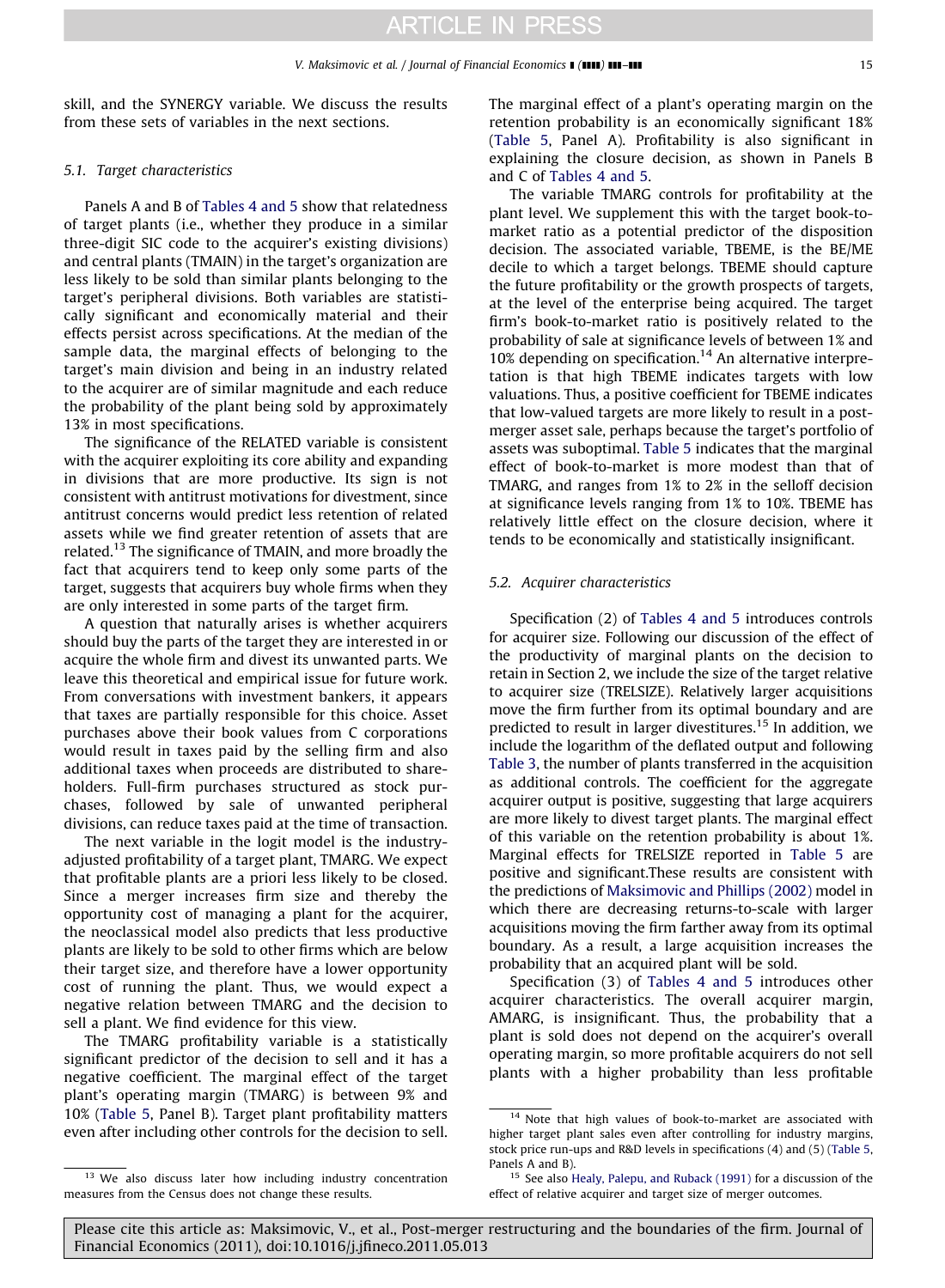acquirers. On the other hand, the acquirer's productivity in its marginal businesses matters. Consistent with the neoclassical model of firm scope, we find that in specifications (3) and (4), as predicted, the profitability of acquirer's peripheral plants (ASKILL) reduces the probability that the acquirer will sell an acquired plant. Thus, a firm whose marginal divisions have low profitability is less likely to retain a newly acquired plant by an economically significant marginal effect of 17% as shown in [Table 5](#page-13-0), Panel C.

The significance of ASKILL is consistent with the prediction that as a firm's scope increases, its ability to operate plants efficiently at the margin decreases. A firm whose marginal divisions are relatively inefficient is less likely to increase its size by retaining plants acquired in a merger, holding all other things equal. The significance of ASKILL is particularly striking in light of the insignificance of the overall acquirer margin, AMARG. The decision to retain a plant is better viewed as a function of the acquirer's ability at the margin rather than its average ability, precisely as predicted by neoclassical theories in which mergers are driven by changes in optimal firm scope. We also include SYNERGY in specification (5). The results show that there is greater retention and less closure in higher synergy acquisitions. We also split SYNERGY into separate variables to see if SYNERGY is significant for cases when both acquirer and target industry-adjusted margins are positive (SYNERGY positive) and when both are negative (SYNERGY negative). We find no differences in selloffs when high margin firms buy high margin firms and low margin firms buy low margin firms.

### 5.3. Industry characteristics

Specifications (4) and (5) in [Tables 4 and 5](#page-12-0) introduce several industry variables. These variables capture the industry conditions because the decision to retain or sell a plant is likely to depend on the value of assets to other industry participants and based on industry shocks, as in studies by [Mitchell and Mulherin \(1996\).](#page-25-0) We capture the opportunity cost and the value in the industry after industry shocks using the industry return in the two years subsequent. Furthermore, the changing opportunities within an industry, which is captured by industry variability, could also affect the decision to sell a plant.

Specification (4) shows that plants in industries that experience a run-up in market valuation have a significantly higher probability of being sold, as shown by the significant coefficient of INDRET. [Table 5](#page-13-0) shows that the marginal effect of INDRET on the probability of an asset sale is 3%. Following [Maksimovic and Phillips \(2002\),](#page-25-0) the opportunity cost of retaining a plant following a positive shock in the industry is likely to be higher when the plant owner is less efficient. Such producers are better off selling their capacity after a positive industry shock because the capacity they own is more productively used outside the firm. We test for this explanation in specification (6) in [Tables 4 and 5](#page-12-0) by interacting the industry return run-up (INDRET) with the efficiency of the acquirer's peripheral divisions (ASKILL). Consistent with this opportunity cost prediction, newly acquired plants

are more likely to be sold following positive industry returns but these sales are less likely when the acquirer is not efficient in running peripheral divisions. Efficient acquirers are significantly less likely to sell plants after a positive industry shock than at other times.

[Table 4](#page-12-0) also reports coefficients for other variables. Plant sales following mergers are more likely in high R&D industries. Greater variability in industry margins is not related to the probability of sale. However, the level of industry margin matters. Sales are more likely when industries have high operating margins. From [Table 5,](#page-13-0) the marginal effect of operating margin on the probability of sales is 12%. We also find evidence that the time period matters. The 1980s dummy variable is positive and significant.

The estimates for the probability of plant closure are presented in Panel B of [Table 4](#page-12-0). Acquired plants in the target's main division, plants with high operating margins, and plants in industries related to the acquirer are less likely to be closed. Plants in mergers where the target is large relative to the acquirer, and where the acquirer itself is large, are also less likely to be closed. We also find other significant industry effects. The probability of a closure of an acquired plant is higher in high R&D industries, industries with high operating margins and industries in which the dispersion of plant productivities is high. Closures were significantly higher in the 1980s, running at a 4–5% higher rate as shown in Panel B of [Table 5](#page-13-0). The lower probability of plant retention in the 1980s transactions supports a widely held view that the 1980s mergers reversed the conglomerate wave of the 1960s and 1970s.

In contrast to the sales decision, we do not find that the decision to close a plant is related to the productivity of the acquirer's peripheral divisions, the run-up in stock prices, or the interaction of the two. Thus, closure does not depend on changes in the opportunity cost of operating the plant by the acquirer. Similarly, the acquirer's operating margin does not predict plant closures. The requirement that the NPV be non-negative for the plant to remain open is less likely to be sensitive to the marginal changes in the comparative advantage of the owner, especially since the opportunity cost of closing the plant is selling it to the highest bidder, whose bid may change in different ways from that of the owner in response to an industry shock. This contrasts with the sale decision, which is sensitive to shifts in the relative opportunity costs of ownership, which themselves change as the efficiencies of different producers in the industry shift in response to industry shocks.

We also examine the role of industry concentration and industry fixed effects. Industry concentration could matter because antitrust officials may require acquirers to sell off target plants in highly concentrated industries. Industry concentration is not significant in explaining post-merger restructuring decisions. In fact, the coefficient for concentration is opposite to the antitrust explanation. As industry concentration increases, acquiring firms are less likely to sell off plants and more likely to close plants. The sign of industry concentration is more consistent with the conjecture that acquirers in concentrated industries are eliminating productive capacity belonging to rivals. The coefficients are never significant,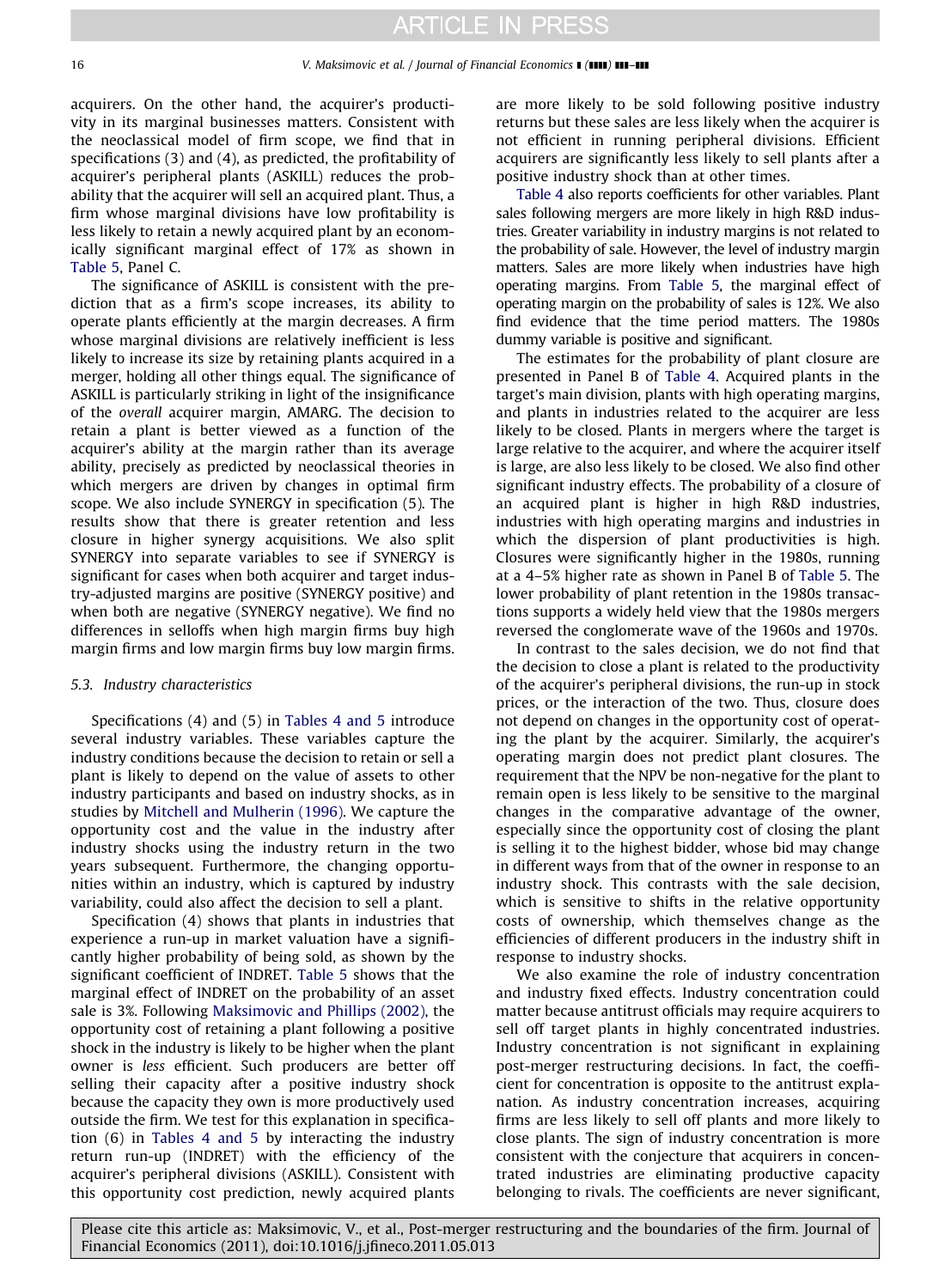as the p-value for the coefficient on the concentration ratio in the selloff specification is 0.133 and for the closure specification is 0.142. We also reestimate [Table 4](#page-12-0) after replacing all the industry variables by three-digit industry fixed effects. With one exception, the coefficient estimates for acquirer and target variables were within 5% of values reported here, and at the same level of significance. The exception is the coefficient of ASKILL, which increased from a 5% to a 1% level of significance with the three-digit industry dummies.

The logit estimates provide compelling evidence that acquiring firms, on average, make economically rational asset disposal decisions. Assets in the target's main divisions and assets that are in industries related to acquirer are more likely to be retained. Assets whose opportunity costs have increased are more likely to be sold. Acquirers who are efficient in operating marginal plants are more likely to retain purchased plants. In particular, acquirers who are efficient at operating marginal plants are more likely to retain them following positive shocks to the industry. There are the states in which the neoclassical model predicts that the acquirer has a higher comparative advantage in retaining the plant. Importantly, the decision to dispose of or retain the asset depends on the acquirer efficiency at the margin, in line with theories of firm scope.

#### 5.4. Method of payment and acquirer financial constraints

Thus far, our results indicate that there is substantial post-merger restructuring of targets that is explained by several characteristics of the acquired assets and the assets of the acquiring firm. We next examine the role of the financing side in explaining post-merger restructuring.

[Eckbo \(2008\)](#page-25-0) reviews the extensive literature on the method of payment in mergers and acquisitions and highlights the fact that stock payments are becoming more prevalent in the U.S. As Eckbo points out, the method of payment literature is mainly concerned about the relation between method of payment, bidding, and announcement effects. Post-merger restructuring is not considered or explicitly modeled in these theories. Implications for restructuring come from theories such as [Hansen \(1987\)](#page-25-0) or [Fishman \(1989\)](#page-25-0) in which stock payment manifests uncertainty and asymmetric information about the target's value for the acquirer. If mergers that require extensive restructuring of targets involve more uncertainty about outcome and more information asymmetry, stock financing should be associated with more postmerger restructuring while cash should involve more "buy-and-hold" type of mergers. We test this prediction.<sup>16</sup>

We use the SDC mergers and acquisitions database to identify the method of payment. As [Eckbo \(2008\)](#page-25-0) points out (see his Fig. 4), many purchases involve stock and cash payments in varying proportions. We handle the varying percentages in two different ways. First we just use the actual percentage of cash paid. Second, we also classify deals into cash and stock deals based on whether the cash payment is greater than or equal to 50% of the total consideration paid for the target. The results are similar under either approach so we report the ones based on the method of payment dummy.

We present these results in [Table 6.](#page-17-0) Each specification reported in the table includes both the financial variables of interest and, as controls, the full set of variables drawn from [Table 4.](#page-12-0) The coefficient for cash is negative and at best, weakly significant  $(p = 0.10)$  so a target plant is less likely to be sold if the acquisition is cash financed than if it is stock financed. Column 1 of [Table 6](#page-17-0) shows that the method of payment is unrelated to the plant closure decision. Including the payment method does not materially affect the sign or significance of the control variables included in our regression.

We also consider the possibility that financial constraints matter. For instance, firms that are financially constrained may be more likely to sell off assets to generate scarce resources for their main businesses. Financial constraints may be correlated with stock-financed mergers because constrained firms may also be less willing to use cash to pay for acquisitions. While constraints may be related to selloffs, they are less likely to affect closures to the same degree if selling viable plants generates more resources than closure of loss-making plants. Accordingly, we test whether financial constraints affect post-merger restructuring, with more pronounced effects on selloffs relative to closures.

Prior research suggests two lines of attack to develop proxies for financial constraints. One approach is to use an index of financial constraints. An early contribution is the KZ index derived by [Kaplan and Zingales \(1997\)](#page-25-0) and developed by [Lamont, Polk, and Saa-Requejo \(2001\)](#page-25-0). However, recent work ([Almeida, Campello, and](#page-25-0) [Weisbach, 2004;](#page-25-0) [Faulkender and Wang, 2006;](#page-25-0) [Hadlock](#page-25-0) [and Pierce, 2010;](#page-25-0) [Denis and Sibilkov, 2010\)](#page-25-0) suggests that the index is less useful than individual firm attributes that might proxy for constraints.<sup>17</sup> Both approaches give similar results. Proxies for financial constraints include leverage, a dividend-paying status indicator variable, whether or not the firm has a long-term debt rating, and the cash balances held by a firm divided by assets.<sup>18</sup> [Table 6](#page-17-0) presents the logit results for selloffs and closures, respectively. More highly levered firms, non-dividend

<sup>&</sup>lt;sup>16</sup> Eckbo discusses other explanations for payment method but they find little empirical support or make no specific predictions about restructuring. For instance, Eckbo argues tax motivations for payment method are not supported by empirical evidence ([Franks, Harris, and](#page-25-0) [Mayer, 1988](#page-25-0); [Eckbo and Langohr, 1989\)](#page-25-0). Behavioral theories based on overvaluation (e.g., [Shleifer and Vishny, 2003](#page-26-0); [Rhodes-Kropf and](#page-25-0) [Viswanathan, 2004](#page-25-0)) argue that acquisitions monetize overvalued stock but make no predictions either about the specific types of assets acquired or the (extensive) magnitude and direction of the follow-on restructuring.

<sup>17</sup> See, e.g., [Hadlock and Pierce \(2010\)](#page-25-0) who discuss Kaplan-Zingales and [Whited and Wu \(2006\).](#page-26-0) They argue that not all components of KZ, which is derived from 49 firms and 719 firm-years, have the predicted signs in their larger sample of 356 firms and 1,848 firm-years.

<sup>&</sup>lt;sup>18</sup> The restructuring logits already include firm size and profitability. We remain wary of interpreting size as a primary proxy for financing constraints because of its theory of the firm implications. Finally, as [Hadlock and Pierce \(2010\)](#page-25-0) note, cash has a dual interpretation. High cash balances may indicate unconstrained firms or very constrained firms that optimally hold cash towards a precautionary motive.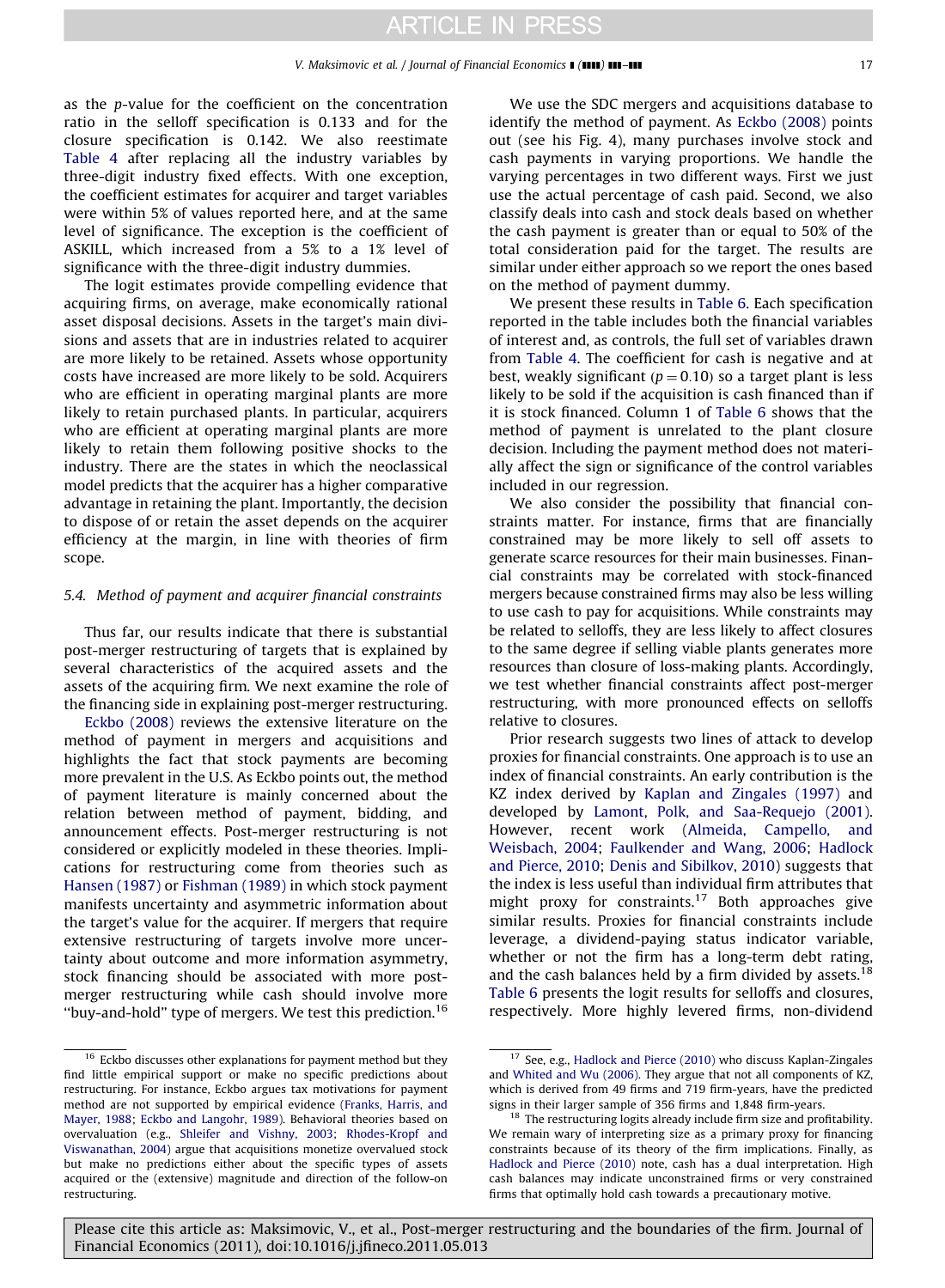#### <span id="page-17-0"></span>Table 6

Multinomial logit—method of payment, leverage, and financing.

The table reports estimates of a multinomial logit that models an acquirer's decision to sell or close a target plant relative to the baseline of keeping the plant. PCASH is 1 if cash is used to pay for at least 51% of the acquisition cost. PCASH INTERNAL is 1 if the acquirer uses its own cash resources to pay for the deal and zero otherwise. PCASH DEBT is 1 if debt is used to finance part of the cash payment and zero otherwise. KZ is the Kaplan-Zingales (1997) financial constraints index. LEVERAGE is the acquirer's debt-to-assets ratio DIV is 1 if the acquirer pays dividends and is zero otherwise. CASH denotes the acquirer's cash balance to its book value of assets. LT RATING is 1 if the acquirer has a credit rating and is zero otherwise. The models include controls used in the full specification #5 of [Table 4.](#page-12-0) Robust z-statistics that allow for industry clustering and correlation within firm panels are in parentheses.

| Independent variable                                                                                                                                              | Specification #       |                                                                                                 |                                                                                         |                                |                                                                                                                |                                                                                                                                                               |
|-------------------------------------------------------------------------------------------------------------------------------------------------------------------|-----------------------|-------------------------------------------------------------------------------------------------|-----------------------------------------------------------------------------------------|--------------------------------|----------------------------------------------------------------------------------------------------------------|---------------------------------------------------------------------------------------------------------------------------------------------------------------|
|                                                                                                                                                                   | (1)                   | (2)                                                                                             | (3)                                                                                     | (4)                            | (5)                                                                                                            | (6)                                                                                                                                                           |
| Dependent variable: sell plant<br><b>PCASH</b><br>PCASH INTERNAL<br><b>PCASH DEBT</b><br>KZ.<br><b>LEVERAGE</b><br><b>DIV</b><br>CASH<br><b>LT RATING</b>         |                       | $-0.167$ ( $-1.65$ ) <sup>c</sup> $-0.155$ ( $-1.52$ ) $-0.157$ ( $-1.51$ )<br>$0.012~(3.88)^a$ | 1.389 $(4.04)^a$<br>$-0.398(-3.15)^{a}$<br>$-4.173(-4.30)^{a}$<br>$-0.088(-0.69)$       | $-0.077(-0.66)$                | $-0.274$ ( $-2.28$ ) <sup>b</sup> $-0.272$ ( $-2.26$ ) <sup>b</sup><br>$-0.054$ ( $-0.46$ )<br>$0.013(3.94)^a$ | $-0.253$ ( $-1.97$ ) <sup>c</sup><br>$-0.083(-0.72)$<br>$1.414(4.09)^{a}$<br>$-0.406$ ( $-3.20$ ) <sup>a</sup><br>$-4.041(-4.12)^{a}$<br>$-0.102$ ( $-0.80$ ) |
| <b>CONTROLS FROM Table 4</b>                                                                                                                                      | Yes                   | Yes                                                                                             | Yes                                                                                     | Yes                            | Yes                                                                                                            | Yes                                                                                                                                                           |
| Dependent variable: close plant<br><b>PCASH</b><br><b>PCASH INTERNAL</b><br><b>PCASH DEBT</b><br>KZ.<br><b>LEVERAGE</b><br><b>DIV</b><br>CASH<br><b>LT RATING</b> | 0.001(0.01)           | 0.017(0.16)<br>$0.009(2.29)^b$                                                                  | 0.028(0.26)<br>$0.695(2.40)^b$<br>$-0.314(-2.13)^{b}$<br>$-0.937(-1.31)$<br>0.037(0.31) | $-0.038(-0.30)$<br>0.035(0.29) | $-0.032(-0.25)$<br>0.061(0.50)<br>$0.009(2.33)^{b}$                                                            | $-0.006$ ( $-0.04$ )<br>0.056(0.46)<br>$0.698(2.41)^{b}$<br>$-0.318(-2.15)^{b}$<br>$-0.898(-1.25)$<br>0.031(0.26)                                             |
| <b>CONTROLS FROM Table 4</b><br>Pseudo- $R^2$<br>N                                                                                                                | Yes<br>0.091<br>3.757 | Yes<br>0.093<br>3.757                                                                           | Yes<br>0.101<br>3.757                                                                   | Yes<br>0.091<br>3.757          | Yes<br>0.094<br>3.757                                                                                          | Yes<br>0.101<br>3.757                                                                                                                                         |

<sup>a</sup> = significant at 1%,  $b$  = significant at 5%, <sup>c</sup> = significant at 10%.

payers, and firms with lower cash balances are more likely to sell off assets, while rating is not significant. Leverage is significant in the closure logits. Interestingly, none of the asset-side variables are significantly impacted by cash or the financing-side variables, suggesting that the financial variables bring additional orthogonal information to the logits.<sup>19</sup>

# 6. Post-merger performance

In this section, we analyze the changes in performance of the kept and sold plants still in operation at the end of year 3 after the acquisition is completed. Not surprisingly, closed plants tend to shrink and have poor profitability prior to their closure; we do not report the performance data for these plants. We partition our sample into kept plants and sold-off plants and analyze the changes for each subsample separately. We also analyze the crosssectional determinants of the performance changes within each sample.

### 6.1. Unconditional changes in performance

We examine changes in the performance of acquired plants over a four-year window, from  $t-1$  to  $t+3$ , where t denotes the merger year. We measure performance by the post-merger changes in the operating margins and productivity of the acquired plants.

[Table 7](#page-18-0) reports the data on post-acquisition performance of acquired plants. The upper panel reports data for kept plants while the lower panel deals with sold plants. We consider two measures of performance: the total factor productivity (TFP), which is reported in the first row of each panel, and the adjusted operating margin, which is reported in the second row of each panel. [Table 7](#page-18-0) reports the TFP or margin level as of year  $-1$  and the changes in these measures between year  $-1$ and years  $+1$ ,  $+2$ , and  $+3.^{20}$ 

<sup>&</sup>lt;sup>19</sup> In unreported results, we also instrument for method of payment. Firms are more likely to use cash when industry profitability is high and industry R&D is low. However, the strong predictors of the use of cash in the first stage include the 1980s indicator variable and the financial constraints variables. Because these variables themselves are predictors of the post-merger restructuring, including them with instrumented cash makes the instrumented cash variable entirely insignificant.

<sup>&</sup>lt;sup>20</sup> Consistent with prior work, in this sample we find that combined (value-weighted) target-acquirer three-day announcement returns are slightly greater than zero (1.69% median return, 3.05% mean return), target returns are highly positive (13.5% median return, 18.0% mean return), while acquirer returns are insignificant but slightly negative.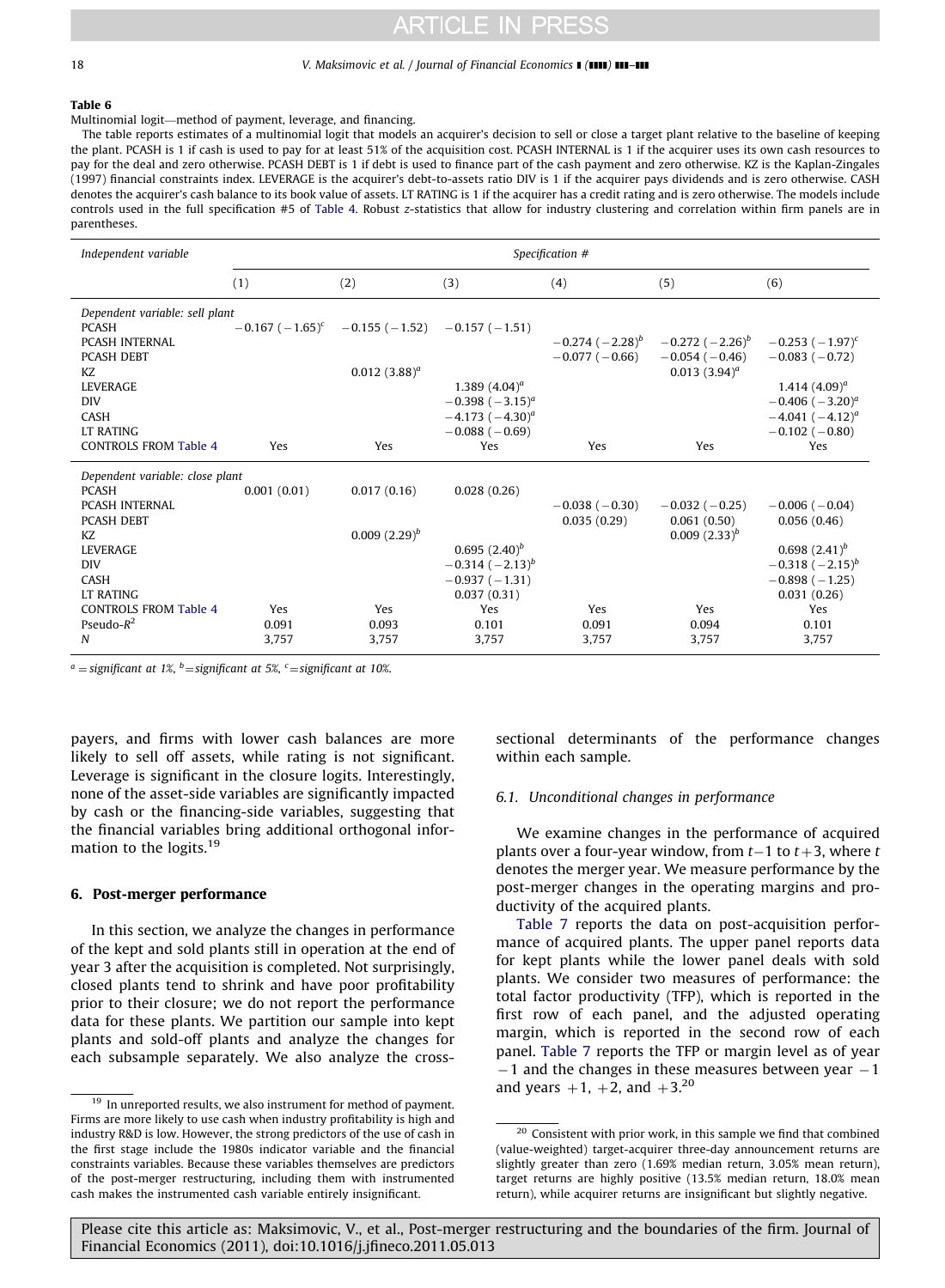#### <span id="page-18-0"></span>Table 7

Post-acquisition changes in performance.

The table reports the average total factor productivity (TFP) and excess operating margin in year -1 and the changes in TFP and excess operating margin between year –1 and years +1, +2, and +3 where a full-firm merger is completed in year 0. Acquired plants are classified as Kept if the acquirer retains ownership of plants as of year  $+3$  and as Sold if he plant was operating but not owned by the acquirer as of year  $+3$ . We report statistics for two efficiency measures  $\pi$ : (1) Operating margin, which is ratio of the operating income before depreciation to the total plant shipments minus the industry median margin; (2) TFP, which is a plant's log output minus the predicted output based on a log-linear production function with squared and crossproduct terms estimated for all plants in the industry. The sample consists of mergers from the SDC M&A database announced between 1981 and 2000 and completed within 180 days of announcement, in which the target is a domestic U.S. firm with at least one reported Four-digit SIC code between 2000 and 3999 and has matching input/output data in the Longitudinal Research Database maintained at the U.S. Department of Commerce. We report two sets of estimates, one for all target plants and one for all target plants for which the acquirer's book-to-market is available in Compustat. Standard errors are in parentheses and the number of plants are below each performance statistic.

| <b>Statistic</b>                                       | Full sample                                                        |                                                                  |                                                       |                                                       | Sample with acquirer BE/ME                            |                                                         |                                                          |                                                          |
|--------------------------------------------------------|--------------------------------------------------------------------|------------------------------------------------------------------|-------------------------------------------------------|-------------------------------------------------------|-------------------------------------------------------|---------------------------------------------------------|----------------------------------------------------------|----------------------------------------------------------|
|                                                        | $\pi_{-1}$                                                         | $\Delta\pi_{-1,+1}$                                              | $\Delta\pi_{-1,+2}$                                   | $\Delta \pi_{-1,+3}$                                  | $\pi_{-1}$                                            | $\Delta\pi_{-1,+1}$                                     | $\Delta\pi_{-1,+2}$                                      | $\Delta\pi_{-1,+3}$                                      |
| Kept plants<br>$\pi = TFP$<br>N<br>$\pi =$ Margin<br>N | $0.201(19.70)^a$<br>6.348<br>$0.032$ (12.22) <sup>a</sup><br>6.409 | $0.063$ (7.56) <sup>a</sup><br>6.346<br>$0.011(5.34)^a$<br>6.409 | $0.081~(8.91)^a$<br>6.346<br>$0.011(5.10)^a$<br>6.409 | $0.063~(6.61)^a$<br>6.346<br>$0.021(9.24)^a$<br>6.409 | $0.21(17.64)^a$<br>4.452<br>$0.036(11.42)^a$<br>4.452 | $0.057(5.76)^{a}$<br>4.452<br>$0.017~(6.75)^a$<br>4.452 | $0.094~(8.87)^a$<br>4.452<br>$0.012~(4.55)^{a}$<br>4,452 | $0.064~(5.31)^a$<br>4.452<br>$0.022$ $(7.94)^a$<br>4,452 |
| Sold Plants<br>$\pi = TFP$<br>N<br>$\pi =$ Margin<br>N | $0.047~(3.28)^a$<br>2.871<br>0.002(0.63)<br>2.905                  | 0.013(1.05)<br>2.871<br>$-0.001(-0.37)$<br>2.905                 | 0.022(1.60)<br>2.871<br>0.003(0.75)<br>2.905          | $0.027~(1.87)^c$<br>2.871<br>$0.007(1.95)^c$<br>2.905 | $0.055(2.85)^a$<br>1.530<br>$-0.007(-1.38)$<br>1.530  | 0.006(0.34)<br>1.530<br>0.002(0.49)<br>1,530            | 0.016(0.87)<br>1.530<br>$-0.003$ ( $-0.57$ )<br>1,530    | 0.027(1.45)<br>1.530<br>$-0.003(-0.54)$<br>1,530         |

t-statistics from test of significance of the average from zero in parentheses.

 $a$ =significant at 1%,  $b$ =significant at 5%,  $c$ =significant at 10%.

When we separate the acquired plants into those sold by the acquirer and those kept, we find striking differences in performance between kept and sold plants.<sup>21</sup> We find that on an unconditional basis, kept plants tend to be strong-performing prior to acquisition and these plants continue their strong performance after the merger. For instance, the average change in TFP for kept plants over the three-year window is 6.3%, while the average change in margin is about 2.1%, and both are significant at the 1% level. Sold plants also have positive performance changes although these changes are less pronounced than changes for kept plants. The average TFP change for sold plants is about 2.7%, while the improvement in operating margin is 0.7%, both marginally significant at about the 10% level.

The performance changes for sold plants are between one-half and one-third the corresponding changes for plants kept by the acquirer. The evidence seems in line with the view that acquirers keep the portions of the target that they can improve operationally but tend to shed the assets in which they have no comparative advantage in running. The asymmetry between the performance changes for kept and sold plants also seems inconsistent with the view that mergers resolve agency problems by liberating and reallocating less productive assets trapped in targets unwilling to shed these assets. If this were the case, we would expect particularly pronounced improvements in sold-off assets, but the more significant improvements are concentrated in the kept assets.

# 6.2. Changes in performance and acquirer and target characteristics

The summary statistics in Table 7 reflect unconditional changes in performance. We next present a cross-sectional analysis of the performance changes. We consider two approaches. Both give similar results. First, we regress performance changes on ex-ante acquirer and target characteristics. In addition, we control for selfselection by adding an extra variable, the inverse Mills ratio derived from probit estimates of the sell-keep decision. This is equivalent to estimating a switching regression [\(Maddala, 1983](#page-25-0); [Li and Prabhala, 2007](#page-25-0)). The instruments that are used in our first-stage regression are the left-out industry variables that do not enter the change in performance regressions.These changes in performance are industry-adjusted measures. [Table 8](#page-19-0) reports these estimates for our base specifications and for specifications that add the method of payment and acquirer financial conditions, respectively. $22$ 

[Table 8](#page-19-0) reports regressions for changes in performance for kept and sold target plants. The change in performance is

 $21$  We also separately analyze plants that are closed between  $t$  and  $t+3$ . As expected, plants that were closed tend to shrink and have poor profitability prior to their closure. We exclude closed plants from all subsequent analysis.

<sup>&</sup>lt;sup>22</sup> The sell-keep probit estimates are qualitatively similar to the multinomial logit estimates in [Tables 5 and 6](#page-13-0). For brevity, we do not discuss these results again. We also examined merger announcement effects. These are not significantly related to disposition decision or exante characteristics with two exceptions: a positive relation of target returns to target B/M, and a negative relation to industry operating margins. The general absence of significance for acquirer and combined returns is perhaps not surprising given that announcement effects also reflect (in varying degrees) information revealed about acquirers' own existing businesses, information about the level and type of payment, and synergies [\(Hietala, Kaplan, and Robinson, 2003](#page-25-0)) plus any changes in administrative overheads.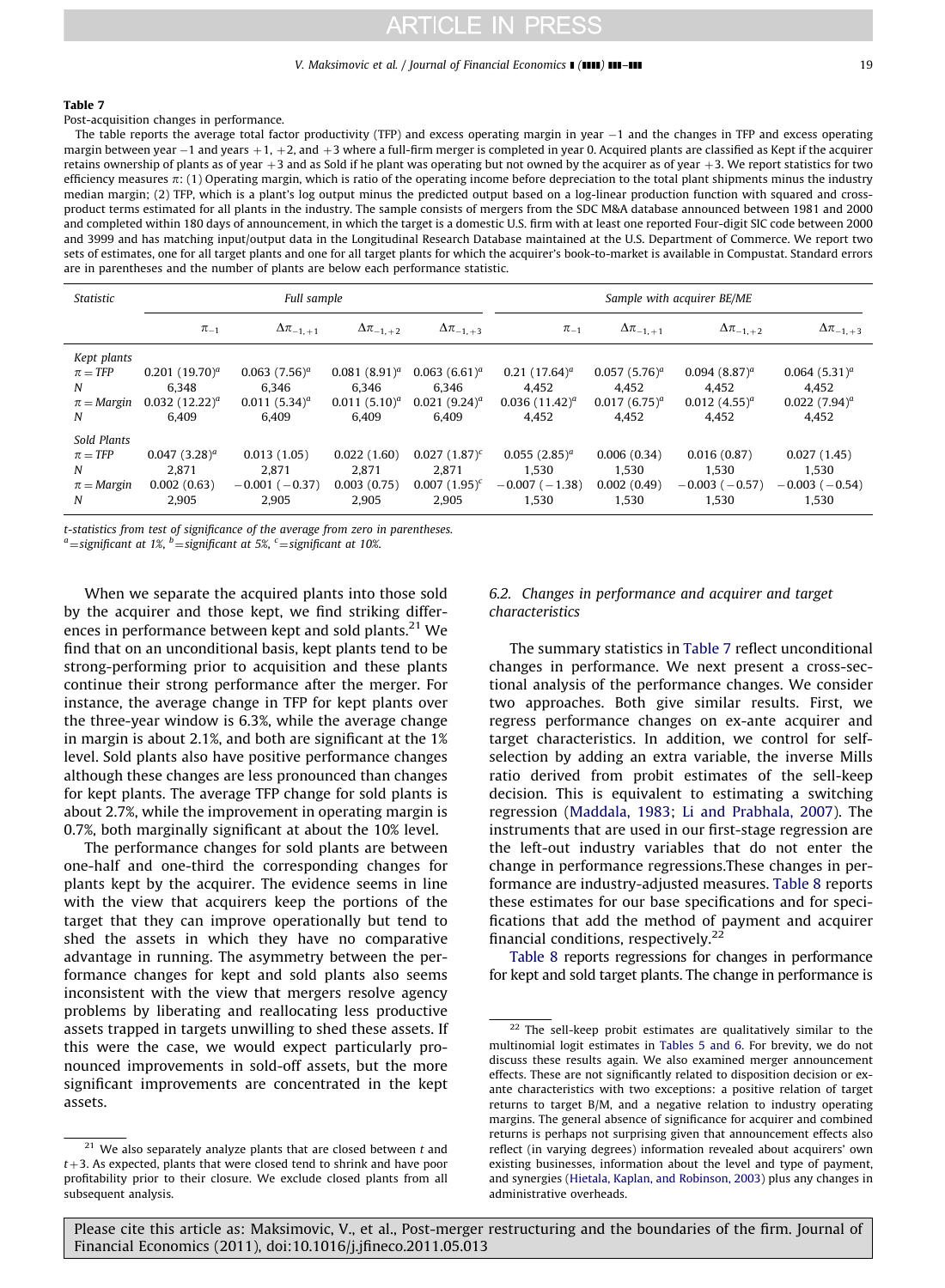#### <span id="page-19-0"></span>20 20 **V. Maksimovic et al. / Journal of Financial Economics | (1111) 111-111**

#### Table 8

Post-acquisition changes in performance: regressions.

The table reports regression estimates. The dependent variable is either the change in the total factor productivity (TFP) or the change in the excess operating margin between years – 1 and +3 where the acquisition is completed in year 0. The sample comprises all acquired plants that were either kept (the first two columns of results) or sold (the last two columns of results). TMARG (AMARG) is the industry-adjusted target (acquirer) operating margin while ASKILL is the average of this margin over acquirer plants outside its main division. SYNERGY denotes the product of the acquirer and target operating margins. TRELSIZE is the acquirer-to-target ratio of aggregate deflated output. TBEME is the decile to which a target's book-to-market ratio belongs. 1980s is 1 if the merger is completed between 1981 and 1989 and zero otherwise. ABEME is the decile to which the acquirer's book-to-market ratio belongs.  $\lambda$  is the inverse Mills ratio from a probit model (estimates not reported to conserve space) in which the dependent variable is 1 if a plant is sold and zero if a plant is kept and the independent variables are as in [Table 4.](#page-12-0) Z-statistics reported in parentheses are based on robust standard errors allowing for clustering at the industry level and correlation within firm panel units.

|                                            |                                                                | Kept plants                       | Sold plants                      |                      |  |
|--------------------------------------------|----------------------------------------------------------------|-----------------------------------|----------------------------------|----------------------|--|
| Panel A: Dependent variable = $\Delta$ TFP |                                                                |                                   |                                  |                      |  |
| <b>TMARG</b>                               | $-0.145$ ( $-2.41$ ) <sup>a</sup>                              | $-0.280$ ( $-3.48$ ) <sup>a</sup> | $-0.35$ ( $-3.29$ ) <sup>a</sup> | $-0.304(-1.73)^c$    |  |
| <b>AMARG</b>                               | $0.541~(4.81)^a$                                               | $0.611(3.68)^a$                   | 0.011(0.05)                      | 0.128(0.41)          |  |
| <b>SYNERGY</b>                             | 3.101 $(7.00)^a$                                               | 3.517 $(5.64)^a$                  | 0.483(0.53)                      | 1.335(1.01)          |  |
| <b>ASKILL</b>                              | $-0.257(-0.92)$                                                | $-0.179(-1.16)$                   | $-0.110(-0.39)$                  | $-0.214(-0.68)$      |  |
| <b>TRELSIZE</b>                            | $-0.024$ ( $-2.66$ ) <sup>a</sup>                              | $-0.056$ ( $-4.45$ ) <sup>a</sup> | $-0.034(-2.02)$                  | $-0.068(-2.37)$      |  |
| <b>TBEME</b>                               | $-0.044$ ( $-2.19$ ) <sup>b</sup>                              | $-0.012$ ( $-0.34$ )              | 0.004(0.14)                      | 0.076(1.24)          |  |
| 1980s                                      | $-0.023$ ( $-0.96$ )                                           | $-0.077(-2.19)$                   | $-0.000(-0.01)$                  | $-0.087(-1.11)$      |  |
| ABEME                                      |                                                                | $-0.046$ ( $-0.93$ )              |                                  | 0.168(1.43)          |  |
| $\lambda$                                  | $-0.104(-1.44)$                                                | $-0.148$ ( $-1.56$ )              | 0.020(0.25)                      | $-0.059(-0.50)$      |  |
| CONSTANT                                   | $-0.069(-1.62)$                                                | $-0.168(-2.67)^{b}$               | $-0.126(-1.01)$                  | $-0.273(-1.36)$      |  |
| $\boldsymbol{N}$                           | 4.238                                                          | 2,356                             | 1,452                            | 671                  |  |
| Adjusted $R^2$                             | 0.023                                                          | 0.033                             | 0.006                            | 0.011                |  |
|                                            | Panel B: Dependent variable = $\Delta$ excess operating margin |                                   |                                  |                      |  |
| <b>TMARG</b>                               | $-0.026(-1.50)$                                                | $-0.053$ ( $-2.24$ ) <sup>b</sup> | $-0.139(-4.72)^{a}$              | $-0.159(-3.48)^{a}$  |  |
| <b>AMARG</b>                               | $0.541~(4.81)^a$                                               | $0.611(3.68)^a$                   | 0.011(0.05)                      | 0.128(0.41)          |  |
| <b>SYNERGY</b>                             | 0.363 $(3.26)^a$                                               | $0.396(2.20)^b$                   | 0.028(0.11)                      | 0.322(1.09)          |  |
| <b>ASKILL</b>                              | $-0.029(-0.90)$                                                | $-0.020(-0.53)$                   | $-0.046$ ( $-0.55$ )             | $-0.082$ ( $-0.93$ ) |  |
| <b>TRELSIZE</b>                            | $-0.002$ ( $-0.74$ )                                           | $-0.005$ ( $-1.66$ )              | $-0.011(-2.39)^{b}$              | $-0.013(-1.55)$      |  |
| <b>TBEME</b>                               | 0.004(0.89)                                                    | $0.015(1.75)^c$                   | $-0.002$ ( $-0.27$ )             | 0.015(0.94)          |  |
| 1980s                                      | $-0.014(-0.93)$                                                | $-0.017(-1.87)^c$                 | 0.012(1.06)                      | 0.025(1.28)          |  |
| <b>ABEME</b>                               |                                                                | $-0.038(-2.94)^{a}$               |                                  | $-0.022$ ( $-0.78$ ) |  |
| $\lambda$                                  | $-0.043$ ( $-2.43$ ) <sup>b</sup>                              | $-0.032(-1.36)$                   | 0.006(0.26)                      | 0.001(0.03)          |  |
| CONSTANT                                   | $-0.021(-1.94)$                                                | $-0.016(-0.98)$                   | $-0.058(-1.64)$                  | $-0.074(-1.26)$      |  |
| N                                          | 4.452                                                          | 2.475                             | 1,530                            | 707                  |  |
| Adjusted $R^2$                             | 0.017                                                          | 0.033                             | 0.022                            | 0.028                |  |

 $a =$  significant at 1%,  $b =$ significant at 5%,  $c =$ significant at 10%.

measured from the year prior to the merger to three years after. Specifications (1) and (2) in Table 8, the left columns, report the results for kept plants while specifications (3) and (4) report the results for sold plants.Panel A reports change in performance when performance is measured using TFP. Panel B presents results for changes in operating margins as the measure of efficiency. As in Section 2, our dependent variable is the change in performance adjusted for the predictable portion of performance changes.

From Table 8, the variable TMARG, the ex-ante profitability of the target plant, has a negative coefficient. It is significant in all four specifications in Panel A and three of the four specifications in Panel B, consistent with the view that underperforming plants that are kept tend to improve more after mergers. The second variable, AMARG, denotes the current (industry-adjusted) profitability of acquirers. If above-industry margin reflects acquirer skill, more profitable acquirers should be more likely to improve future profitability of plants that they elect to keep. The evidence is supportive of this view. AMARG is significant and has a positive sign in Table 8. This is in contrast to the insignificance of the AMARG in the decision to keep or sell a plant in [Table 4](#page-12-0). This difference in coefficients across the equations

suggests that while an acquirer whose plants are more profitable does not have an advantage in operating an average acquired plant, for those plants for which there is a match between the acquirer's skill and the target plant, higher acquirer productivity leads to improved performance. Consistent with this idea, we find that SYNERGY has a positive coefficient, suggesting complementarity between acquirers and targets with high margins (Robinson and Rhodes-Kropf, 2008). When we split the SYNERGY variable into cases when both acquirer and target industry-adjusted margins are positive (SYNERGY positive) and negative (SYNERGY negative), we find that the gains are larger for the SYNERGY-positive cases but both variables are positive.<sup>23</sup> We also find that acquirer skill has a positive coefficient.

Other variables in our specification include TRELSIZE, the size of the target relative to acquirer size, to examine whether there are neoclassical decreasing returns-to-scale.Examining our regression results in Table 8 for the subsequent changes

<sup>&</sup>lt;sup>23</sup> The result is consistent with the brand-level evidence of [Fee,](#page-25-0) [Hadlock, and Pierce \(2010\)](#page-25-0) that acquirers realize marketing synergies, and with [Hoberg and Phillips \(2010\)](#page-25-0) who show results consistent with synergies and new product creation using text-based analysis.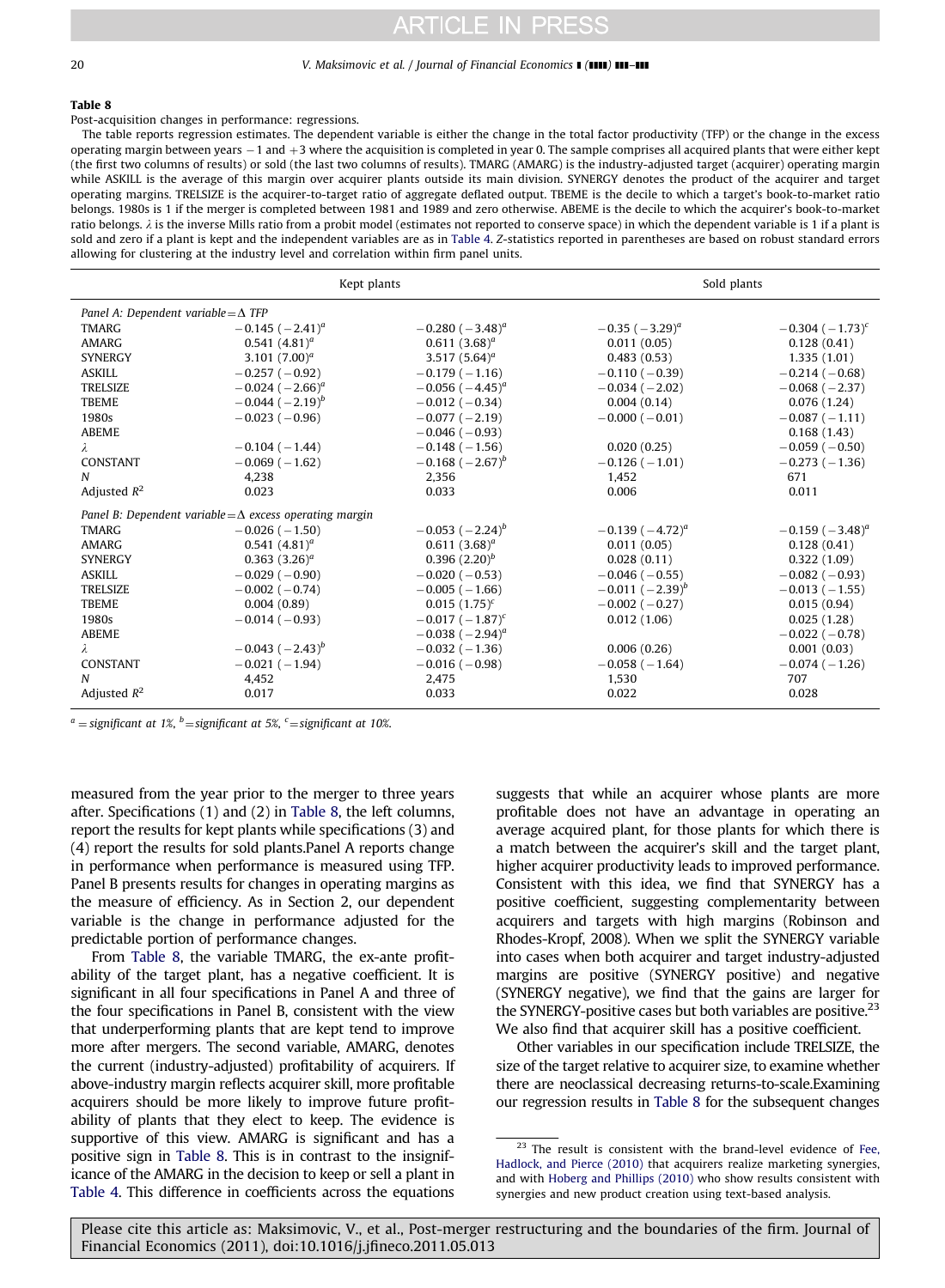in TFP, we see that the coefficients for TRELSIZE are negative and significant in [Table 8](#page-19-0) for kept plants for the change in TFP. These results are consistent with decreasing returns-toscale and that larger acquisitions move the firm farther away from its optimal boundary, thus decreasing the gains for kept plants.

We include the acquired target's book-to-market ratio, TBEME, as a control variable. Plants may have unobserved future efficiency gains not reflected in current productivity levels. TBEME should capture this effect, to the extent it is capitalized in target firms' share prices. There is no consistent pattern in the data. For instance, in Panel A, TBEME has a negative coefficient and it is statistically significant in one specification (column 1, TFP) but not in the others. The method of payment has little effect on the productivity changes or changes in operating margins.

We consider the 1980s dummy variable next. This variable controls for the hypothesis that target plant efficiency gains may be a pure 1980s effect. Perhaps the deconglomeration wave of the 1980s corrected inefficient resource allocation in conglomerates formed in the 1960s and 1970s, while the 1990s mergers are pure financial transactions caused by firms exploiting overvalued stock. We find no support for this view. There is mixed evidence on the significance of the 1980s dummy: it is significant in one specification but not in the others. However, all coefficients, including the significant one, are negative. If the efficiency gains are time-period effects, they are more concentrated in the 1990s rather than the 1980s. Thus, even if the 1990s merger wave is a stock market-driven wave caused by firms exploiting their overvalued stock as acquisition currency, it is still the case that the acquisitions resulted in more productive efficiency gains for the kept plants.

For both the TFP specification and the operating margin specification, we report two specifications that incorporate acquirer-related stock market information. As before, the requirement that we have acquirer data shrinks our sample. For instance, we have a sample of 4,238 plants in the TFP specifications that do not require acquirer data, but the sample is 2,356 plants when we impose the requirement that acquirer stock market data are available. Interestingly, the acquirer BE/ME has a negative coefficient. It is not significant in the TFP specification but is significant at 1% in the operating margin specification. These results show that low BE/ME acquirers, i.e., glamor acquirers, are able to achieve greater efficiency gains in the targets' plants they keep. If acquisitions merely reflect bidders using overvalued stock to pay for targets, we would not necessarily see greater real efficiency gains concentrated among glamor bidders. Our view is that using overvalued stock as currency is probably not the whole story for why acquisitions occur. While firms do probably use their stock as currency for acquisitions, the systematically higher profitability changes of the plants they keep must also be explained in such a theory.

The third and fourth columns of [Table 8](#page-19-0) report the results for sold plants. Scope-of-firm theories make no particular predictions about efficiency changes for the sold plants. Thus, it may not be surprising that sold plants show few of the patterns for kept plants. A common element in both kept plants and sold plants is the negative sign for TMARG, the prior performance of plants, which indicates that ex-post performance improvements are greater for plants that have less strong performance ex-ante. Interestingly, the relative size of the target plant is negatively related to changes in efficiency, while target size is insignificant in the kept equation. Thus, increases in efficiency in sold plants are concentrated in the subset of small plants sold off by acquirers.

Interestingly, the 1980s dummy variable is insignificant in the sold specification. If the 1980s mergers were intended to undo agency-related inefficiencies of large conglomerates, one might expect that the post-merger selloffs in the 1980s should result in greater productive efficiency gains for sold plants. However, the coefficient for 1980s is insignificant, and in any case, the point estimate is negative in all specifications in Panel A. Thus, we find no support for the view that the plants sold off during the 1980s deconglomeration wave became more efficient in the hands of the new owners.

In [Table 9,](#page-21-0) we consider the effect of the method of payment from SDC and financing-side liquidity variables, adding these variables to our base specification from [Table 8.](#page-19-0)We find evidence that changes in productivity are significantly related to the liquidity of purchaser but not the method of payment, consistent with some sales taking place to improve the liquidity of the purchaser and consistent with the acquirer using its liquidity to improve the productivity of the assets purchased.

The bottom line of this section is that even after adjustment for selection and reversion to the mean in performance, our evidence suggests that the post-merger asset retention/sale decisions lead to efficient outcomes, on average. Sold plants do not demonstrably improve or deteriorate in performance. Plants that are retained by acquirers, which are efficient to begin with as shown in [Table 6](#page-17-0), become even more efficient, on average. $24$ 

#### 6.3. Repeat acquirers and anti-takeover laws

This section considers additional within-sample crosssectional tests to shed light on the empire-building motive for acquisitions. One set of tests examines repeated acquisitions, which could be associated with firms with particularly strong tastes for empire building. From an agency theory perspective, repeated acquisitions could be associated with firms or managers with particularly strong tastes for empire building. An alternative view is that repeated acquisitions might lead to organizational learning and therefore superior outcomes in later acquisitions as firms become more skilled at post-merger restructuring, thereby making better decisions about what target assets to keep or divest and how to improve the assets they keep. We test these hypotheses by examining the disposal decisions and performance

 $24$  As additional analysis, we also examined the changes in the output and the input factors in the TFP regressions (1). Relative to other plants in the industry, output decreased less and capital expenditures were cut more in kept plants but the differences in materials or labor inputs were not significant.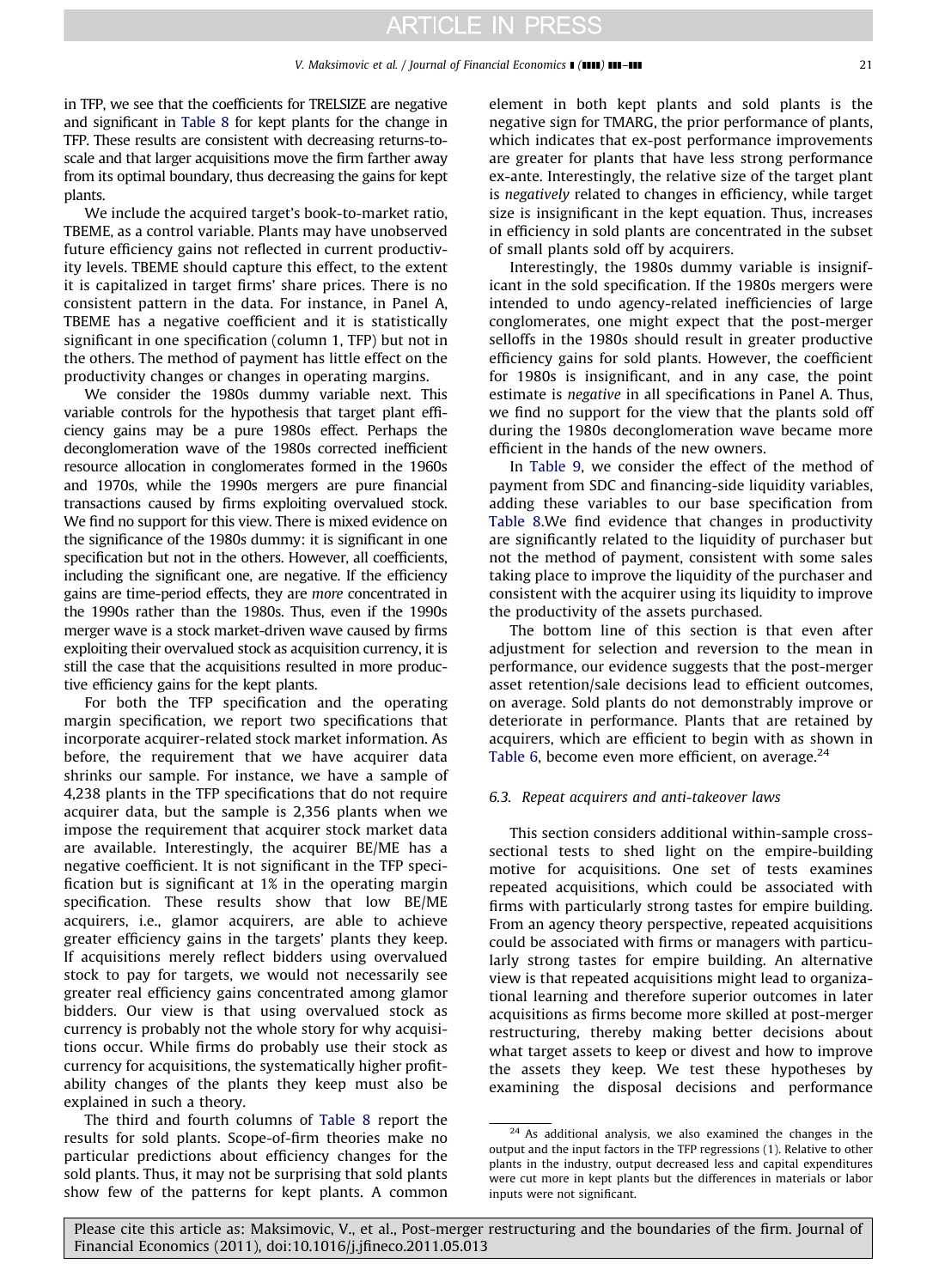#### <span id="page-21-0"></span>22 V. Maksimovic et al. / Journal of Financial Economics **[(1111) 111-111**

#### Table 9

Post-acquisition change in performance: financing-side variables.

The table reports regression estimates. The dependent variable is either the change in the total factor productivity (TFP) or the change in the excess operating margin between years – 1 and +3 where the acquisition is completed in year 0. The sample comprises all acquired plants that were either kept (the first two columns of results) or sold (the last two columns of results). The explanatory variables include as controls all variables in [Table 8](#page-19-0) and additional financing-side variables. PCASH is 1 if cash is used to pay for at least 51% of the acquisition cost. LEVERAGE is the acquirer's debt-to-assets ratio. DIV is 1 if the acquirer pays dividends and is zero otherwise. CASH denotes the acquirer's cash balance to its book value of assets. LT RATING is 1 if the acquirer has a credit rating and is zero otherwise. All models control for the variables used in [Table 8.](#page-19-0) Robust Z-statistics that allow for industry clustering and correlation within firm panels are in parentheses.

### Panel A: Dependent variable =  $\Delta$  TFP

| Independent variables                                          |                 | Kept plants                       | Sold plants     |                 |  |  |  |
|----------------------------------------------------------------|-----------------|-----------------------------------|-----------------|-----------------|--|--|--|
| <b>PCASH</b>                                                   | 0.017(0.29)     | 0.041(0.69)                       | $-0.054(-0.99)$ | $-0.051(-0.83)$ |  |  |  |
| <b>LEVERAGE</b>                                                |                 | $-0.128(-0.94)$                   |                 | $-0.089(-0.35)$ |  |  |  |
| <b>DIV</b>                                                     |                 | $0.111(1.81)^c$                   |                 | 0.019(0.25)     |  |  |  |
| <b>CASH</b>                                                    |                 | 0.099(0.25)                       |                 | 1.066(1.37)     |  |  |  |
| LT RATING                                                      |                 | 0.090(1.44)                       |                 | 0.036(0.40)     |  |  |  |
| <b>TABLE 8 CONTROLS</b>                                        | Yes             | Yes                               | Yes             | Yes             |  |  |  |
| Adjusted $R^2$                                                 | 0.038           | 0.041                             | 0.051           | 0.058           |  |  |  |
| N                                                              | 2.049           | 2.049                             | 623             | 623             |  |  |  |
| Panel B: Dependent variable = $\Delta$ excess operating margin |                 |                                   |                 |                 |  |  |  |
| Independent variables                                          |                 | Kept plants                       | Sold plants     |                 |  |  |  |
| <b>PCASH</b>                                                   | $-0.015(-0.91)$ | $-0.014(-0.80)$                   | 0.015(0.93)     | 0.023(1.62)     |  |  |  |
| <b>LEVERAGE</b>                                                |                 | $-0.080$ ( $-3.14$ ) <sup>a</sup> |                 | $-0.049(-0.93)$ |  |  |  |
| <b>DIV</b>                                                     |                 | $0.041~(3.77)^a$                  |                 | 0.002(0.15)     |  |  |  |
| <b>CASH</b>                                                    |                 | 1.066(1.37)                       |                 | 0.369(1.79)     |  |  |  |
| <b>LT RATING</b>                                               |                 | $0.023$ $(2.07)^b$                |                 | 0.022(0.92)     |  |  |  |
| <b>TABLE 8 CONTROLS</b>                                        | Yes             | Yes                               | Yes             | Yes             |  |  |  |
| Adjusted $R^2$                                                 | 0.026           | 0.023                             | 0.047           | 0.049           |  |  |  |
| N                                                              | 2,049           | 2,049                             | 623             | 623             |  |  |  |

 $a$  = significant at 1%,  $b$  = significant at 5%,  $c$  = significant at 10%.

changes.25 In addition, we also consider the effect of state-level anti-takeover laws on post-merger restructuring. The passage of such laws makes it easier for acquirers in the state to engage in empire-building motivated takeovers by lowering the threat that they themselves will be taken over in the event the merger is valuedestroying.

### 6.3.1. Repeat acquirers

[Table 10](#page-22-0) examines the asset disposal decisions and the performance changes associated with acquisitions by firms that have already acquired other firms previously. We include indicator variables for the subsequent acquisitions by a firm. DEALNUM2 indicates plants are part of a second acquisition by a firm. DEALNUM3 indicates plants are part of a third acquisition by a firm and DEALNUM4 $+$  indicates plants are part of a fourth or higher acquisition by a firm.

Panel A of [Table 10](#page-22-0) provides the multinomial logit estimates for the plant keep, sale, or closure decision for repeat acquirers. The logit specification is a full model that includes the explanatory variables of [Tables 4 and 5](#page-12-0) as controls (and obtain similar results) but to conserve space, we report only the coefficients related to repeat acquirers. These include DEALNUM2, DEALNUM3, and DEALNUM4 $+$ ,

which indicate plants that are transferred in the second, third, or fourth or higher acquisitions by a firm. Panel A shows that the marginal effects for the repeated deal variables for the closure decision are not significant. On average, repeated acquirers do not retain more of the target's assets. [Table 10](#page-22-0) shows that the target assets acquired in third or later deals are more likely to be sold off.

The performance results are reported in Panel B. Once again, to conserve space, we just report the coefficient estimates related to repeat acquirers and suppress the other results, which are similar to the results in [Tables 8 and 9](#page-19-0). Columns 1 and 3 of Panel B correspond to the same columns of [Table 8](#page-19-0) and do not include the Acquirer Book-to-Market (ABEME) ratio in the controls. The specifications reported in columns 2 and 4 do include ABEME in the controls. The results indicate that when repeat acquirers buy target plants, the target plant performance for kept plants is relatively flat in the second deal, worse in two out of the four specifications for the third deal with significance of between 5% and 10%, but improves significantly in the fourth deal and beyond in all specifications at significance levels of between 5% and 1%. Sold plants in later deals tend to show positive performance improvements in most specifications as indicated by positive significant coefficients for DEALNUM3 and DEALNUM4 $+$ . From an economic standpoint, there is little evidence that serial acquisitions result in destructive allocation of real resources.

# 6.3.2. Anti-takeover laws

As discussed in [Romano \(1987\)](#page-25-0), [Bertrand and](#page-25-0) [Mullainathan \(2003\),](#page-25-0) and [Bebchuk and Cohen \(2003\)](#page-25-0),

<sup>&</sup>lt;sup>25</sup> A separate and now extensive literature studies announcement effects associated with repeat acquirers. Early papers include [Schipper](#page-26-0) [and Thompson \(1983\)](#page-26-0) and [Asquith, Bruner, and Mullins \(1983\),](#page-25-0) while more recent work includes [Fuller, Netter, and Stegemoller \(2002\)](#page-25-0) and [Ahern \(2007\).](#page-25-0) See [Ahern \(2007\)](#page-25-0) for an excellent overview of this literature.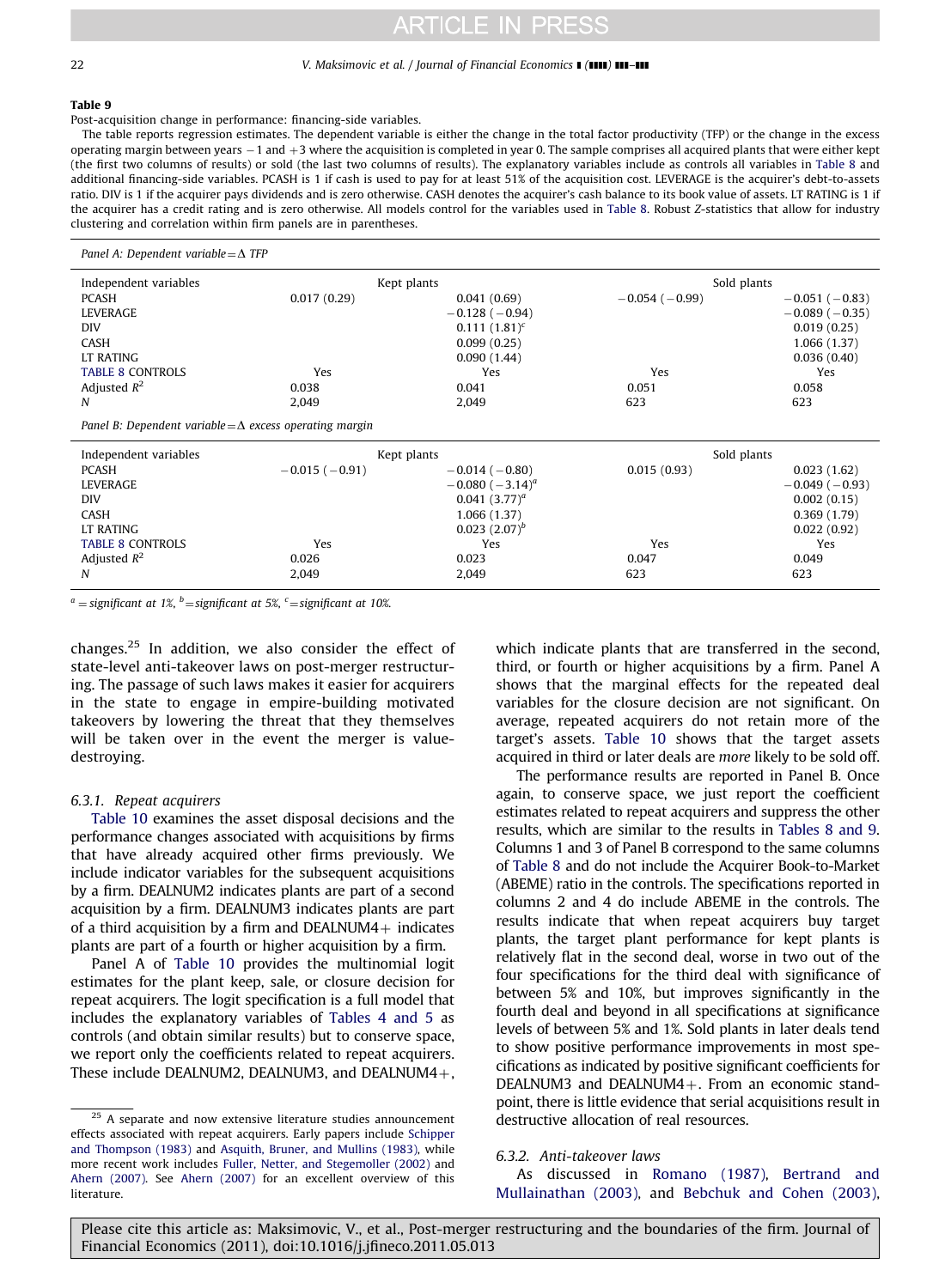### <span id="page-22-0"></span>Table 10

Repeat acquirers: disposition and performance changes.

Panel A reports estimates of a multinomial logit specification that models an acquirer's decision to sell or close a target plant relative to the baseline of keeping the plant. DEALNUM2, DEALNUM3, and DEALNUM4+ are dummy variables that equal 1 if the acquisition is the second, third, or at least the fourth acquisition completed by an acquirer in our sample, and zero otherwise. The models include controls used in the full specifications in [Tables 4.](#page-12-0) Panel B reports estimates in which the dependent variable is either the change in the total factor productivity (TFP) or the change in operating margin between year –1 and year +3, for a plant owned by the acquirer prior to the merger. Robust Z-statistics that allow for industry clustering and correlation within firm panels are in parentheses.  $a$ ,  $b$ , and  $c$  denote significance at the 1%, 5%, and 10% levels.

|                                   | Panel A: Logit estimates: target plant disposition<br>Decision to |                                  |                     |                          |  |  |  |  |  |  |  |
|-----------------------------------|-------------------------------------------------------------------|----------------------------------|---------------------|--------------------------|--|--|--|--|--|--|--|
| Independent variable              |                                                                   | Sell plant                       | Close plant         |                          |  |  |  |  |  |  |  |
|                                   | Logit coefficients                                                |                                  |                     |                          |  |  |  |  |  |  |  |
| DEALNUM2                          | 0.07(0.71)                                                        |                                  | 0.01(0.83)          |                          |  |  |  |  |  |  |  |
| DEALNUM3                          | $0.55(4.64)^a$                                                    |                                  | $0.10~(4.26)^{a}$   |                          |  |  |  |  |  |  |  |
| $DEALNUM4+$                       | $0.55(4.45)^{a}$                                                  |                                  | $0.11~(4.26)^a$     |                          |  |  |  |  |  |  |  |
| Table 4 controls                  | Yes                                                               |                                  | Yes                 |                          |  |  |  |  |  |  |  |
| Ν                                 | 8,026                                                             |                                  | 8,026               |                          |  |  |  |  |  |  |  |
| Panel B: Target plant performance |                                                                   |                                  |                     |                          |  |  |  |  |  |  |  |
| Independent variable              | $\pi = TFP$                                                       |                                  |                     | $\pi$ = Operating margin |  |  |  |  |  |  |  |
|                                   |                                                                   | Performance of kept plants       |                     |                          |  |  |  |  |  |  |  |
| DEALNUM2                          | 0.01(0.23)                                                        | 0.07(1.56)                       | 0.01(1.34)          | 0.03(3.02)               |  |  |  |  |  |  |  |
| DEALNUM3                          | $-0.12$ ( $-2.17$ ) <sup>b</sup>                                  | $-0.10$ ( $-1.61$ ) <sup>c</sup> | $-0.02$ ( $-1.35$ ) | $-0.02$ ( $-1.56$ )      |  |  |  |  |  |  |  |
| $DEALNUM4 +$                      | $0.15(3.14)^a$                                                    | $0.26$ $(3.74)^{a}$              | $0.03(2.37)^b$      | $0.04(2.61)^b$           |  |  |  |  |  |  |  |
| Table 8 controls                  | Yes                                                               | Yes                              | Yes                 | Yes                      |  |  |  |  |  |  |  |
| F-statistic                       | 6.83(0.00)                                                        | 7.50(0.00)                       | 112.62 (0.00)       | 59.74 (0.00)             |  |  |  |  |  |  |  |
| N                                 | 4,239                                                             | 2,356                            | 4,452               | 2,475                    |  |  |  |  |  |  |  |
|                                   |                                                                   | Performance of sold plants       |                     |                          |  |  |  |  |  |  |  |
| DEALNUM2                          | 0.048(0.77)                                                       | $-0.05$ ( $-0.53$ )              | $-0.003(-0.23)$     | $-0.01$ ( $-0.45$ )      |  |  |  |  |  |  |  |
| DEALNUM3                          | $0.12$ $(1.63)^c$                                                 | 0.10(0.99)                       | 0.04(2.11)          | $0.05(1.93)^c$           |  |  |  |  |  |  |  |
| $DEALNUM4 +$                      | $0.19(2.21)^b$                                                    | $0.27(1.90)^c$                   | 0.03(1.40)          | $0.06(1.93)^c$           |  |  |  |  |  |  |  |
| Table 8 controls                  | Yes                                                               | Yes                              | Yes                 | Yes                      |  |  |  |  |  |  |  |
| F-statistic                       | 2.18(0.02)                                                        | 1.95(0.03)                       | 59.37 (0.00)        | 21.86 (0.00)             |  |  |  |  |  |  |  |
| N                                 | 1,451                                                             | 670                              | 1,530               | 707                      |  |  |  |  |  |  |  |

different states enacted these laws at different points of time in an effort to deter hostile takeovers. $26$  As the literature points out, the most stringent among these laws are business combination laws (BCLs). The passage of a BCL in a state provides more protection for acquirers by decreasing the threat that they themselves will be taken over if they make poor quality acquisitions. Thus, comparing post-merger restructuring in BCL-protected takeovers with that in non-BCL-protected takeovers can potentially uncover traces of empire-building motivated takeovers.

In unreported results, we analyze whether the introduction of a BCL is related to the nature of the post-merger restructuring carried out by acquirers. We estimate the specifications of [Tables 5 and 7](#page-13-0) for pre- and post-BCL law passage including state fixed effects. We find little trace of a BCL effect on post-merger restructuring. There is no overall tendency for firms headquartered in states that passed BCLs to sell or close plants at a different rate postmerger, nor is there an effect on the rates when targets are headquartered in BCL states. The coefficient for the interaction between the marginal productivity and industry returns is lower for these firms, suggesting that redeployment of assets in response to industry shocks is somewhat slower in states which enact a BCL. However, this difference entirely vanishes once we include industry effects. This result suggests that BCLs take place in states in which a significant fraction of industries experiences negative return shocks. We also find no significant differences in changes in industry-adjusted productivity for plants sold or retained post-BCL law passage. Thus, while BCLs might have the effect of deterring some mergers, conditional on a merger taking place, we find no evidence that the existence of a BCL affects the redeployment of assets once we control for industry effects.

#### 6.4. Acquirer's existing assets

While the previous tests deal with the disposition of target plants after an acquisition, a related question is how acquirers dispose of their own assets in the short period after a merger. We present some evidence on this issue. We test whether acquirers treat their existing plants symmetrically with their newly acquired plants or whether they have different propensities to dispose of their own plants. Our tests control for the other characteristics that drive plant disposal decisions.

<sup>&</sup>lt;sup>26</sup> Given the exact dates for final passage differ slightly between these papers, we use the dates from [Sapra, Subramanian, and](#page-26-0) [Subramanian \(2009\)](#page-26-0) who reconcile some discrepancies in the dates using Lexis-Nexis.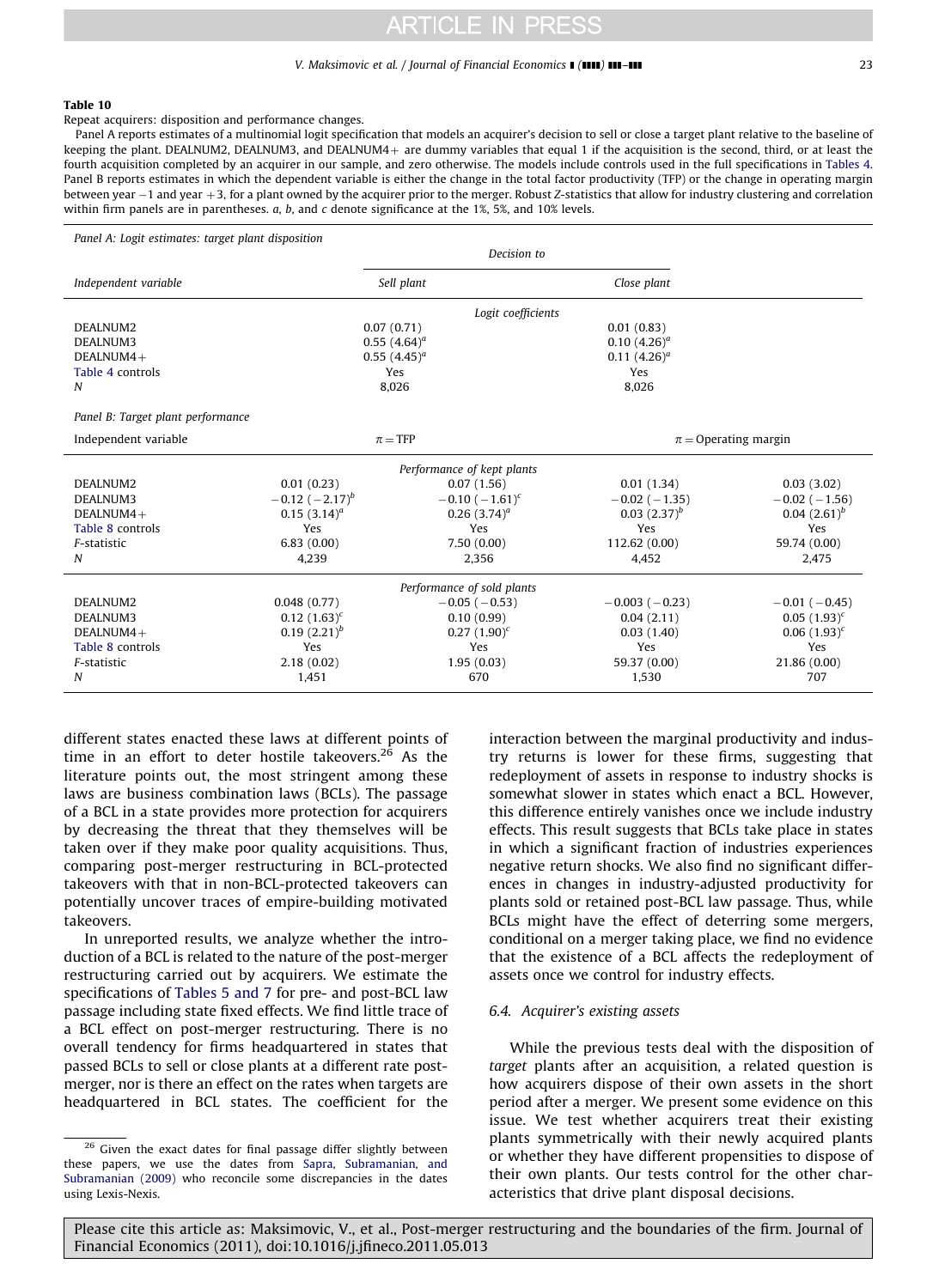#### 24 V. Maksimovic et al. / Journal of Financial Economics ] (]]]]) ]]]–]]]

#### Table 11

Changes in performance of acquirer's own plants after acquisition.

The table reports the average total factor productivity (TFP) and operating margin in year  $-1$  and the changes in TFP between year  $-1$  and years  $+1$ +2, and +3 for plants owned by firms that make an acquisition between 1980 and 2000 and have matching book-to-market data in Compustat. Acquirer data is identified from the SDC M&A database. Year 0 denotes the merger completion year. A plant is classified as Kept if it remains in the acquirer's possession as of year  $+3$  and Sold if it is operating but not under the acquirer's ownership in year  $+3$ . We report statistics for two efficiency measures  $\pi$ : (1) Operating margin, which is ratio of the operating income before depreciation to the total plant shipments minus the industry median margin; (2) TFP, which is a plant's log output minus the predicted output based on a log-linear production function with squared and cross-product terms estimated for all plants in the industry. The operating margins and TFP statistics in this table are regression-adjusted for predictable time-series changes. Standard errors are in parentheses and the number of plants are below each performance statistic.

| Full sample          |                                           |                                                                    |                     |                     |                                   |                                                     | Sample with acquirer BE/ME |                     |
|----------------------|-------------------------------------------|--------------------------------------------------------------------|---------------------|---------------------|-----------------------------------|-----------------------------------------------------|----------------------------|---------------------|
| Panel A: Kept plants |                                           |                                                                    |                     |                     |                                   |                                                     |                            |                     |
| Statistic            | $\pi_{-1}$                                | $\Delta\pi_{-1,+1}$                                                | $\Delta\pi_{-1,+2}$ | $\Delta\pi_{-1,+3}$ | $\pi_{-1}$                        | $\Delta \pi_{-1,+1}$                                | $\Delta \pi_{-1,+2}$       | $\Delta\pi_{-1,+3}$ |
| $\pi = TFP$          | $0.17(21.13)^{a}$                         | $0.07~(8.25)^a$                                                    | $0.078(15.60)^{a}$  | $0.069(11.50)^a$    | $0.17(21.13)^{a}$                 | $0.07~(10.29)^a$                                    | $0.08~(9.75)^a$            | $0.069~(8.63)^a$    |
| N                    | 15.290                                    | 15.290                                                             | 15.290              | 15.290              | 9.362                             | 9,362                                               | 9.362                      | 9.362               |
|                      | $\pi =$ Margin 0.036 (22.44) <sup>a</sup> | $0.005(3.13)^{a}$                                                  | $0.008~(6.15)^a$    |                     | 0.01 $(6.67)^a$ 0.035 $(17.50)^a$ | $0.007(4.12)^a$                                     | $0.011(5.79)^a$            | $0.017(8.63)^{a}$   |
| N                    | 15.426                                    | 15.426                                                             | 15.426              | 15.426              | 9.398                             | 9,398                                               | 9.398                      | 9.398               |
| Panel B: Sold plants |                                           |                                                                    |                     |                     |                                   |                                                     |                            |                     |
| $\pi = TFP$          | $0.059(4.47)^a$                           | 0.006(0.46)                                                        | 0.02(1.48)          | $0.036(2.73)^{a}$   |                                   | $0.07(3.89)^a - 0.024(-1.50) - 0.01(-0.56)$         |                            | 0.035(1.80)         |
| N                    | 2.893                                     | 2.893                                                              | 2.893               | 2.893               | 1.601                             | 1.601                                               | 1.601                      | 1.601               |
| $\pi =$ Margin       |                                           | $0.007 (2.00)^b - 0.008 (-2.85)^a - 0.005 (-1.52) - 0.001 (-0.29)$ |                     |                     |                                   | 0.01 $(2.85)^a$ -0.02 $(-4.50)^a$ -0.02 $(-3.40)^a$ |                            | $-0.008(-1.70)^c$   |
| Ν                    | 3.066                                     | 3.066                                                              | 3.066               | 3,066               | 1.676                             | 1.676                                               | 1.676                      | 1,676               |

t-statistics from test of significance of the average from zero in parentheses.

<sup>a</sup>=significant at 1%, <sup>b</sup>=significant at 5%, <sup>c</sup>=significant at 10%.

We combine all the target and acquirer plants in one specification. We then estimate one specification with all common variables for acquirers and target and add an acquirer-plant indicator variable that we interact with all common independent variables. Specifically, we estimate a specification similar to the one we estimate for targets in [Table 5](#page-13-0) for all plants incorporating acquirer interaction variables. In the interest of space, we just discuss these results here and do not report them.

In the (unreported) multinomial logit model for plant disposal, we find that the acquirer-plant indicator variable is insignificant as are most of its interactions with the right-hand-side explanatory variables. Thus, most of the differences between the selloff and closure decisions of acquirer and target plants can be explained by differences in plant and firm characteristics. The notable exceptions include negative signs on the acquirer skill variable and the industry operating margin both interacted with the acquirer-plant indicator variable. The negative signs indicate that skilled acquirers and acquirers in industries with high margins are less likely to sell off their plants than they are to sell those of the target. Acquirer skill continues to matter in asset retention decisions.

We also examine the post-merger change in performances of acquirer's existing plants. Theory does not make strong predictions about the productivity of such plants. The increase in the scope of the firm might decrease the productivity of existing plants. On the other hand, the restructuring (sales and closures of inefficient plants) following the merger might improve the match between the remaining plants and the firm's core ability, leading to increases in productivity.

Table 11 presents the results for the post-acquisition performance for plants owned by the acquirer prior to the acquisition. As in [Table 7](#page-18-0) for target plants transferred in the acquisition, the upper panel reports results for kept

plants and the lower panel reports data for sold plants. In each panel, we report results for the full sample and for the subsample of acquirers for which the book-to-market ratio is available. As before, we employ two measures of performance: the total factor productivity (TFP), which is reported in the first row of each panel, and the adjusted operating margin, which is reported in the second row of each panel. These tables report the TFP or margin level as of year  $-1$  and the changes in these measures between year  $-1$  and years  $+1$ ,  $+2$ , and  $+3$ .

The unconditional averages show that kept plants exhibit strong performance prior to acquisition and these plants continue their strong performance after the merger. For instance, the average change in TFP for kept plants over the three year window is 6.9% while the average change in margin is about 1% and both are significant at the 1% level. The evidence on the performance of sold plants shows a mixed pattern, with some evidence of positive and negative changes depending on the horizon and measure of productive efficiency. The subsample of sold plants where acquirer BE/ME is available shows a notable decline in operating margins across all horizons. The more significant and robust finding from the table is, however, the asymmetry between kept and sold plants. Kept plants tend to improve far more than sold plants, regardless of whether the plant was owned by the acquirer before acquisition or whether the plant was obtained in the acquisition.

The results in this section are related to [Schoar \(2002\)](#page-26-0). [Schoar \(2002\)](#page-26-0) analyzes the post-acquisition changes in TFP for incumbent plants owned by an acquirer. She finds that the overall TFP changes are flat for the acquirers' owned plants. We find that acquirers' retained plants increase in productivity. Our analysis differs from Schoar's study on several dimensions. First, we differ from Schoar in that we focus on the differences between acquirer's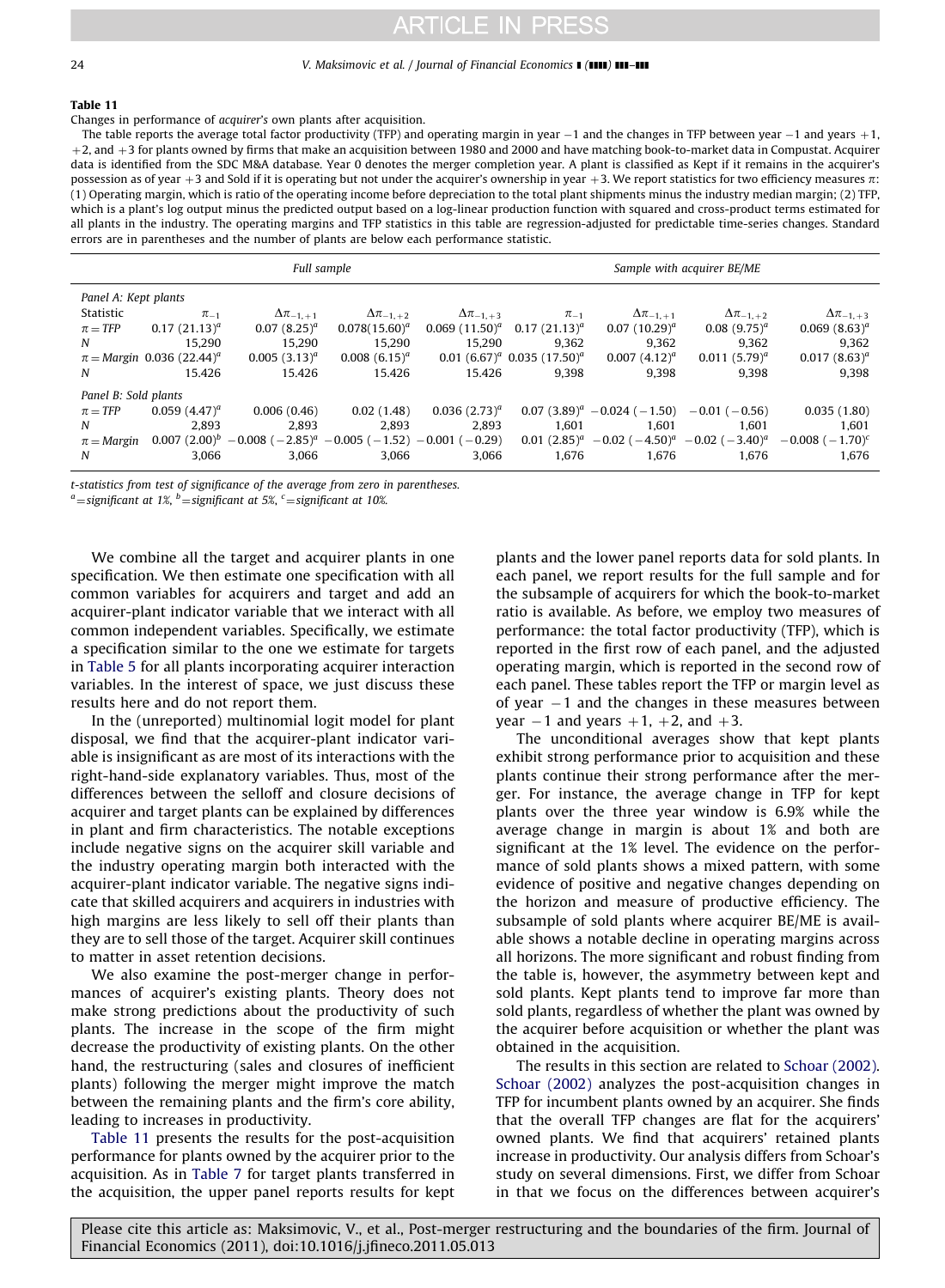kept and sold plants in whole-firm acquisitions. Schoar looks at TFP changes after purchases of new plants through either partial-firm or full-firm acquisitions or through the opening of new plants. Second, our sample of firms also differs. The algorithm used in [Schoar \(2002\)](#page-26-0) to match firms in the Census data to Compustat differs from ours as well. She matches Compustat to firms in the LRD using a 1987 Census bridge file. We use a yearby-year match from the SDC and Compustat samples to the Census Bureau data, enabling us to match many more full-firm mergers that occur in a larger population of firms. Third, our methods are different. We adjust for time-series predictability in TFP changes in the spirit of the [Barber and Lyon \(1996\)](#page-25-0) and [Lie \(2001\)](#page-25-0) recommendations, controlling for the initial level of productivity. Indeed, while we obtain qualitatively similar findings in specifications that do not control for the ex-ante level of TFP in plants, ex-ante productivity levels are influential predictors of future productivity changes. Lastly, Schoar only finds decreases in the productivity for diversifying acquisitions. This is consistent with our finding that acquirer plants in related acquisitions increase in productivity.27

# 7. Conclusions

We analyze the disposition and efficiency changes of firm plants involved in takeovers of manufacturing firms in the U.S. between 1981 and 2000. We find that extensive postmerger restructuring takes place. Only just over one-half of the acquired plants are retained by the acquirer for at least three years. Slightly more than one-quarter of the acquired plants are sold within this interval, and the remainder are closed down. Increasing the time window to five years does not change these results much. Thus, most of the restructuring occurs within a three-year period. In addition, we find that the rates of sales and closures are much lower for targeted acquisitions where the target is just selling part of its assets. In these partial-firm acquisitions, acquirers sell less than 10% and close less than10% of the assets they buy over the next three years.

Examining the cross-sectional patterns following mergers we show that plants in related transactions and plants that are in the target's main division, and deals that involve cash as a method of payment are less likely to be sold, whereas plants that are in the target's peripheral divisions or are unrelated to the acquirer's main division are significantly more likely to be sold. The probability of a plant sale is also higher if market values have increased in the plant's industry. Examining the existing plants of the acquirer, we find that they close and sell fewer of their own plants than those of the target's plants. However, these differences are driven by fundamental acquirerand plant-level characteristics. Controlling for these characteristics, acquiring firms overall sell and close similar amounts of their own plants as they do of plants they purchase.

Overall, the plants that are retained by the acquirers (both their own plants and the plants they purchase) increase in productivity when benchmarked against industry plants, whereas the plants that are sold do not. While most of the evidence is consistent with fundamental factors driving retention decisions, acquirers that finance acquisitions with cash are more likely to retain assets. However, the method of payment does not impact subsequent productivity changes. We do find some evidence that variables proxying for financial constraints may drive disposition decisions. Firms that have more leverage and less cash are more likely to sell off plants. These results, however, do not affect the importance of productivity and firm-structure variables, suggesting that even firms with possible financial constraints make optimal retention and selloff decisions. Thus, while much of our evidence suggests that asset-side fundamentals drive retention decisions, this evidence is consistent with a role for debt and financial constraints in setting firms' boundaries, specifically that firms with high debt are undergoing restructuring and committing to sell off assets. Lastly, there is little evidence that repeat acquirers' disposition decisions are less efficient. If anything, repeat acquirers sell a larger proportion of acquired plants. Moreover, the gain in retained target plants' productivity is particularly high for acquirers who do the largest number of deals.

These outcomes are not consistent with the notion that pure empire building by managers explains the disposition of assets and the operating decisions following mergers. The outcomes are more consistent with the neoclassical comparative advantage view of firm growth. In particular, the skill of the acquirer at the margin is an important predictor of post-merger restructuring. Acquirers with low skill in marginal businesses are more likely to sell. The average productivity of the acquirer's plants does not predict disposal decisions. In addition, acquirers are more likely to retain a plant if they are efficient in the industry and the industry has experienced a positive shock. These effects are economically significant. A further implication of the managerial scope-based theory of the firm is that skill in operating peripheral divisions should matter more for the selloff decision than the closure decision. We find support for this hypothesis. The acquirer's peripheral skill variable is not significant in explaining the closure decision, which is largely driven by the profitability of the unit being considered for closure.

Our findings have broader implications. Given the magnitude of post-merger restructuring reported here, mergers should not be viewed as a stopping point in defining a firm's boundaries. Rather, each merger should be viewed as an initial step that sets in motion a vigorous restructuring process that resets the boundaries of the acquiring firm. Moreover, the resetting of boundaries appears to follow economically sensible principles. Firms tend to retain plants in which they have a comparative advantage and improve their productivity but they tend to sell or close other plants. Thus, even if the initial

<sup>&</sup>lt;sup>27</sup> We also analyze regressions of these performance changes on explanatory variables as in [Tables 8 and 9.](#page-19-0) The results are similar. Profitably run acquirers tend to improve the performance of their kept plants and acquirer variables do not explain performance changes in sold-off plants. To conserve space, we do not report these results; they are available upon request from the authors.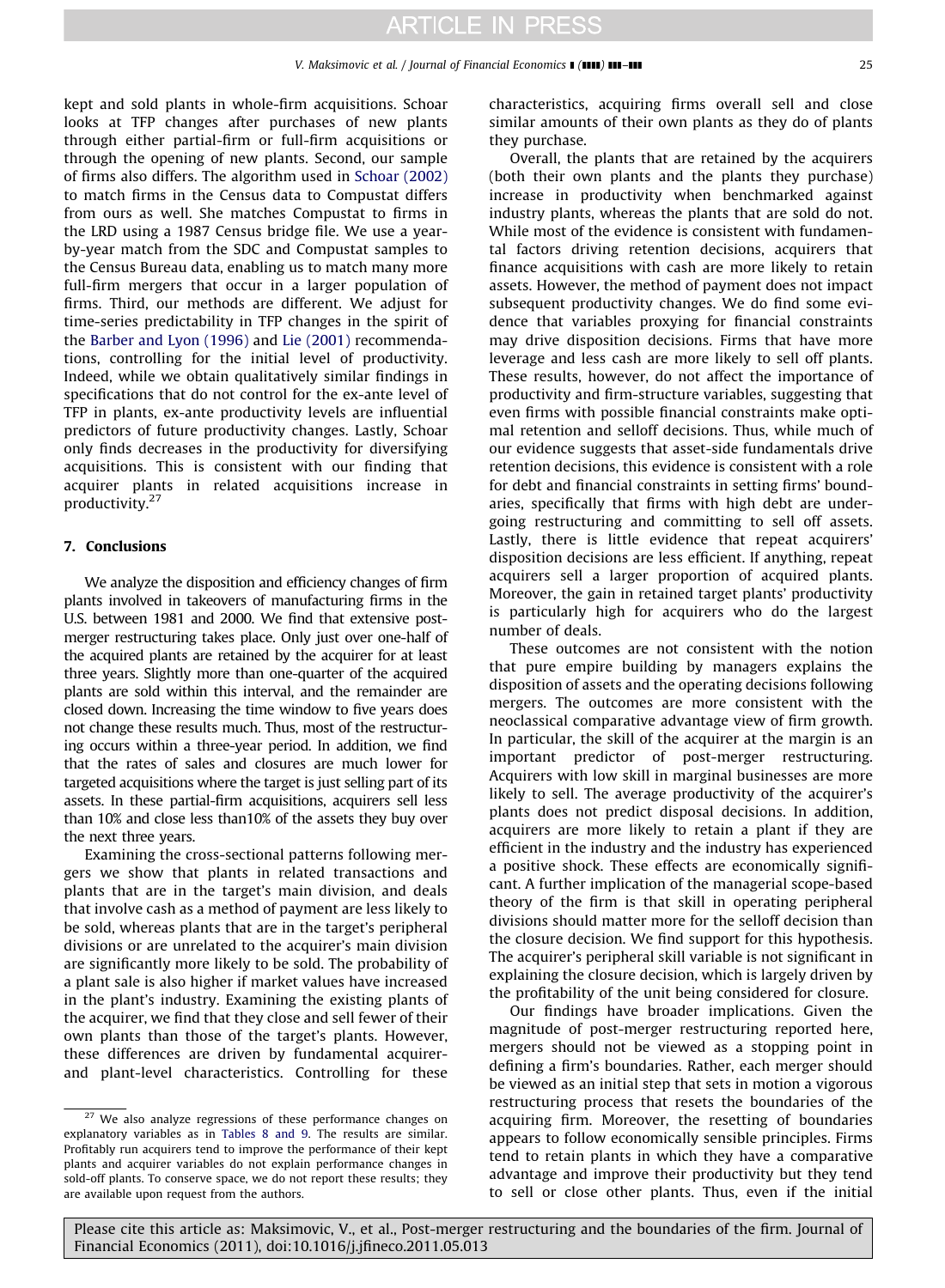<span id="page-25-0"></span>decision to acquire a target involves overpayment, empire building, or simple hubris, our results indicate that economic rationality asserts itself soon afterwards. Acquirers find it advantageous to enter into post-merger restructuring and deals with other firms that result, on average, in an improved allocation of resources following mergers.

### References

- Ahern, K., 2007. Markets talk, firms listen: the dynamics of repeat acquirers. Unpublished working paper, University of California, Los Angeles.
- Almeida, H., Campello, M., Weisbach, M., 2004. The cash flow sensitivity of cash. Journal of Finance 59, 1777–1804.
- Andrade, G., Mitchell, M., Stafford, E., 2001. New evidence and perspectives on mergers. Journal of Economic Perspectives 15, 103–120.
- Asquith, P., Bruner, R., Mullins Jr., D., 1983. The gains to bidding firms from mergers. Journal of Financial Economics 11, 121–139.
- Barber, B., Lyon, J., 1996. Detecting abnormal performance: the empirical power and specification of test statistics. Journal of Financial Economics 41, 359–399.
- Bartelsman, E., Gray, W., 1994. The NBER manufacturing productivity database. NBER Technical Working Paper 0205, National Bureau of Economic Research, Inc.
- Baumol, W., 1959. Business Behavior, Value and Growth. Macmillan, New York.
- Bebchuk, L., Cohen, A., 2003. Firms' decisions where to incorporate. Journal of Law and Economics 46, 383–425.
- Berger, P., Ofek, E., 1996. Bustup takeovers of value destroying diversified firms. Journal of Finance 51, 1175–2000.
- Bernardo, A.E., Chowdhry, B., 2002. Resources, real options, and corporate strategy. Journal of Financial Economics 63, 211–234.
- Bertrand, M., Mullainathan, S., 2003. Enjoying the quiet life? Corporate governance and managerial preferences. Journal of Political Economy 111, 1043–1075.
- Betton, S., Eckbo, B., Thorburn, K., 2006. Corporate takeovers. In: Eckbo, B. (Ed.), Handbook of Corporate Finance: Empirical Corporate Finance. Elsevier, North Holland, pp. 291–430.
- Boot, A., 1992. Why hang on to losers: divestitures and takeovers. Journal of Finance 47, 1401–1423.
- Denis, D., Sibilkov, V., 2010. Financial constraints, investment, and the value of cash holdings. Review of Financial Studies 23, 247–269.
- Eckbo, B., 2008. Bidding strategies and takeover premiums: a review. Journal of Corporate Finance 15, 149–178.
- Eckbo, E., Giammarino, R., Heinkel, R., 1990. Asymmetric information and the medium of exchange in takeovers: theory and evidence. Review of Financial Studies 3, 651–675.
- Eckbo, B., Langohr, H., 1989. Information disclosure, method of payment, and takeover premiums: public and private tender offers in France. Journal of Financial Economics 24, 363–403.
- Fluck, Z., Lynch, A., 1999. Why firms merge and then divest: a theory of financial synergy. Journal of Business 72, 319–346.
- Faulkender, M., Wang, R., 2006. Corporate financial policy and the value of cash. Journal of Finance 61, 1957–1990.
- Fee, T., Hadlock, C., Pierce, J., 2010. What happens in acquisitions? Evidence from brand ownership changes and advertising investment. Unpublished working paper, Michigan State University and University of South Carolina.
- Fishman, M., 1989. Preemptive bidding and the role of the medium of exchange in acquisitions. Journal of Finance 44, 41–57.
- Franks, J., Harris, R., Mayer, C., 1988. Means of payment in takeovers: results for the U.K. and the U.S. In: Auerbach, A. (Ed.), Corporate Takeovers. University of Chicago Press, Chicago.
- Fuller, K., Netter, J., Stegemoller, M., 2002. What do returns to acquiring firms tell us? Evidence from firms that make many acquisitions. Journal of Finance 57, 1763–1793.
- Graham, J., Lemmon, M., Wolf, J., 2002. Does corporate diversification destroy value? Journal of Finance 57, 695–720
- Griliches, Z., 1957. Hybrid corn: an exploration in the economics of technological change. Econometrica 25, 501–522.
- Hadlock, C., Pierce, J., 2010. New evidence on measuring financial constraints: moving beyond the KZ index. Review of Financial studies 23, 1909–1940.
- Hansen, R., 1987. A theory for the choice of exchange medium in the market for corporate control. Journal of Business 60, 75–95.
- Harford, J., 2005. What drives merger waves? Journal of Financial Economics 77, 529–560
- Hayes, R., Lundholm, R., 1996. Segment reporting to the capital market in the presence of a competitor. Journal of Accounting Research 34, 261–280.
- Healy, P., Palepu, K., Ruback, R., 1991. Does corporate performance improve after mergers? Journal of Financial Economics 31, 135–175.
- Hietala, P., Kaplan, S., Robinson, D., 2003. What is the price of hubris? Using takeover battles to infer overpayment and synergies. Financial Management 32, 5–31.
- Hoberg, G., Phillips, G., 2010. Product market synergies and competition in mergers and acquisitions: a text-based analysis. Review of Financial Studies 23, 3773–3811.
- Hyland, D.C., 1997. Why firms diversify: an empirical examination. Unpublished doctoral dissertation, Ohio State University.
- Jensen, M., 1986. Agency costs of free cash flow, corporate finance, and takeovers. American Economic Review 76, 323–329.
- Jensen, M., 1993. The modern industrial revolution, exit, and the failure of internal control systems. Journal of Finance 48, 831–880.
- Kaplan, S., Weisbach, M., 1992. The success of acquisitions: evidence from divestitures. Journal of Finance 47, 107–138.
- Kaplan, S., Zingales, L., 1997. Do financing constraints explain why investment is correlated with cash flow? Quarterly Journal of Economics 112, 169–215
- Kovenock, D., Phillips, G., 1997. Capital structure and product market behavior: an examination of plant exit and investment decisions. Review of Financial Studies 10, 767–803.
- Lamont, O., Polk, C., Saa-Requejo, J., 2001. Financial constraints and stock returns. Review of Financial Studies 14, 529–554.
- Li, K., Prabhala, N., 2007. Self-selection models in corporate finance. In: Eckbo, B. (Ed.), Handbook of Corporate Finance—Empirical Corporate Finance, vol. 1. Elsevier, North Holland, pp. 37–85 (Chapter 2).
- Lie, E., 2001. Detecting abnormal operating performance: revisited. Financial Management 30, 77–91.
- Lucas, R., 1978. On the size distribution of business firms. Bell Journal of Economics 9, 508–523.
- Maddala, G., 1983. Limited Dependent and Qualitative Variables in Econometrics. Cambridge University Press, Cambridge.
- Maksimovic, V., Phillips, G., 2001. The market for corporate assets: who engages in mergers and asset sales and are there gains? Journal of Finance 56, 2020–2065
- Maksimovic, V., Phillips, G., 2002. Do conglomerate firms allocate resources inefficiently across industries? Journal of Finance 57, 721–776
- Maksimovic, V., Phillips, G., 2007. Conglomerate firms and internal capital markets. In: Eckbo, B. (Ed.), Handbook of Corporate Finance—Empirical Corporate Finance, vol. 1. Elsevier, North Holland, pp. 423–499 (Chapter 8).
- Matsusaka, J., 2001. Corporate diversification, value maximization, and organizational capabilities. Journal of Business 74, 409–432.
- Mitchell, M., Mulherin, H., 1996. The impact of industry shocks on takeover and restructuring activity. Journal of Financial Economics 41, 193–229.
- Moeller, S., Schlingemann, F., Stulz, R., 2005. Wealth destruction on a massive scale? A study of acquiring-firm returns in the recent merger wave. Journal of Finance 60, 757–782.
- Morck, R., Shleifer, A., Vishny, R., 1990. Do managerial objectives drive bad acquisitions? Journal of Finance 45, 31–48
- Mueller, D., 1969. A theory of conglomerate mergers. Quarterly Journal of Economics 83, 643–660.
- Mundlak, Y., 1961. Empirical production function free of management bias. Journal of Farm Economics 43, 44–56.
- Mundlak, Y., 1978. On the pooling of time series and cross section data. Econometrica 46, 69–85.
- Pacter, P., 1993. Reporting disaggregated information. In: Financial Accounting Series No. 123-A. FASB, Norwalk, CT.
- Porter, M., 1987. From competitive advantage to corporate strategy. Harvard Business Review May/June, 43–59.
- Ravenscraft, D., Scherer, F., 1987. Mergers, Sell-offs, and Economic Efficiency. Brookings Institution, Washington, D.C.
- Rhodes-Kropf, M., Robinson, D., 2008. The market for mergers and the boundaries of the firm. Journal of Finance 63, 1169–1211.
- Rhodes-Kropf, M., Viswanathan, S., 2004. Market valuation and merger waves. Journal of Finance 59, 2685–2718.
- Roll, R., 1986. The hubris hypothesis of corporate takeovers. Journal of Business 59, 197–216.
- Romano, R., 1987. The political economy of takeover statutes. Virginia Law Review 73, 111–199.